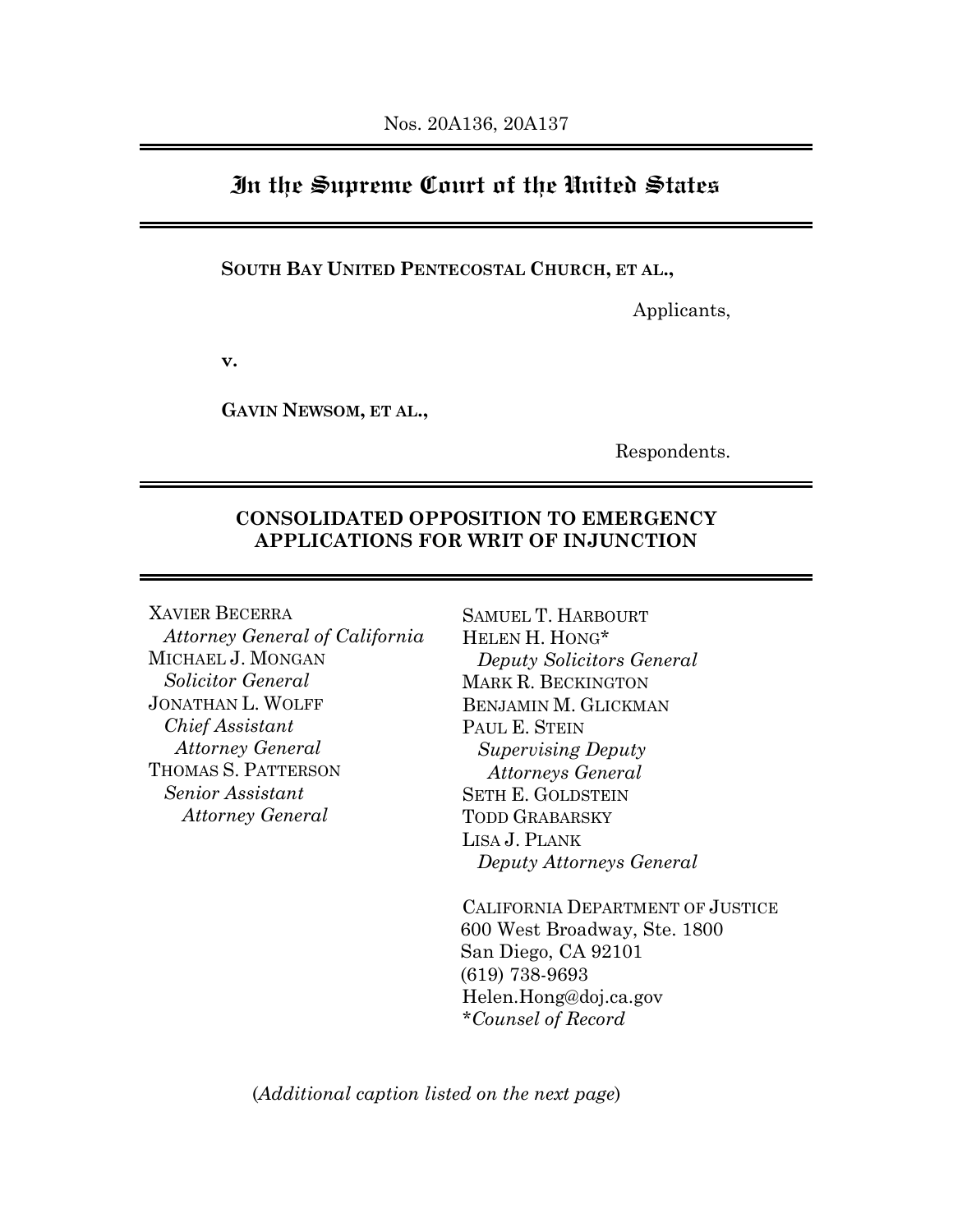**HARVEST ROCK CHURCH, INC., ET AL.,**

Applicants,

**v.**

**GAVIN NEWSOM,**

Respondent.

 $\blacksquare$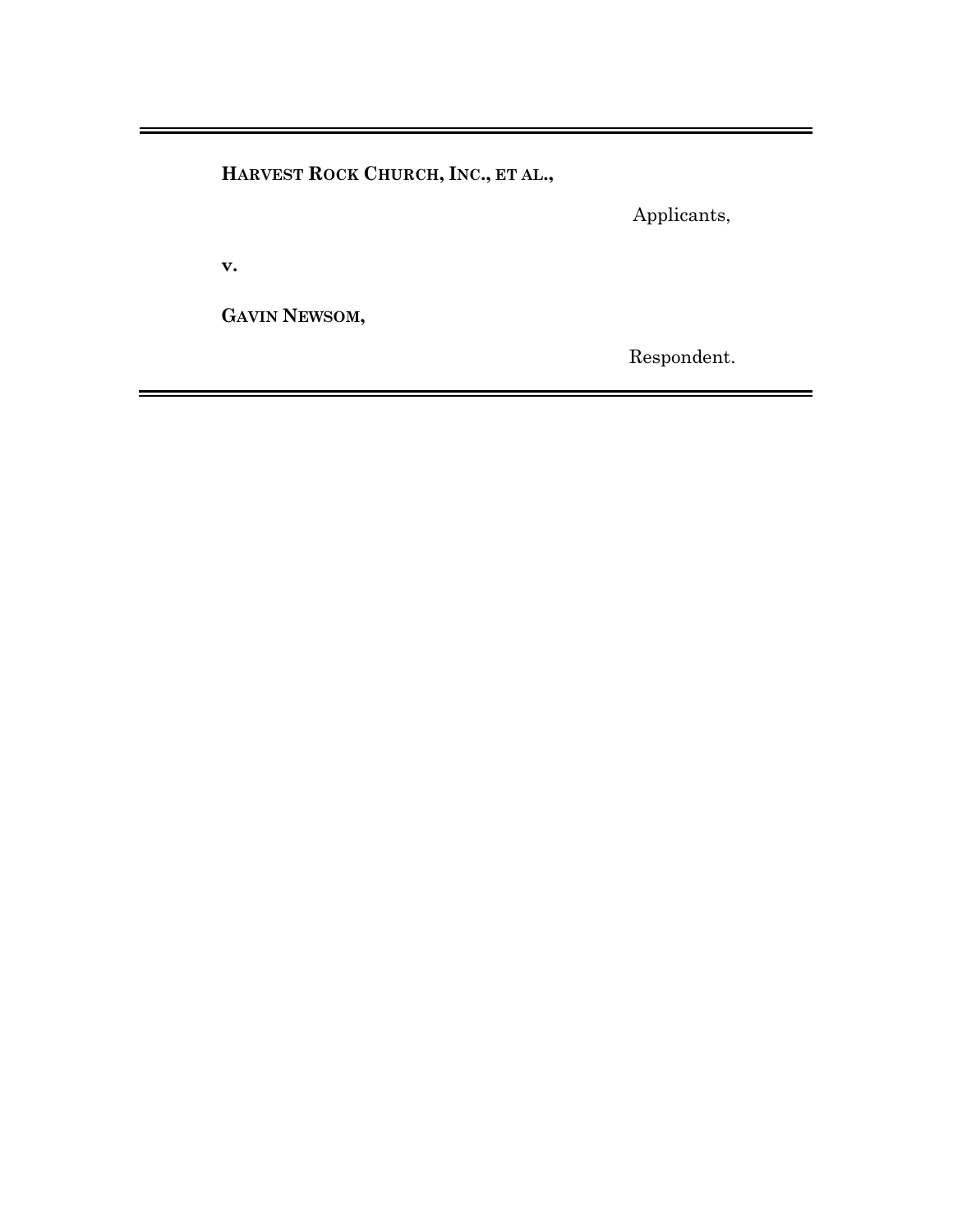# **TABLE OF CONTENTS**

### **Page**

|    | А. |    |                                                        |  |
|----|----|----|--------------------------------------------------------|--|
|    | В. |    |                                                        |  |
|    |    | 1. | Proceedings prior to Roman Catholic Diocese16          |  |
|    |    | 2. | Proceedings following Roman Catholic Diocese20         |  |
|    |    |    |                                                        |  |
| I. |    |    |                                                        |  |
|    | А. |    | Plaintiffs cannot establish a clear right to relief29  |  |
|    | B. |    | Equitable considerations also weigh against injunctive |  |
|    |    |    |                                                        |  |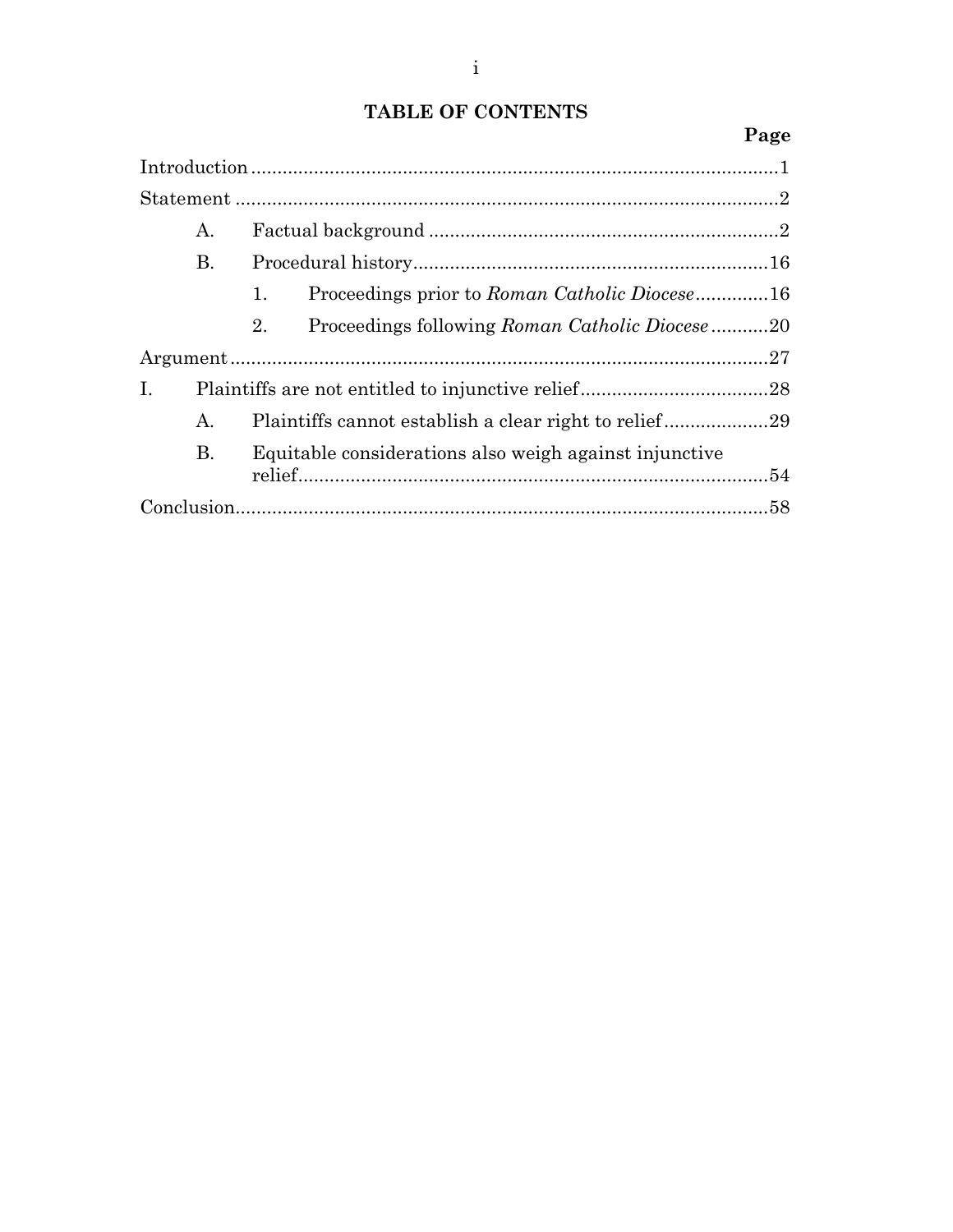# **TABLE OF AUTHORITIES**

**CASES**

| Agudath Israel of Am. v. Cuomo                   |
|--------------------------------------------------|
|                                                  |
| Church of the Lukumi Babalu Aye, Inc. v. Hialeah |
| Harvest Rock Church, Inc. v. Newsom              |
| Harvest Rock Church, Inc. v. Newsom              |
| Harvest Rock Church, Inc. v. Newsom              |
| Harvest Rock Church, Inc. v. Newsom              |
| Lux v. Rodrigues                                 |
| Prince v. Massachusetts                          |
| Respect Maine PAC v. McKee                       |
| Rogers v. Lodge                                  |
| Roman Catholic Diocese of Brooklyn v. Cuomo      |
| South Bay United Pentecostal Church v. Newsom    |
| South Bay United Pentecostal Church v. Newsom    |
| South Bay United Pentecostal Church v. Newsom    |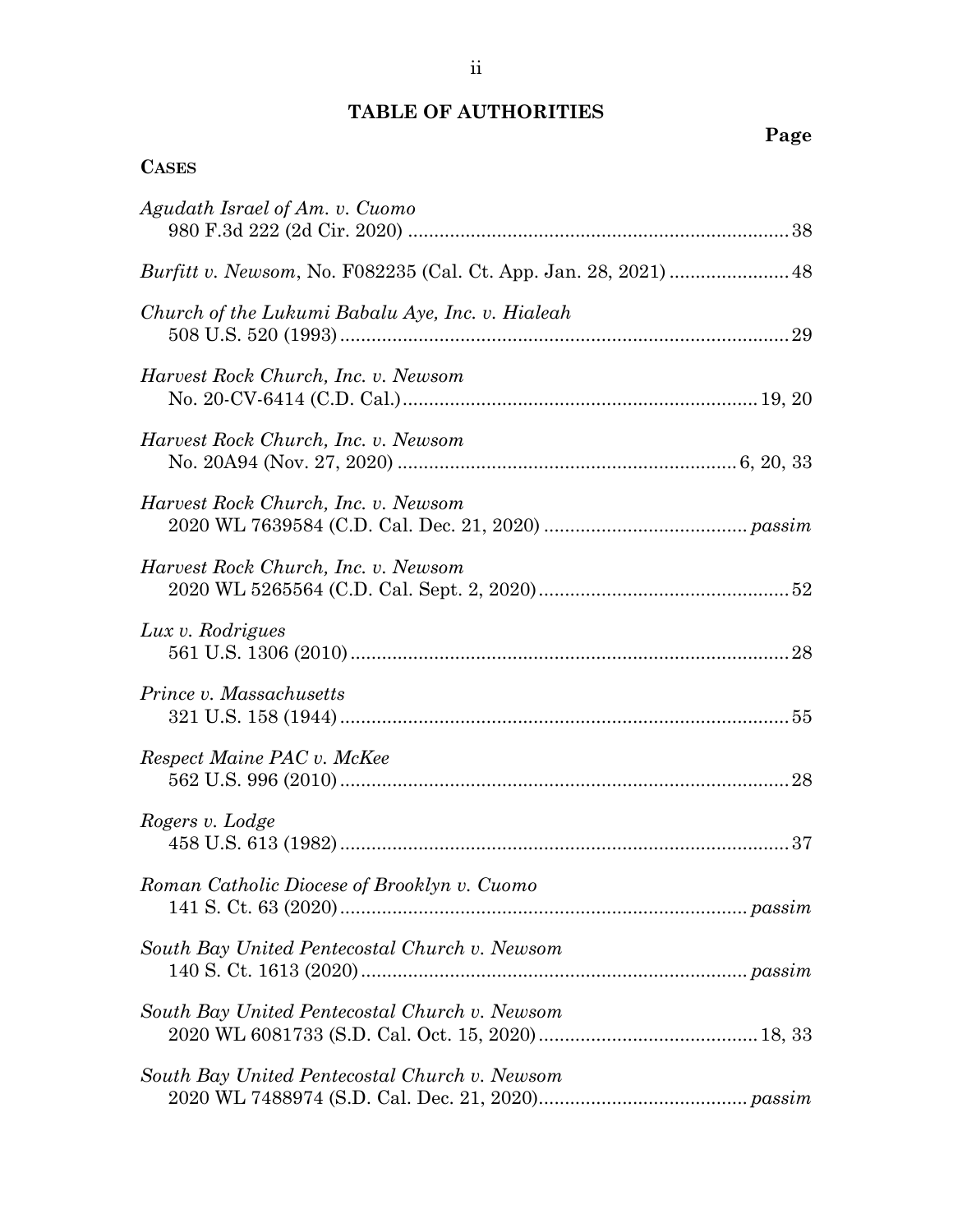| South Bay United Pentecostal Church v. Newsom   |  |
|-------------------------------------------------|--|
| South Bay United Pentecostal Church v. Newsom   |  |
| South Bay United Pentecostal Church v. Newsom   |  |
| South Bay United Pentecostal Church v. Newsom   |  |
| T-Mobile W. LLC v. City & Cty. of San Francisco |  |
| Winter v. Natural Res. Def. Council, Inc.       |  |
| <b>STATUTES AND REGULATIONS</b>                 |  |
|                                                 |  |
|                                                 |  |
|                                                 |  |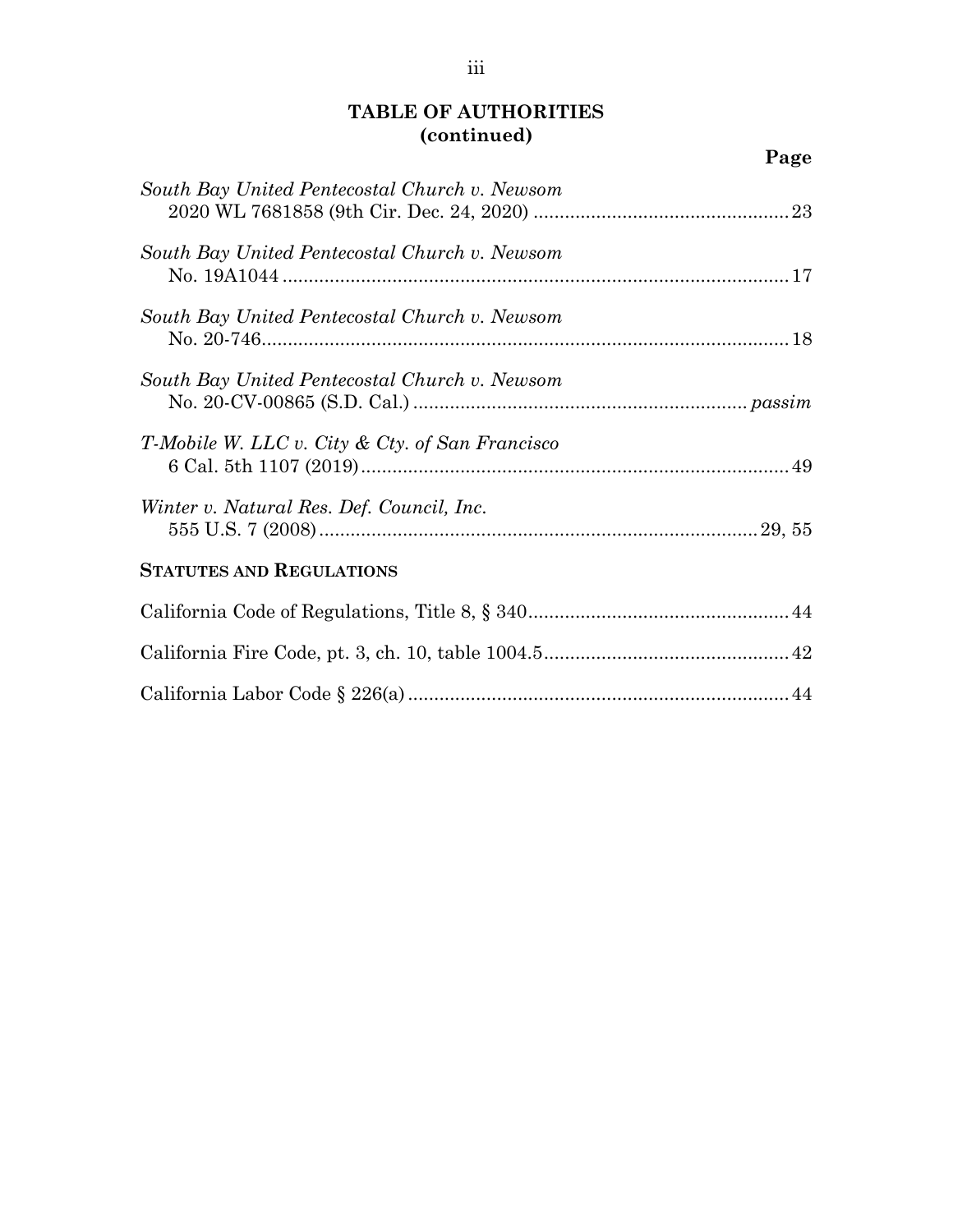### **OTHER AUTHORITIES**

| Arango, Southern California's Hospitals are Overwhelmed, and<br>It May Get Worse, N.Y. Times, Dec. 25, 2020,<br>https://www.nytimes.com/2020/12/25/us/southern-california-<br>hospitals-covid.html?smtyp=cur∣=tw-nytimes 16                            |  |
|--------------------------------------------------------------------------------------------------------------------------------------------------------------------------------------------------------------------------------------------------------|--|
| Associated Press, California Attorney General Warns San Diego<br>Clubs that are in Violation of Stay-at-Home Order, L.A.<br>Times, Dec. 12, 2020, https://www.latimes.com/california<br>/story/2020-12-12/california-attorney-general-tells-san-diego- |  |
| Cal. Dep't of Public Health, AB 685 COVID-19 Workplace<br>Outbreak Reporting Requirements (Dec. 10, 2020),<br>https://www.cdph.ca.gov/Programs/CID/DCDC/Pages/COVID-                                                                                   |  |
| Cal. Dep't of Public Health, <i>About COVID-19 Restrictions</i> ,<br>https://covid19.ca.gov/stay-home-except-for-essential-needs/11, 13                                                                                                                |  |
| Cal. Dep't of Public Health, CDPH Guidance for the Prevention<br>of COVID-19 Transmission for Gatherings (Nov. 13, 2020)<br>https://www.cdph.ca.gov/Programs/CID/DCDC/Pages/COVID-<br>19/Guidance-for-the-Prevention-of-COVID-19-Transmission-         |  |
| Cal. Dep't of Public Health, CDPH Guidance for the Prevention<br>of COVID-19 Transmission for Gatherings (Nov. 13, 2020)<br>https://www.cdph.ca.gov/Programs/CID/DCDC/Pages/COVID-<br>19/Guidance-for-the-Prevention-of-COVID-19-Transmission-         |  |
| Cal. Dep't of Public Health, COVID-19 Employer Playbook:<br>Supporting a Safer Environment for Workers and Customers<br>(Sept. 25, 2020), https://files.covid19.ca.gov/pdf/employer-                                                                   |  |
| Cal. Dep't of Public Health, COVID-19 Industry Guidance:<br><i>Expanded Personal Care Services,</i><br>https://files.covid19.ca.gov/pdf/guidance-expanded-personal-                                                                                    |  |
|                                                                                                                                                                                                                                                        |  |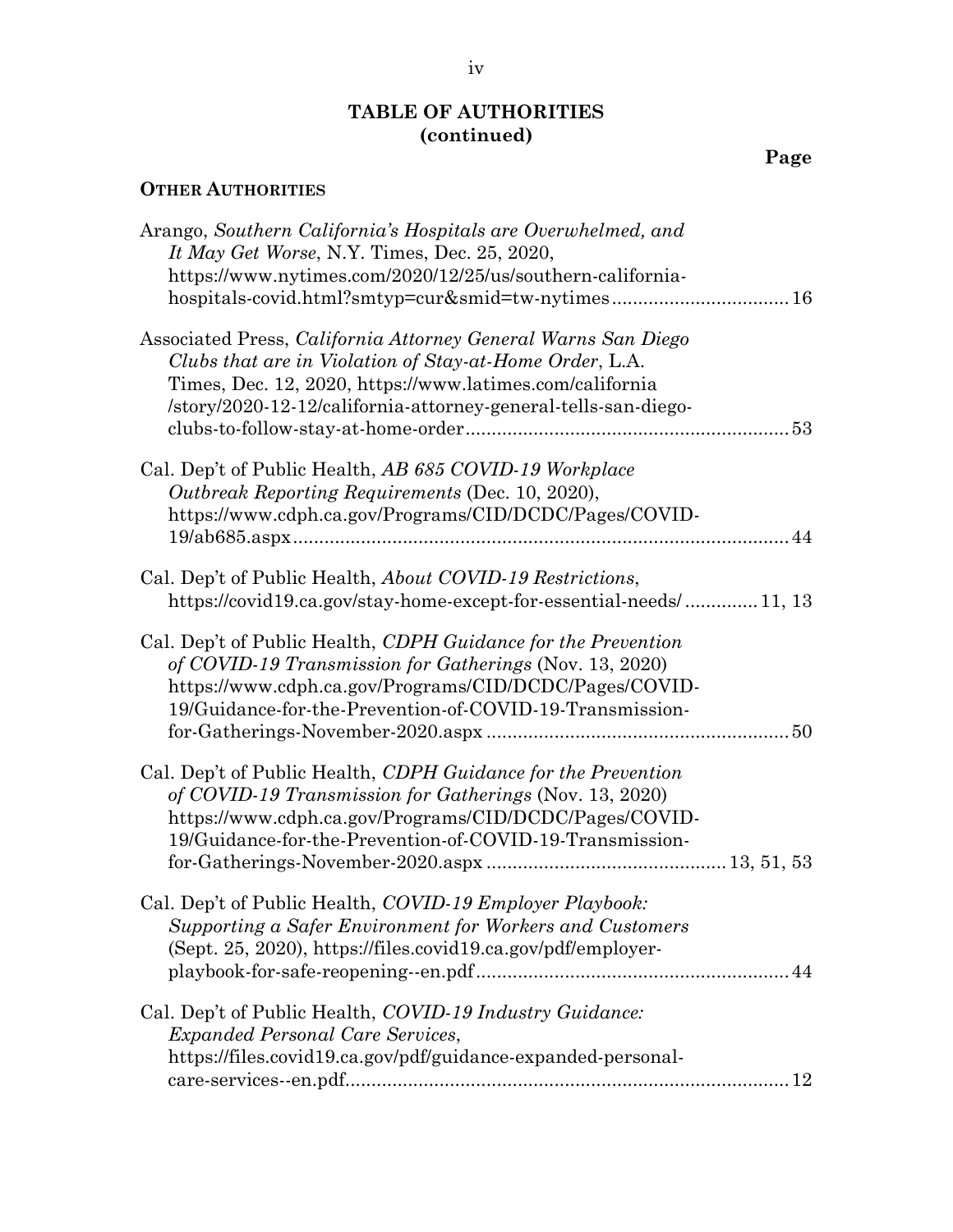|                                                                                                                                                                                                                       | Page |
|-----------------------------------------------------------------------------------------------------------------------------------------------------------------------------------------------------------------------|------|
| Cal. Dep't of Public Health, COVID-19 Industry Guidance:<br>Logistics and Warehousing (July 29, 2020),<br>https://files.covid19.ca.gov/pdf/guidance-logistics-                                                        |      |
| Cal. Dep't of Public Health, COVID-19 Industry Guidance:<br>Manufacturing 9 (July 29, 2020),<br>https://files.covid19.ca.gov/pdf/guidance-manufacturing--                                                             | 43   |
| Cal. Dep't of Public Health, COVID-19 Industry Guidance:<br>Shopping Malls, Destination Shopping Centers, and Swap<br>Meets, https://files.covid19.ca.gov/pdf/guidance-shopping-                                      |      |
| Cal. Dep't of Public Health, COVID-19 Variant First Found in<br>Other Countries and States Now Seen More Frequently in<br><i>California</i> , Jan. 17, 2021, https://www.cdph.ca.gov/Programs/                        |      |
| Cal. Dep't of Public Health, <i>Guidance Related to Cohorts</i> (Sept.<br>4, 2020), https://www.cdph.ca.gov/Programs/CID/<br>DCDC/Pages/COVID-19/small-groups-child-youth.aspx 47                                     |      |
| Cal. Dep't of Public Health, <i>Industry Guidance to Reduce Risks</i> ,                                                                                                                                               |      |
| Centers for Disease Control and Prevention, Scientific Brief:<br>Community Use of Cloth Masks to Control the Spread of<br>SARS-CoV-2, https://www.cdc.gov/coronavirus/2019-                                           | 35   |
| Chen, Excess Mortality in Cal. During the Coronavirus Disease<br>2019 Pandemic, March to August 2020, J. of Am. Med. Ass'n<br>Internal Medicine, Dec. 21, 2020,<br>https://jamanetwork.com/journals/jamainternalmedi- |      |
|                                                                                                                                                                                                                       |      |

| Coronado, Christmas Mass Celebrated Outdoors Because of |  |
|---------------------------------------------------------|--|
| <i>Pandemic</i> , NBC San Diego, Dec. 24, 2020,         |  |
| https://www.nbcsandiego.com/news/coronavirus/christmas- |  |
|                                                         |  |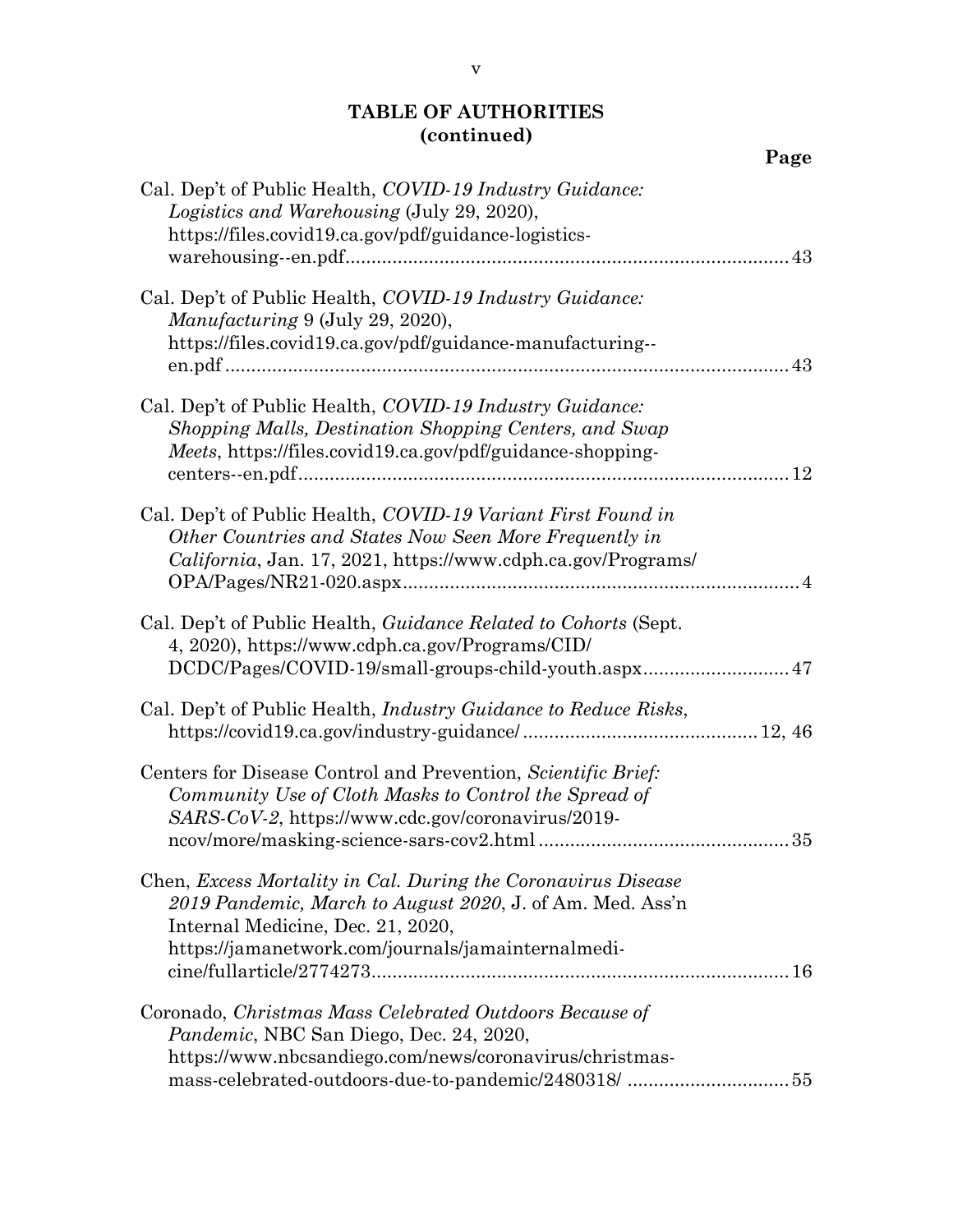| Page                                                                                                                                                                                                                                               |
|----------------------------------------------------------------------------------------------------------------------------------------------------------------------------------------------------------------------------------------------------|
| The Covid Tracking Project, California: Cases,                                                                                                                                                                                                     |
| The Covid Tracking Project, California: Outcomes,                                                                                                                                                                                                  |
| Enos, Dozens of Covid-19 Cases Linked to Christmas Eve Gath-<br>erings at Woburn Church, Boston Globe, Jan. 2, 2021,<br>https://www.bostonglobe.com/2021/01/02/metro/dozens-covid-<br>19-cases-linked-christmas-eve-gatherings-woburn-church/ 48   |
| Gardiner, Newsom Appeals to California Protesters: Consider<br><i>Others, Stay Home, San Francisco Chron., July 2, 2020,</i><br>https://www.sfchronicle.com/politics/article/Newsom-appeals-                                                       |
| Harvest Rock Church Youtube Channel,<br>https://www.youtube.com/channel/UCQ6JeHDg7scluMqxGJp                                                                                                                                                       |
| Healy, Could a Homegrown Coronavirus Strain Be Partly to<br>Blame for California's Surge, L.A. Times, Jan. 23, 2021,<br>https://www.latimes.com/science/story/2021-01-                                                                             |
| Healy, New Evidence that U.K. Coronavirus Variant Spreads<br>More Easily Has Scientists Really Worried, L.A. Times, Jan.<br>10, 2021, https://www.latimes.com/science/story/2021-01-<br>10/new-evidence-that-u-k-coronavirus-variant-spreads-more- |
| Iati, What You Need to Know About the Coronavirus Variants,<br>Wash. Post, Jan. 25, 2021, https://www.washing-<br>tonpost.com/health/interactive/2021/01/25/covid-variants/ 4                                                                      |
| Karlamangla et al., <i>Darkest Days for L.A. Doctors, Nurses,</i><br><i>EMTs: The Way Most People Leave is by Dying, L.A. Times,</i><br>Jan. 11, 2021, https://www.latimes.com/california/story/2021-                                              |

01-11/los-angeles-coronavirus-hospitals-ambulances-horror ..............15, 16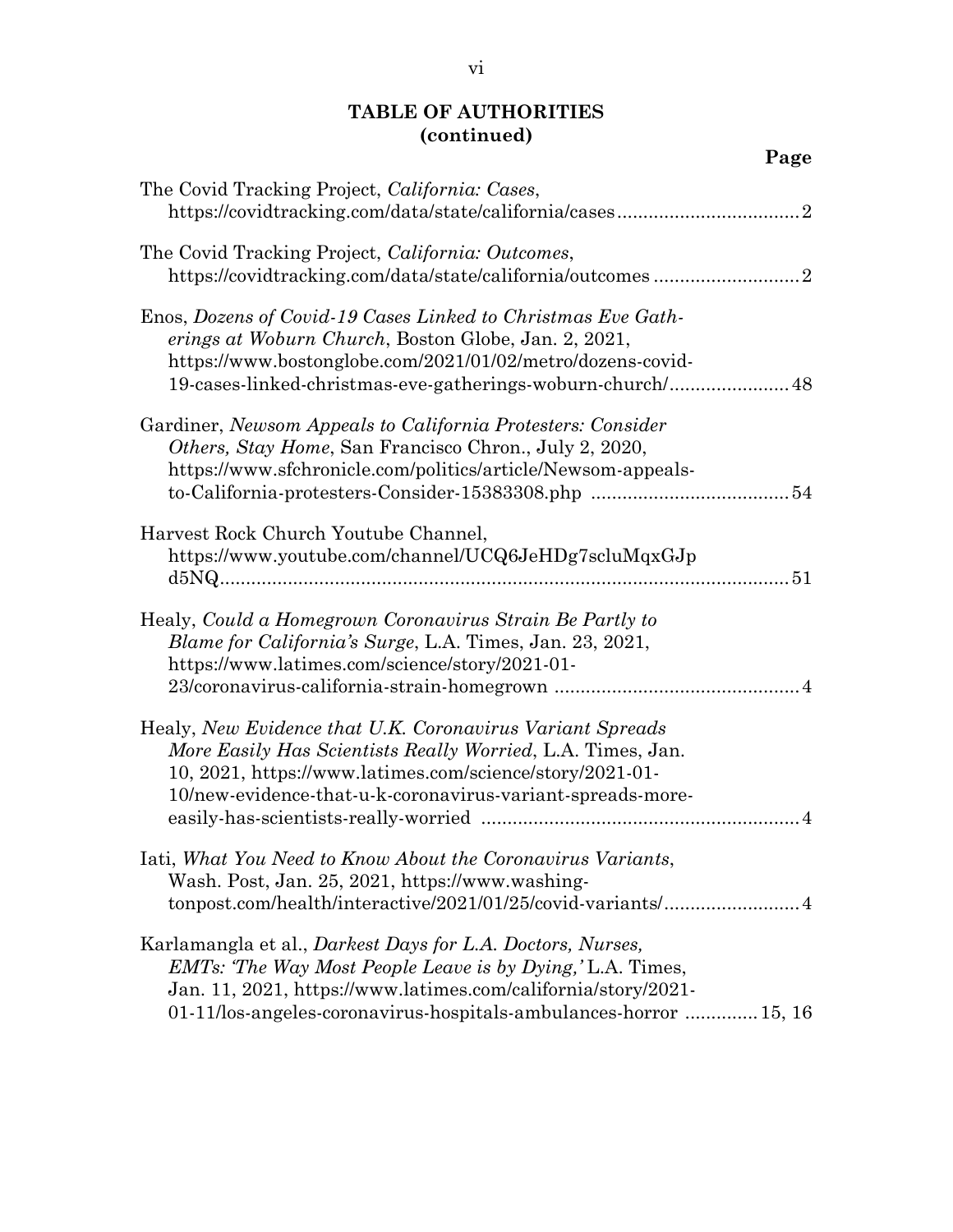| Page                                                                                                                                                                                                                                                                                       |
|--------------------------------------------------------------------------------------------------------------------------------------------------------------------------------------------------------------------------------------------------------------------------------------------|
| Kelliher, State Extends Stay-At-Home Order in Bay Area as ICU<br><i>Capacity Dwindles, Mercury News, Jan. 9, 2021,</i><br>https://www.mercurynews.com/2021/01/09/state-extends-<br>stay-at-home-order-in-bay-area-as-icu-capacity-dwindles/14                                              |
| Lin, More Contagious COVID-19 Variants Bring New<br><i>Uncertainties To California, L.A. Times, Jan. 20, 2021,</i><br>https://www.latimes.com/california/story/2021-01-<br>20/vaccines-aggressive-strains-and-fatigue-california-hits-3-                                                   |
| Linskey, Biden Now Hopes for 1.5 Million Vaccinations A Day, A<br>Big Jump From Earlier Comments, Wash. Post, Jan. 25,<br>2021, https://www.washingtonpost.com/politics/biden-vac-<br>cine-coronavirus/2021/01/25/f1ce56dc-5f2e-11eb-9430-                                                 |
| Money, California Becomes the First State to Surpass 2 Million<br>Coronavirus Cases, L.A. Times, Dec. 24, 2020,<br>https://www.latimes.com/california/story/2020-12-23/covid-                                                                                                              |
| Money, California Hits 3 Million Coronavirus Cases, L.A. Times,<br>Jan. 19, 2021, https://www.latimes.com/california/story/2021-<br>01-19/california-hurtles-toward-3-million-coronavirus-cases  3                                                                                         |
| Money et al., L.A. County Hospitals Running Dangerously Low<br>on Oxygen, Supplies as ER Units Are Overwhelmed, L.A.<br>Times, Dec. 25, 2020, https://www.latimes.com/<br>california/story/2020-12-25/l-a-county-hospitals-running-<br>dangerously-low-on-oxygen-supplies-as-er-units-are- |
| Money, Stay at Home Order For Much of California Extended<br>Amid Covid-19 Overload at Hospitals, L.A. Times, Dec. 29,<br>2020, https://www.latimes.com/california/story/2020-12-<br>29/california-breaks-single-day-record-coronavirus-cases-                                             |
| Ninth Circuit Court of Appeals, Video of Oral Argument,<br><i>Harvest Rock v. Newsom, No.</i> 20-56357 (9th Cir. Jan. 4,<br>2021), available at https://www.youtube.com/watch?v=-                                                                                                          |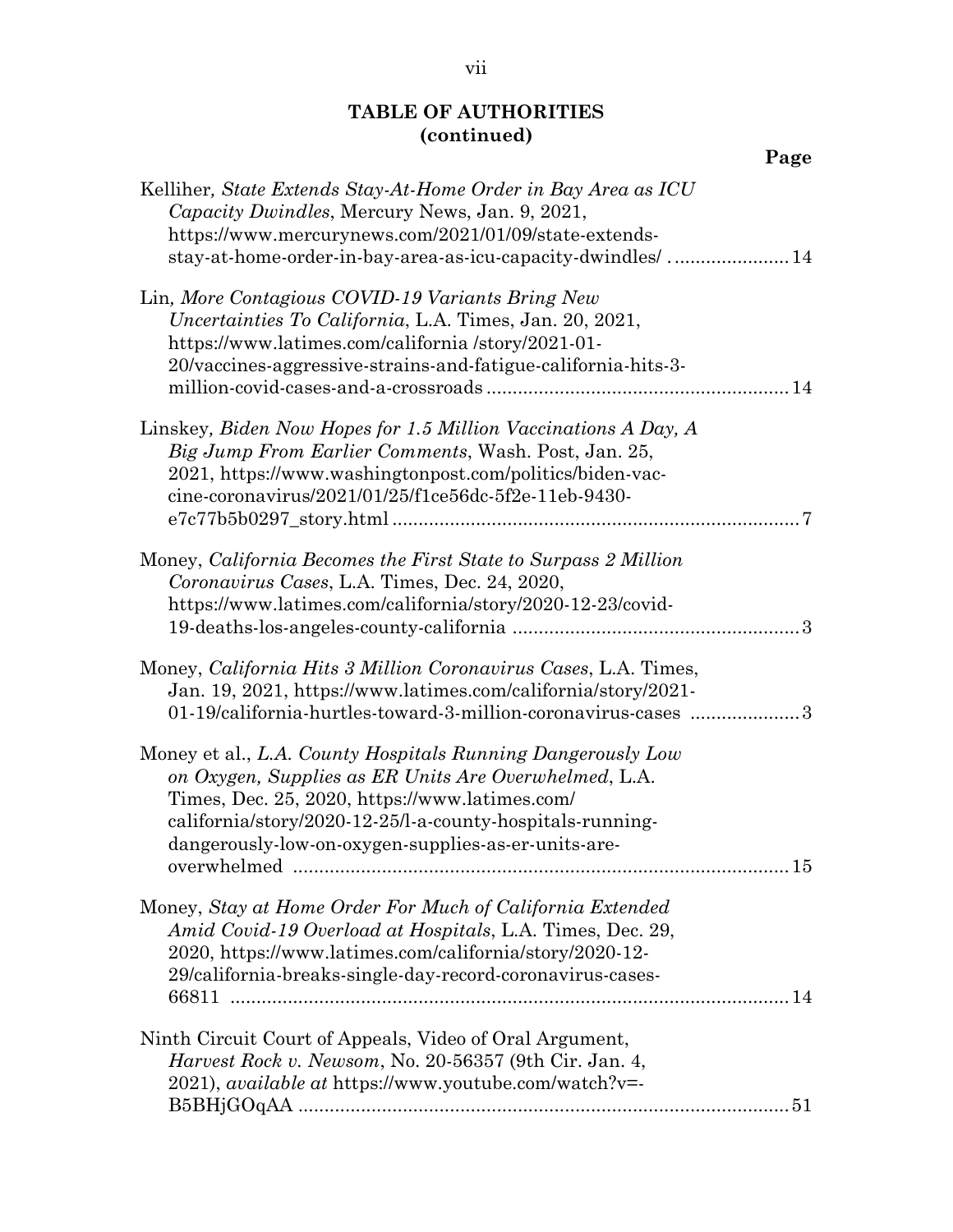| Parshley, Kids Catch and Spread Coronavirus Half As Much As<br>Adults, National Geographic, Dec. 10, 2020,                                                                |
|---------------------------------------------------------------------------------------------------------------------------------------------------------------------------|
| https://www.nationalgeographic.com/science/2020/12/we-<br>now-know-how-much-children-spread-coronavirus/ 47                                                               |
|                                                                                                                                                                           |
| South Bay United Pentecostal Church Facebook Page,<br>https://www.facebook.com/SouthBayPentecostal/videos/82436                                                           |
| State of California, Dep't of Industrial Relations, Citations for<br>COVID-19 Related Violations,<br>https://www.dir.ca.gov/dosh/COVID19citations.html54                  |
| State of California, Regional Stay at Home Order (Dec. 3, 2020),<br>https://www.gov.ca.gov/wp-content/uploads/2020/12/12.3.20-                                            |
| State of California, Regional Stay at Home Order,<br>https://covid19.ca.gov/stay-home-except-for-essential-                                                               |
| State of California, Tracking COVID-19 in California-<br>Coronavirus COVID-19 Response,                                                                                   |
| State of California, Tracking COVID-19 in California-Total<br>Cases in California, https://covid19.ca.gov/state-dashboard/ 3                                              |
| U.S. Fire Admin., Understanding the Impact of Social<br>Distancing on Occupancy, https://www.usfa.fema.gov/<br>coronavirus/planning_response/occupancy_social_distancing. |
| U.S. Food and Drug Administration, ModernaTX Vaccine<br><i>Emergency Use Authorization, Dec. 18, 2020,</i>                                                                |
| U.S. Food and Drug Administration, <i>Pfizer-BioNTech COVID-19</i><br>Vaccine Emergency Use Authorization, Dec. 13, 2020,                                                 |

# **Page**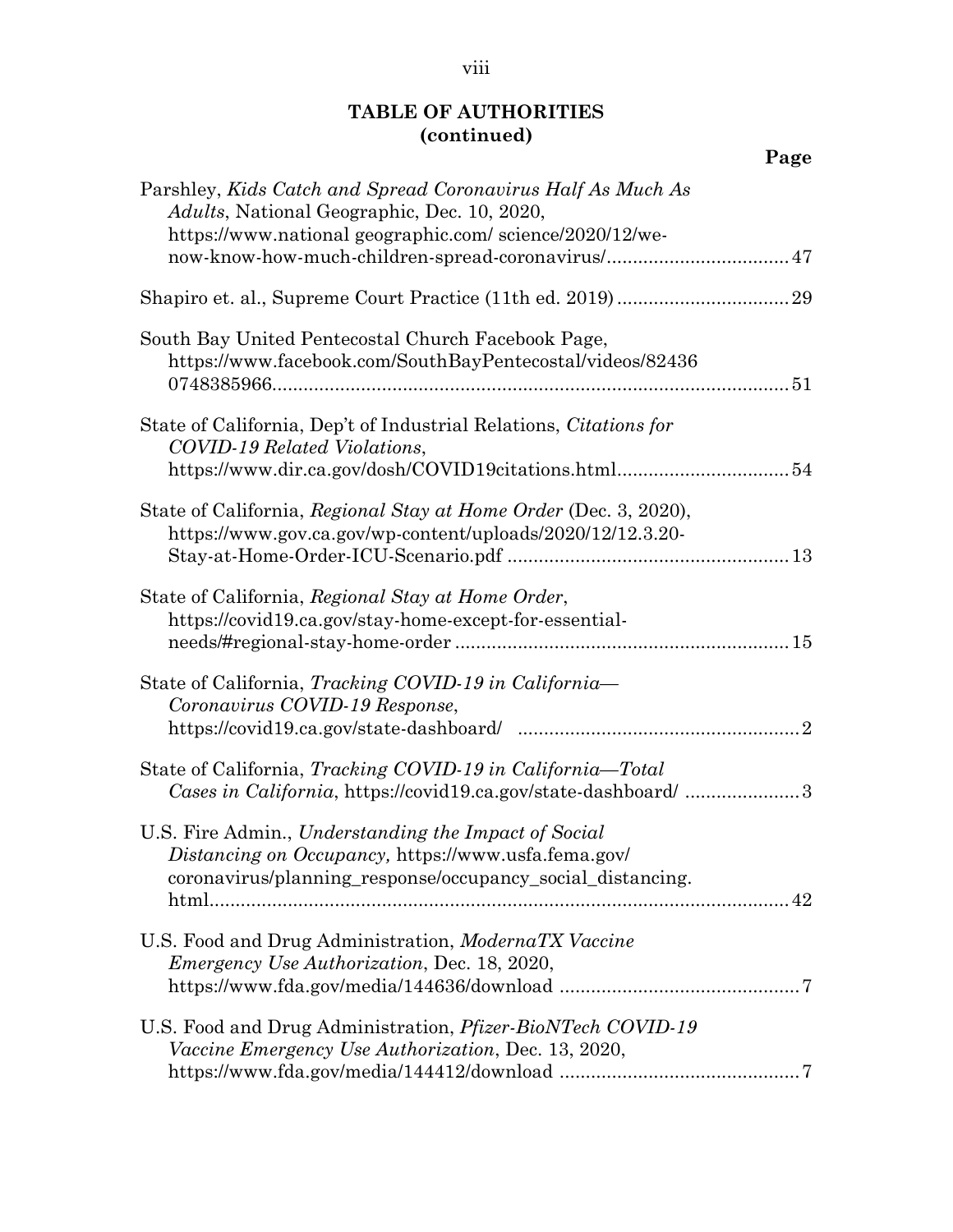|--|

| Weber, California Hospitals Discuss Rationing Care as Virus |     |
|-------------------------------------------------------------|-----|
| Surges, Associated Press, Dec. 21, 2020,                    |     |
| https://apnews.com/article/us-news-los-angeles-health-      |     |
| coronavirus-pandemic-california711b71eea782c900efdc07156    |     |
|                                                             | -16 |
| Xi et al., Effects of Mask-Wearing on the Inhalability and  |     |
| Deposition of Airborne SARS-CoV-2 Aersols in Human Upper    |     |
| Airway, 32 Physics of Fluids 123312 (2020), available at    |     |

https://aip.scitation.org/doi/10.1063/5.0034580 .........................................35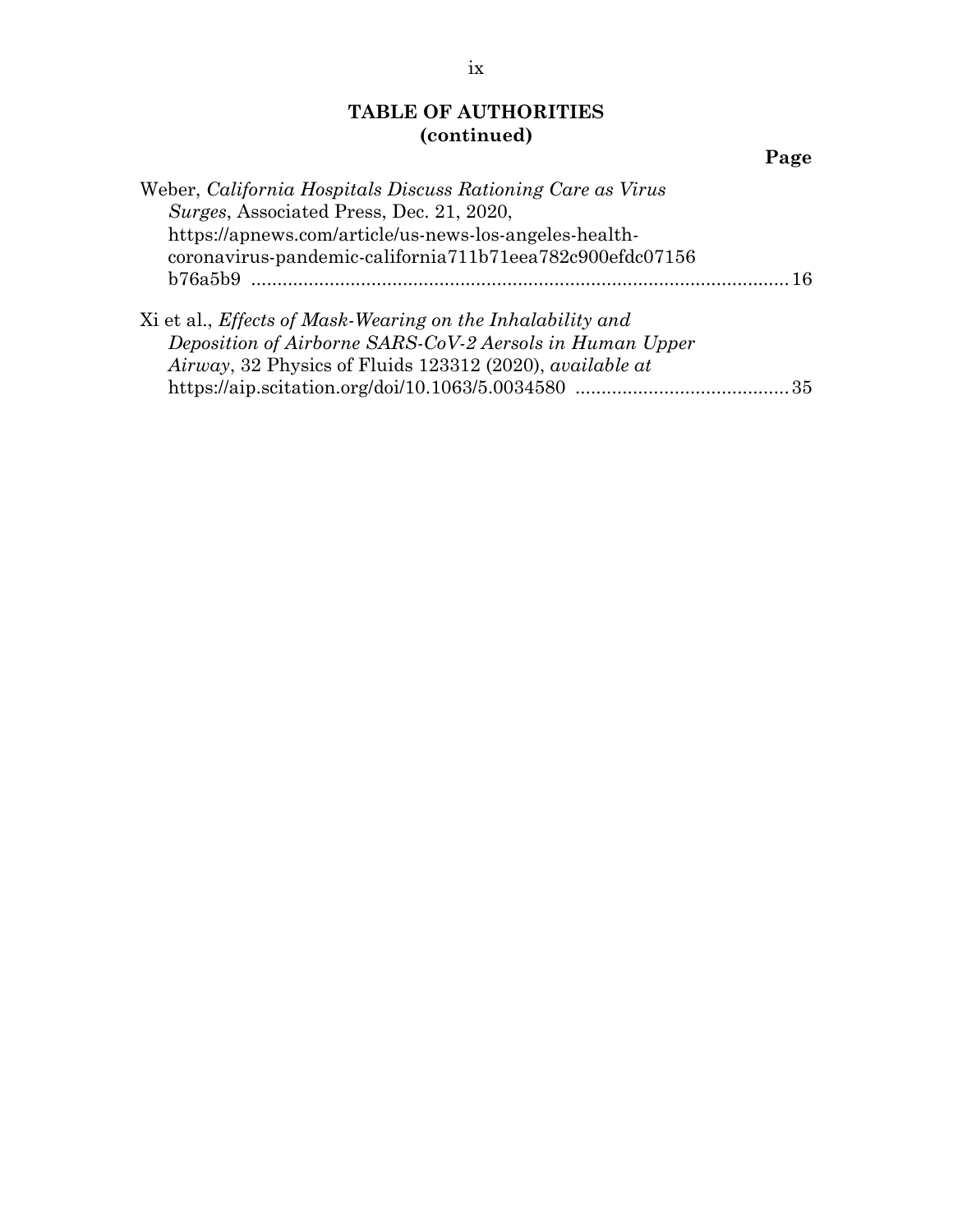#### **INTRODUCTION**

Plaintiffs ask the Court to enjoin public health restrictions on indoor worship services that are part of California's comprehensive and carefully-calibrated response to the COVID-19 pandemic. The State and the lower courts have taken plaintiffs' claims seriously. After this Court enjoined restrictions on worship services in New York on free-exercise grounds in *Roman Catholic Diocese of Brooklyn v. Cuomo*, 141 S. Ct. 63 (2020) (per curiam), the lower courts in these cases thoroughly evaluated plaintiffs' claims in light of that decision: The State introduced detailed evidence regarding its restrictions and the epidemiological and scientific considerations that informed them. The district courts concluded that California's restrictions are "painstakingly tailored to address the risks of Covid-19 transmission specifically," *e.g.*, *Harvest Rock Church, Inc. v. Newsom*, 2020 WL 7639584, \*6 (C.D. Cal. Dec. 21, 2020), and were adopted only after less restrictive alternatives were tried but "proved insufficient to prevent outbreaks at houses of worship," *South Bay United Pentecostal Church v. Newsom*, 2020 WL 7488974, \*12 (S.D. Cal. Dec. 21, 2020). The court of appeals agreed in substantial part, but enjoined numerical capacity limits on indoor worship in less severely impacted regions, on the view that those limits had not been shown necessary to slow community spread.

No further injunctive relief is warranted. No one doubts that the current restrictions on indoor worship burden the interests of people of faith. And we can all hope and expect that, as vaccines are distributed and administered, the State will soon be able to relax those restrictions and allow worship indoors in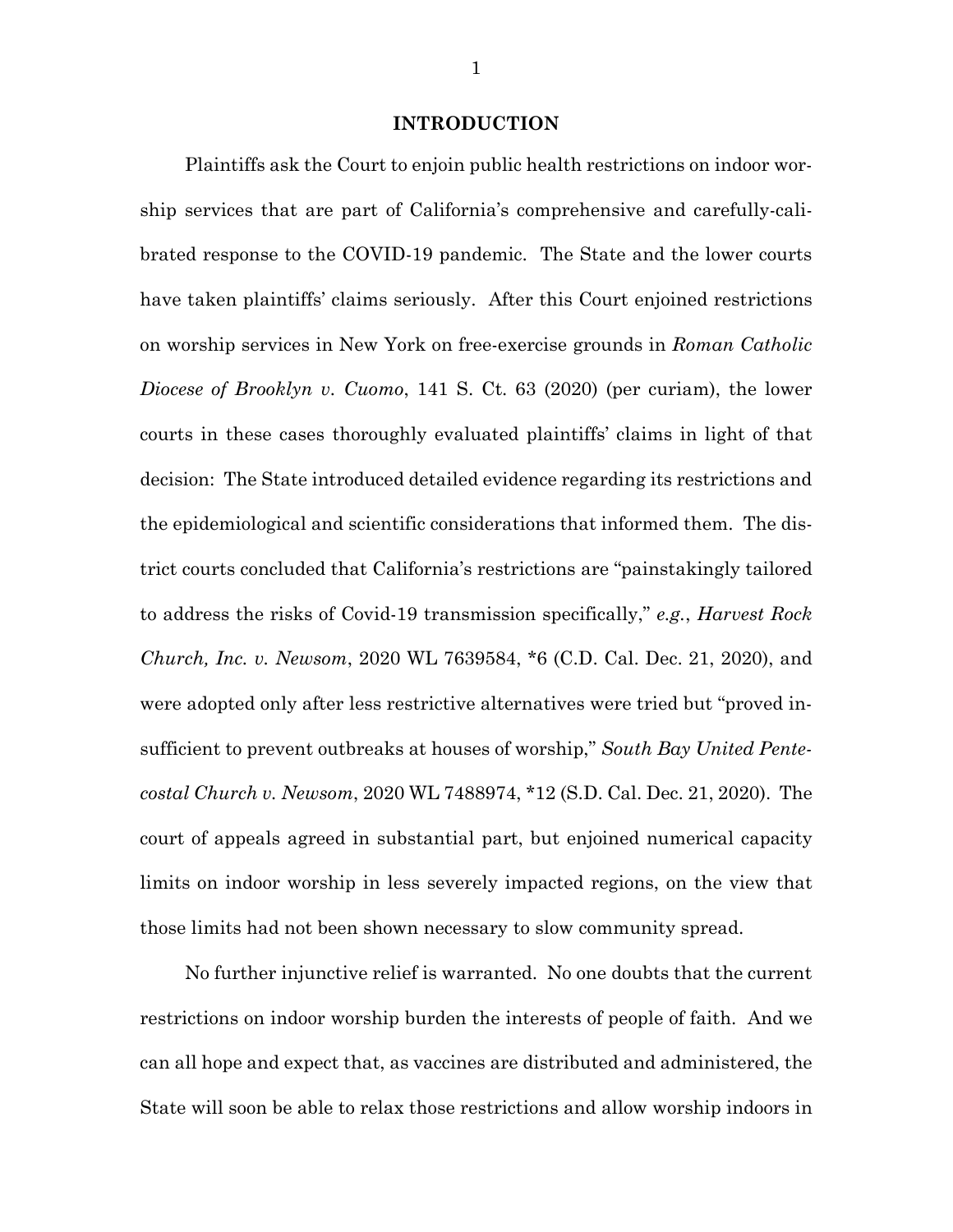all regions of the State. As the record shows, however, that time has not yet arrived. The policies that plaintiffs challenge are a carefully structured and proportionate response to the unprecedented public health threats facing the State. By contrast, the relief plaintiffs seek would allow churches to be filled to capacity—and to engage in activities such as group singing that are particularly likely to transmit the virus—during the deadliest period of the pandemic.

#### **STATEMENT**

#### **A. Factual Background**

 $\overline{a}$ 

Much of the Nation, including California, is in the midst of the most critical stage of the COVID-19 pandemic. Infections, hospitalizations, and deaths have surged. When this Court last considered California's policies in early December, about 1.2 million Californians had contracted the virus and more than 19,000 had died.[1](#page-0-0) Today, those numbers are 3.1 million infections and nearly 39,000 deaths.[2](#page-12-0) It took ten months for California to reach a million confirmed cases; but just six weeks to reach two million cases; and only four weeks more

<sup>1</sup> The Covid Tracking Project, *California: Cases*, https://covidtracking.com/data/state/california/cases (last visited Jan. 26, 2021); The Covid Tracking Project, *California: Outcomes*, https://covidtracking.com/data /state/california/outcomes (last visited Jan. 26, 2021).

<span id="page-12-0"></span><sup>2</sup> State of California, *Tracking COVID-19 in California—Coronavirus COVID-19 Response*, https://covid19.ca.gov/state-dashboard/ (last visited Jan. 28, 2021).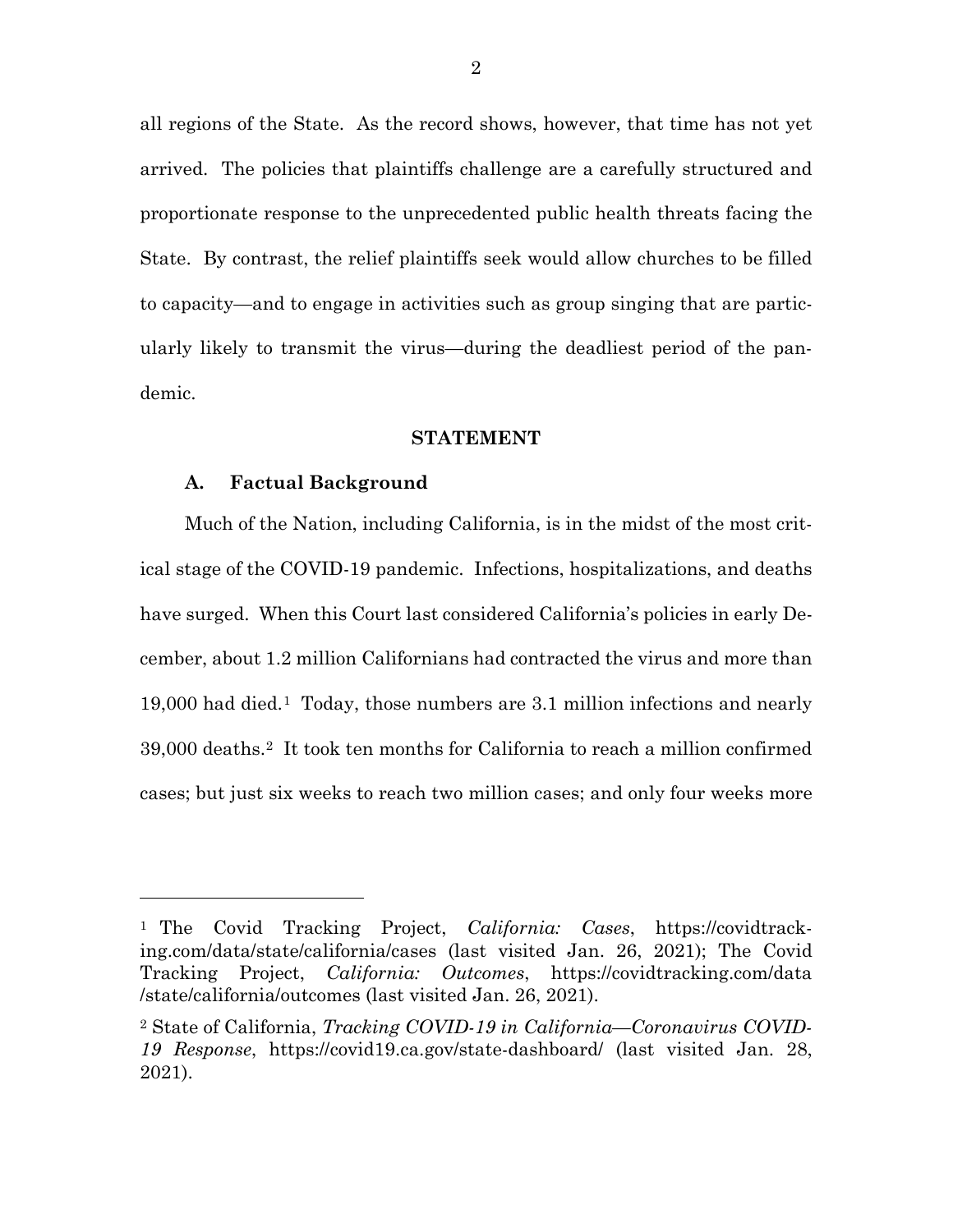to reach three million.[3](#page-13-0) Although the rate of new infections appears to have peaked in December—at least for now—the rolling average of new infections in California still exceeds 26,000 cases per day:



*New Cases in California Per Day*[4](#page-13-1) 

COVID-19 is transmitted primarily by small respiratory droplets and aerosolized particles containing the virus that causes the disease. *See* Declaration of Dr. James Watt, M.D., M.P.H., D. Ct. Dkt. 81-3 ¶¶ 27-28 (Watt Decl.).[5](#page-13-2) Those droplets and particles are exhaled when individuals breathe, talk, sing, cough, or sneeze. *Id.* Many people infected by the virus have no symptoms,

l

<span id="page-13-0"></span><sup>3</sup> Money, *California Becomes the First State to Surpass 2 Million Coronavirus Cases*, L.A. Times, Dec. 24, 2020, https://www.latimes.com/california/story /2020-12-23/covid-19-deaths-los-angeles-county-california; Money, *California Hits 3 Million Coronavirus Cases*, L.A. Times, Jan. 19, 2021, https://www.latimes.com/california/story/2021-01-19/california-hurtles-toward-3-million-coronavirus-cases.

<span id="page-13-1"></span><sup>4</sup> State of California, *Tracking COVID-19 in California—Total Cases in California*, https://covid19.ca.gov/state-dashboard/ (last visited Jan. 28, 2021).

<span id="page-13-2"></span><sup>5</sup> All citations to expert declarations are to the district court docket in *South Bay United Pentecostal Church v. Newsom,* No. 20-CV-00865 (S.D. Cal.).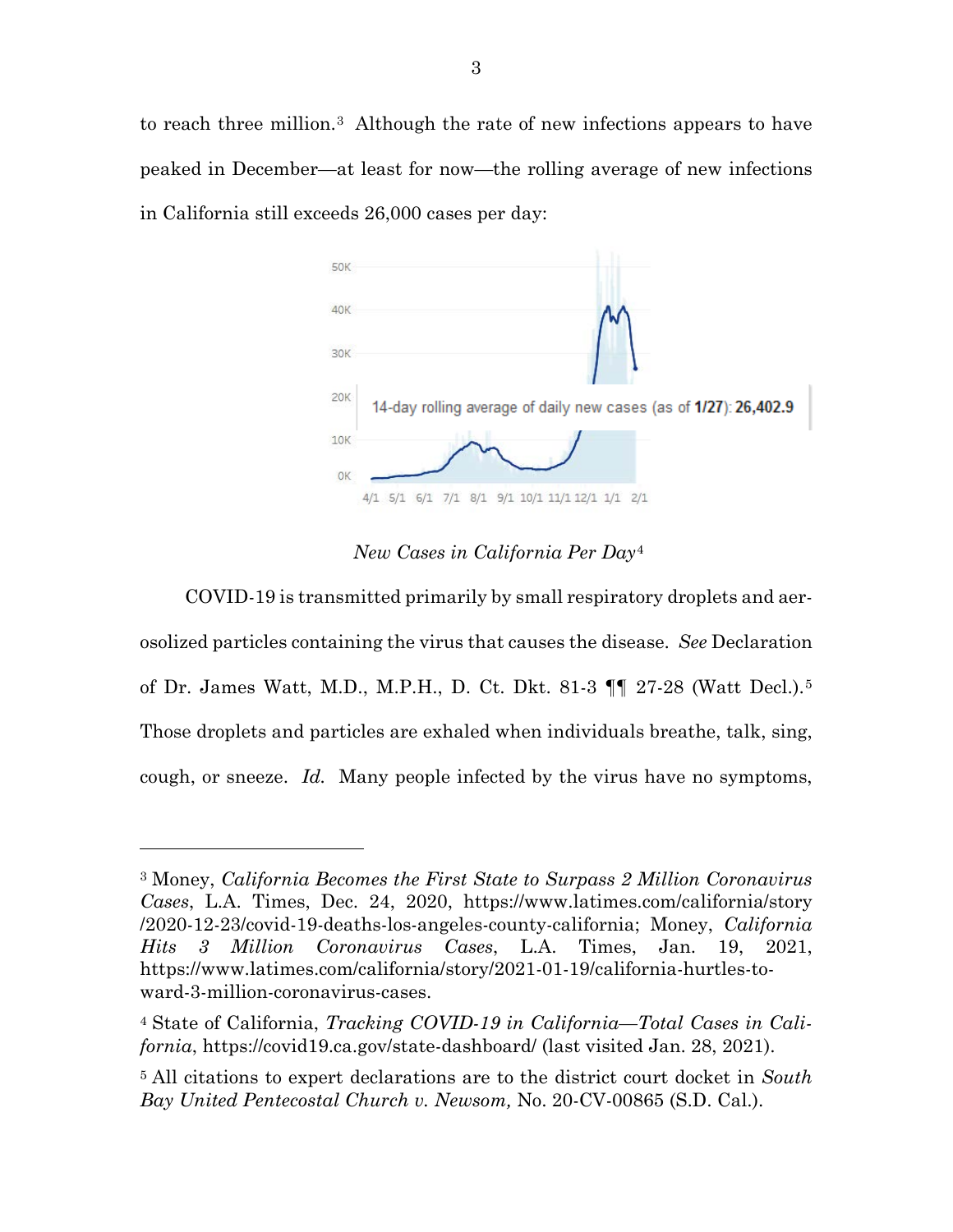yet can still transmit the disease to others. *Id.* ¶¶ 30-32; Declaration of Dr. George Rutherford, M.D., D. Ct. Dkt. 81-4 ¶¶ 32-34 (Rutherford Decl.). Indeed, the "fact that [COVID-19] can be spread by individuals who are pre-symptomatic or asymptomatic is one of the aspects of the [virus] that makes it difficult to control." Watt Decl. ¶ 32. "Individuals without symptoms are generally unaware they are infected and are thus less likely to be taking steps to avoid transmission of the virus." *Id.*

As the virus evolves, it is becoming easier to spread. Mutated variants of the COVID-19 virus appear to be significantly more transmissible, with one strain increasing transmissibility by 40% to 70%.[6](#page-14-0) Those mutations could lead to faster spread and far greater "hospitalizations and deaths."[7](#page-14-1) One of the new and more transmissible variants was detected in Southern California in late December, and scientists have identified a strain in the western United States that has appeared with increasing frequency in California.[8](#page-14-2)

<span id="page-14-0"></span><sup>6</sup> *See* Healy, *New Evidence that U.K. Coronavirus Variant Spreads More Easily Has Scientists Really Worried*, L.A. Times, Jan. 10, 2021, https://www.latimes.com/science/story/2021-01-10/new-evidence-that-u-kcoronavirus-variant-spreads-more-easily-has-scientists-really-worried; Iati, *What You Need to Know About the Coronavirus Variants*, Wash. Post, Jan. 25, 2021, https://www.washingtonpost.com/health/interactive/2021/01/25/covidvariants/.

<span id="page-14-1"></span><sup>7</sup> Healy, *supra*, *New Evidence that U.K. Coronavirus Variant Spreads More Easily Has Scientists Really Worried*.

<span id="page-14-2"></span><sup>8</sup> *See* Cal. Dep't of Public Health, *COVID-19 Variant First Found in Other Countries and States Now Seen More Frequently in California*, Jan. 17, 2021, https://www.cdph.ca.gov/Programs/OPA/Pages/NR21-020.aspx; Healy, *Could a Homegrown Coronavirus Strain Be Partly to Blame for California's Surge?*,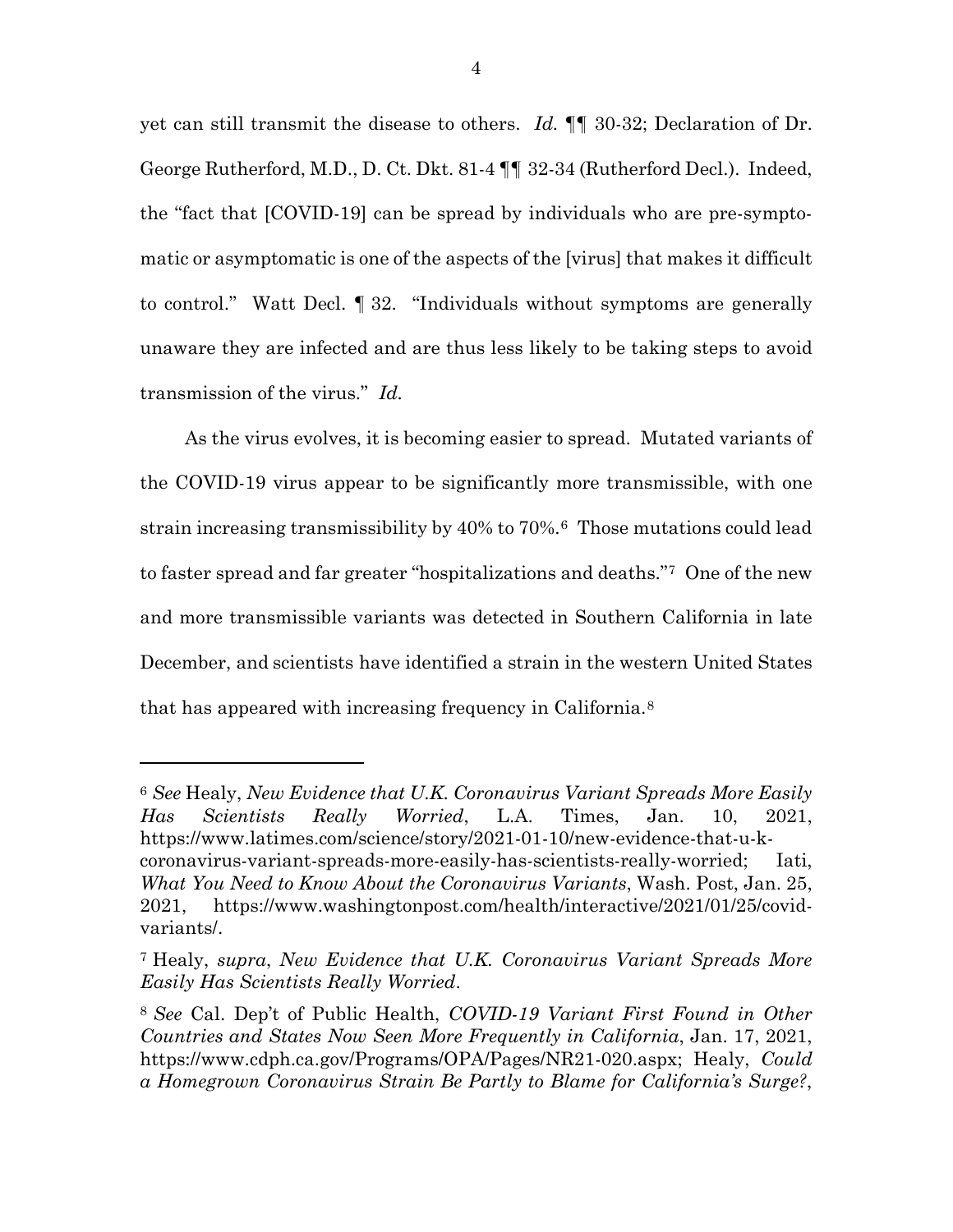The risk of transmission presented by any activity depends on several factors. First, the number of people involved in an activity matters: the greater the number of people, the greater the risk that one or more of them is infectious (particularly when community transmission levels are high) and the more people to whom the disease may be spread. Watt Decl. ¶¶ 42-43; Rutherford Decl. ¶¶ 90-91, 94; Declaration of Dr. Michael Stoto, PhD, D. Ct. Dkt. 81-5 ¶ 10 (Stoto Decl.).

Second, the nature of the activity matters. Epidemiologists have concluded that "[v]iral load"—the "number of viable viral particles" to which a person is exposed—determines whether the virus will "overcome [the] body's defenses and cause" infection. Rutherford Decl. ¶¶ 36, 96. In other words, "[n]ot all exposures . . . will cause an infection; an infection will take place only where there is a sufficient dose of the virus to overcome the body's defenses." Watt Decl. ¶ 33. Transmission risk increases when individuals are in close proximity for extended periods of time, which increases the danger that the virusladen droplets and particles exhaled by an infected individual will accumulate in a dose large enough to overcome the immune system of other nearby participants and infect them. *See* Watt Decl. ¶ 43; Rutherford Decl. ¶¶ 90-91. Transmission risk also increases when infected individuals engage in activities that increase the viral load when they exhale, such as "singing, chanting, shouting,

L.A. Times, Jan. 23, 2021, https://www.latimes.com/science/story/2021-01- 23/coronavirus-california-strain-homegrown.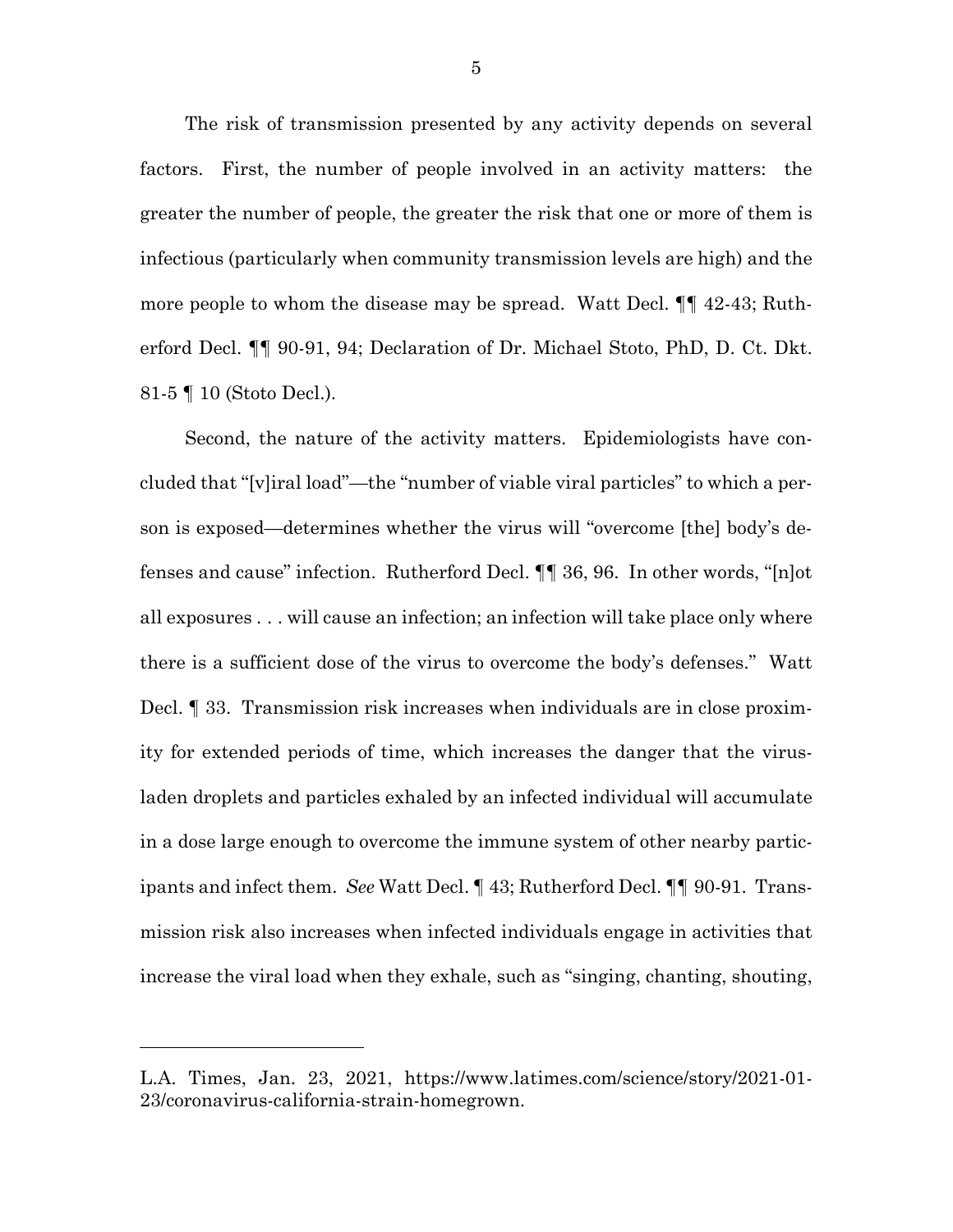and similar vocalization." Rutherford Decl. ¶ 96. Transmission risk is reduced by wearing face coverings and by maintaining six feet of separation between individuals from different households; but such measures do not eliminate risk. Rutherford Decl. ¶ 75 ("not a fool-proof intervention for stopping transmission"); *see also* Watt Decl. ¶¶ 38, 50-53, 70.

Third, the location matters. The risk of transmission is higher where there is "limited ventilation and no wind to dissipate respiratory particles into the atmosphere." Watt Decl. ¶ 44; Rutherford Decl. ¶ 93. Indoor gatherings thus pose substantially greater risk than do outdoor gatherings, because reduced airflow and smaller contained spaces allow droplets containing the virus to accumulate. *See* Watt Decl. ¶ 44; Rutherford Decl. ¶¶ 90-93.

These factors—the number of people, the nature of the activity, and the location—combine to cause especially great risk of transmission for indoor "congregate" activities. *See* Watt Decl. ¶¶ 37-46; Rutherford Decl. ¶¶ 90-112; Brief of Amici Curiae Epidemiologists and Public Health Experts at 10-12, *Harvest Rock Church, Inc. v. Newsom*, No. 20A94 (Nov. 27, 2020). The risk is particularly high when congregate activities involve singing, loud speaking, or chanting, especially when they take place in buildings with limited ventilation. *See* Rutherford Decl. ¶¶ 95-100 (collecting scientific literature); *id.* ¶¶ 104-105. Experience bears this out: many indoor communal gatherings, including in-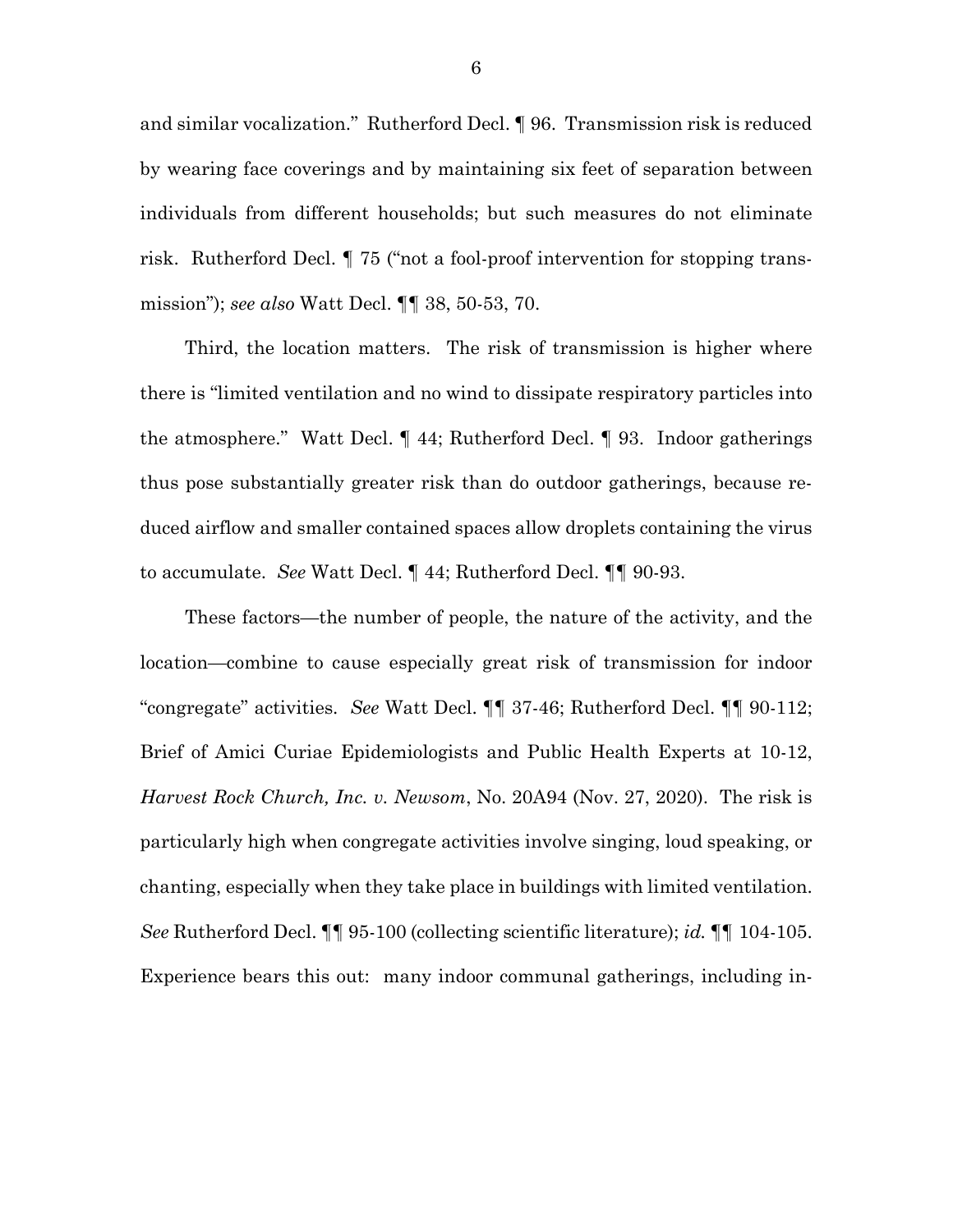door worship services, have become "super-spreader" events, leading to hundreds or even thousands of infections. *See*, *e.g., id.* ¶¶ 100, 108-112 (collecting examples); Watt Decl. ¶ 46.

There remains no cure for COVID-19, *see* Watt Decl. ¶ 24, though scientists and public-health officials have made substantial progress in developing and distributing a vaccine. The federal government granted emergency-use authorization for two separate vaccines in December, and 3.0 million doses have been administered in California to date.<sup>[9](#page-17-0)</sup> It has been predicted that the general public will have access to the vaccines in the spring.[10](#page-17-1) But until these vaccines are widely distributed, the types of gatherings and human interactions that allow for transmission of the virus must be limited in order to effectively slow the spread of COVID-19. *See* Watt Decl. ¶¶ 24, 55.

2. California and many other jurisdictions have adopted emergency measures to slow the spread of the virus. As the Chief of the Division of Communicable Disease Control for California's Department of Public Health has

<span id="page-17-0"></span><sup>9</sup> *See* U.S. Food and Drug Administration, *Pfizer-BioNTech COVID-19 Vaccine Emergency Use Authorization*, Dec. 13, 2020, *available at*  https://www.fda.gov/media/144412/download; U.S. Food and Drug Administration, *ModernaTX Vaccine Emergency Use Authorization*, Dec. 18, 2020, *available at* https://www.fda.gov/media/144636/download; State of California, *COVID-19 Vaccine Dashboard*, https://covid19.ca.gov/vaccines/#Californiavaccines-dashboard (last visited Jan. 29, 2021).

<span id="page-17-1"></span><sup>10</sup> Linskey*, Biden Now Hopes for 1.5 Million Vaccinations A Day, A Big Jump From Earlier Comments*, Wash. Post, Jan. 25, 2021, https://www.washingtonpost.com/politics/biden-vaccine-coronavirus/2021/01/25/f1ce56dc-5f2e-11eb-9430-e7c77b5b0297\_story.html.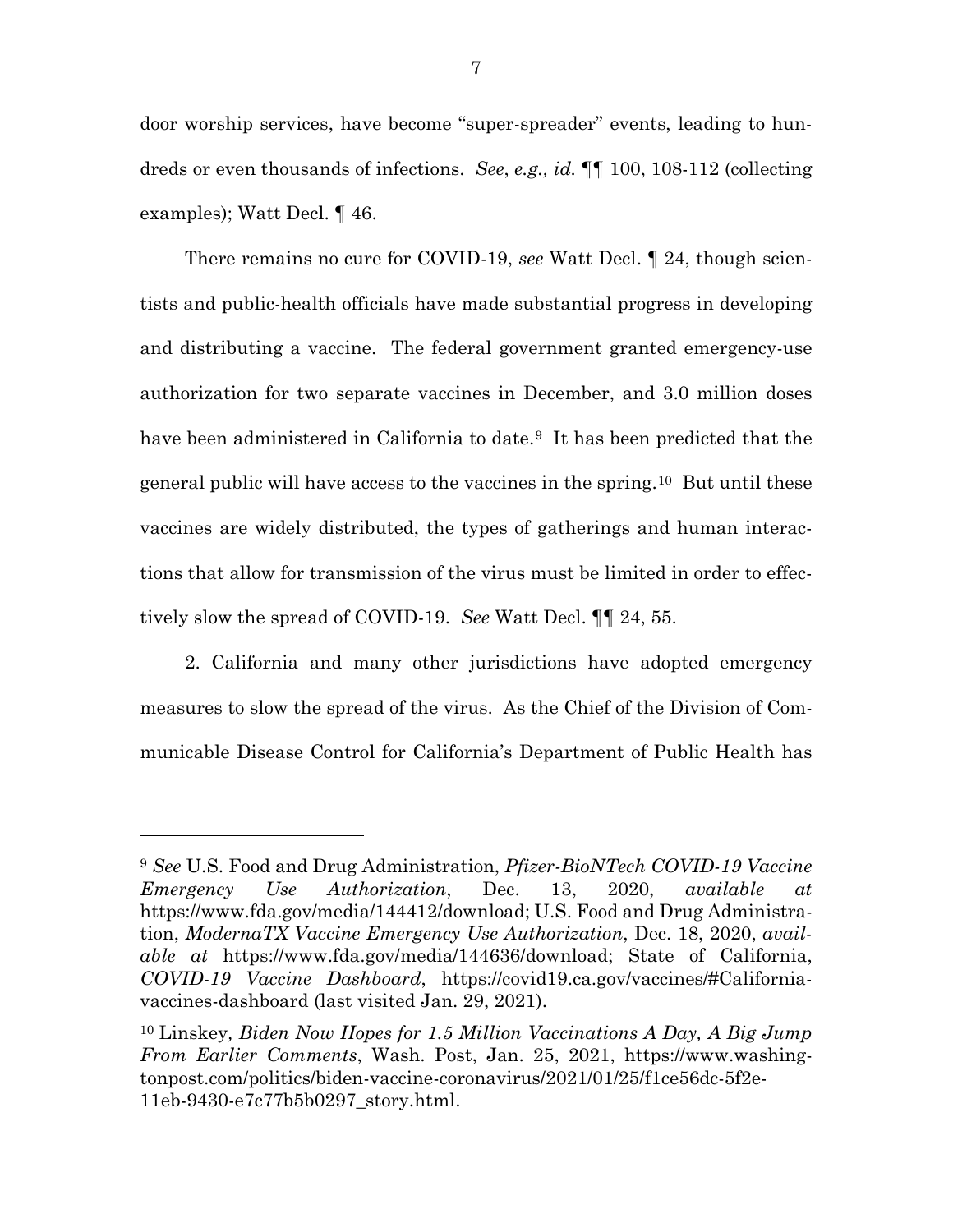explained, the State's response "was designed to be, and has been, a work in progress that must be adjusted in real time based on new data and circumstances that arise during the course of the pandemic." Watt Decl. ¶ 59; *see also*  Rutherford Decl. ¶ 52; Stoto Decl. ¶ 32. From the earliest days of the pandemic, those policies have recognized the importance of religious activities and have preserved opportunities for religious worship.

a. *Early policies*. In March 2020, Governor Newsom proclaimed a state of emergency and then issued an executive order generally requiring individuals to stay at home except for those involved in certain federally recognized critical infrastructure sectors. Harvest Rock App. I 75-79.[11](#page-18-0) Days later, California's Public Health Officer designated additional critical infrastructure sectors, *see* Harvest Rock App I 97-98, 112-134, including "faith-based services that are provided through streaming or other technologies," *id.* at 127. The stay-at-home order proved effective, and the rate of COVID-19 infection slowed, such that California hospitals were not "strained beyond capacity." Rutherford Decl. ¶ 53; *see also* Watt Decl. ¶ 54; Declaration of Dr. Yvonne Maldonado, M.D., D. Ct. Dkt. 81-6 Ex. 1 ¶ 15 (citing study estimating "that without the shelter-in-place orders in place at the outset of the pandemic, the viral spread would have been ten times greater") (Maldonado Decl.).

l

<span id="page-18-0"></span><sup>11</sup> "Harvest Rock App." refers to the appendix submitted by the Harvest Rock Applicants in No. 20A137; "South Bay App." refers to the appendix submitted by the South Bay Applicants in No. 20A136; the subsequent letter refers to the appendix tab.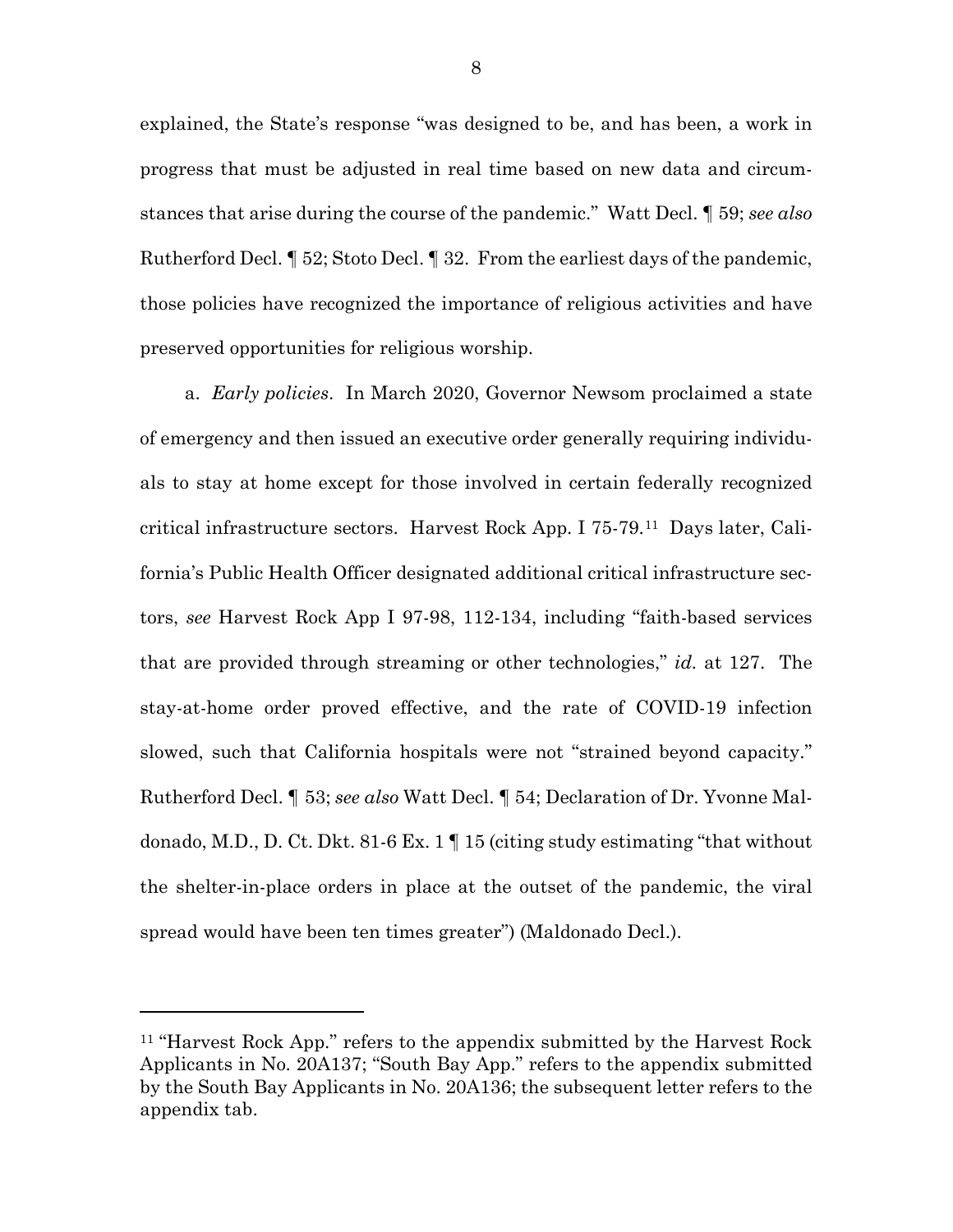The next month, the Governor announced a roadmap to guide reopening of the State. *See* Harvest Rock App. I 135-142; Watt Decl. ¶¶ 62-63. As part of that reopening, on May 25, the State allowed in-person worship services to resume statewide, but limited attendance to 100 persons or 25% of building capacity, whichever was lower. Harvest Rock App. I 145; Watt Decl. ¶¶ 66-70. Shortly thereafter, this Court denied an application for an emergency injunction against that restriction. *See infra* pp. 18-19.

In June, relying on emerging scientific evidence about COVID-19 and how it spreads, the State removed attendance limits on outdoor religious services. Watt Decl. ¶ 71. Later in the month, the State also issued a statewide order requiring face coverings in community settings. *See* Rutherford Decl. ¶ 71.

Unfortunately, the summer months saw a resurgence in COVID-19 infections and deaths. *See* Watt Decl. ¶ 72. In response, the State tightened restrictions. *Id.* ¶¶ 73-81; Harvest Rock App. I 184-188. Among other things, the State discontinued indoor singing and chanting in schools, in restaurants, at protests, and during worship services, recognizing that such activities "negate the risk-reduction achieved through six feet of physical distancing." Harvest Rock App. I 172.[12](#page-19-0) Later in July, the State closed indoor operations of restaurants, bars, movie theaters, zoos, and museums statewide, and closed indoor operations of certain other activities (including worship services, gyms,

<span id="page-19-0"></span><sup>12</sup> *South Bay*, No. 20-CV-00865, D. Ct. Dkt. 47-1, Ex. 1-9, 1-10; D. Ct. Dkt. 57- 1, Ex. 15-16.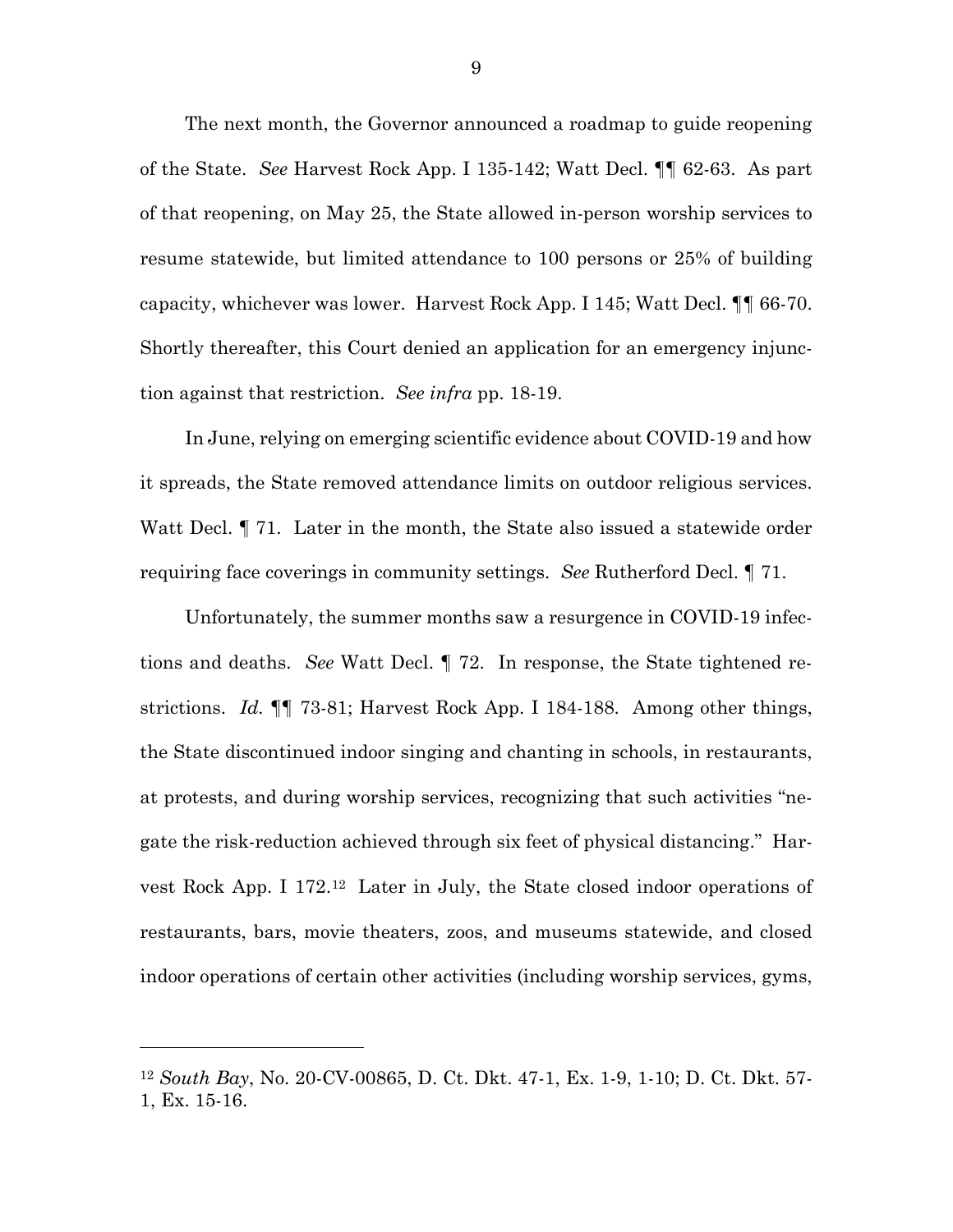and hair salons) in counties with elevated infection levels. Watt Decl. ¶¶ 79- 81; Harvest Rock App. J. Given the more limited risk of transmission outdoors, however, singing and chanting during outdoor worship services remained permissible, so long as congregants wore masks and physically distanced. *See id.* Harvest Rock App. I 172.

b. *The Blueprint.* In August, the State developed the "Blueprint for a Safer Economy," a detailed plan for loosening restrictions based on the experiences of the first six months of the pandemic and the latest scientific evidence about how the virus is transmitted. *See* South Bay App. G-1, G-2, G-3; Watt Decl. ¶¶ 82-88. The Blueprint built on state-wide regulations such as the masking requirement and on industry-specific guidance, and created a framework to permit "a broader range of reopening" based on "risk-based criteria pertinent to each sector." South Bay App. G-1. Under that framework, certain lower-risk activities are permitted so long as they operate "with modifications"—*i.e.,* in compliance with statewide and industry-specific guidance. South Bay App. at G-1, G-2, G-3. But the Blueprint imposes additional restrictions on indoor operations for higher-risk activities for which statewide and industry-specific guidelines are insufficient to adequately lower the risk of transmission. *Id.* at G-1, G-2.

The need for such additional restrictions is based on relative transmission risk, assessed in light of objective criteria such as the number of people, the nature of the activity, its duration, the ability to limit physical interactions and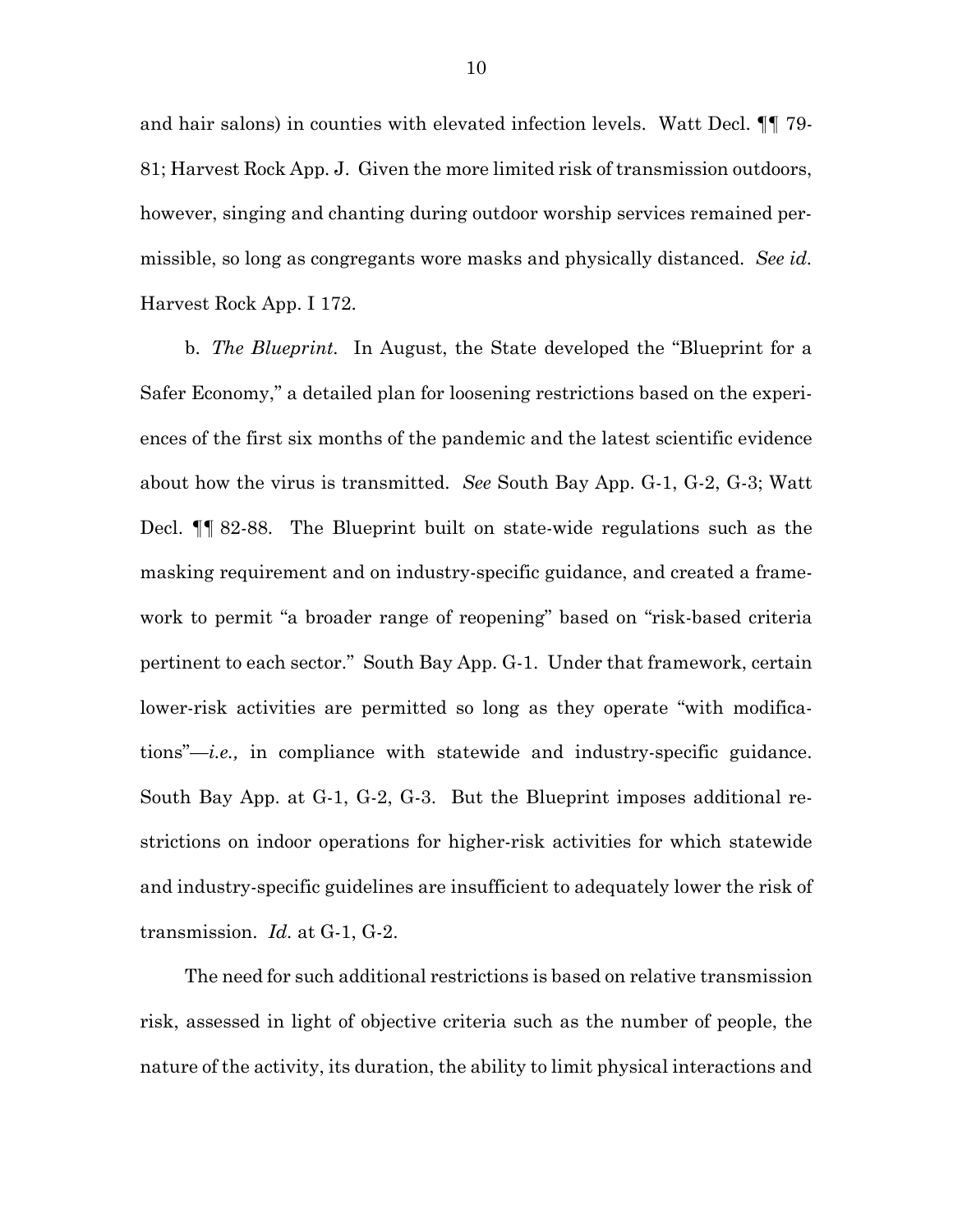mixing of people from different communities, the ability to employ protective measures such as masks and physical distancing, and the degree of ventilation. *See* South Bay App. G-2 at 6-7.

For most sectors and activities, the stringency of the restrictions varies depending on the background public health conditions in each county. *See* South Bay App. G-1, G-2, G-3. Counties are assigned to one of four tiers, ranging from Tier 1 ("Widespread") to Tier 4 ("Minimal"), based on the county's adjusted case rate and related objective criteria. *See id.* The State re-evaluates each county's tier status on a continual basis; as the objective indicators of local conditions change, the State moves counties into tiers with greater or lesser restrictions. *Id.*; Watt Decl. ¶¶ 84-85.

Under this risk-based approach, in Tier 1 counties where COVID-19 is widespread, the Blueprint prohibits indoor gatherings for certain businesses and activities—including museums, movie theaters, restaurants, and worship services—but allows such gatherings outside. *See* South Bay App. G-3; *see also id.* A 55-56. In counties where the virus is not widespread, the State allows these activities to operate indoors with capacity limitations: from the lesser of 25% capacity or 100 persons in Tier 2, to the lesser of 50% capacity or 200 persons in Tier 3, to 50% capacity in Tier 4. *See id.* G-3. Indoor protests and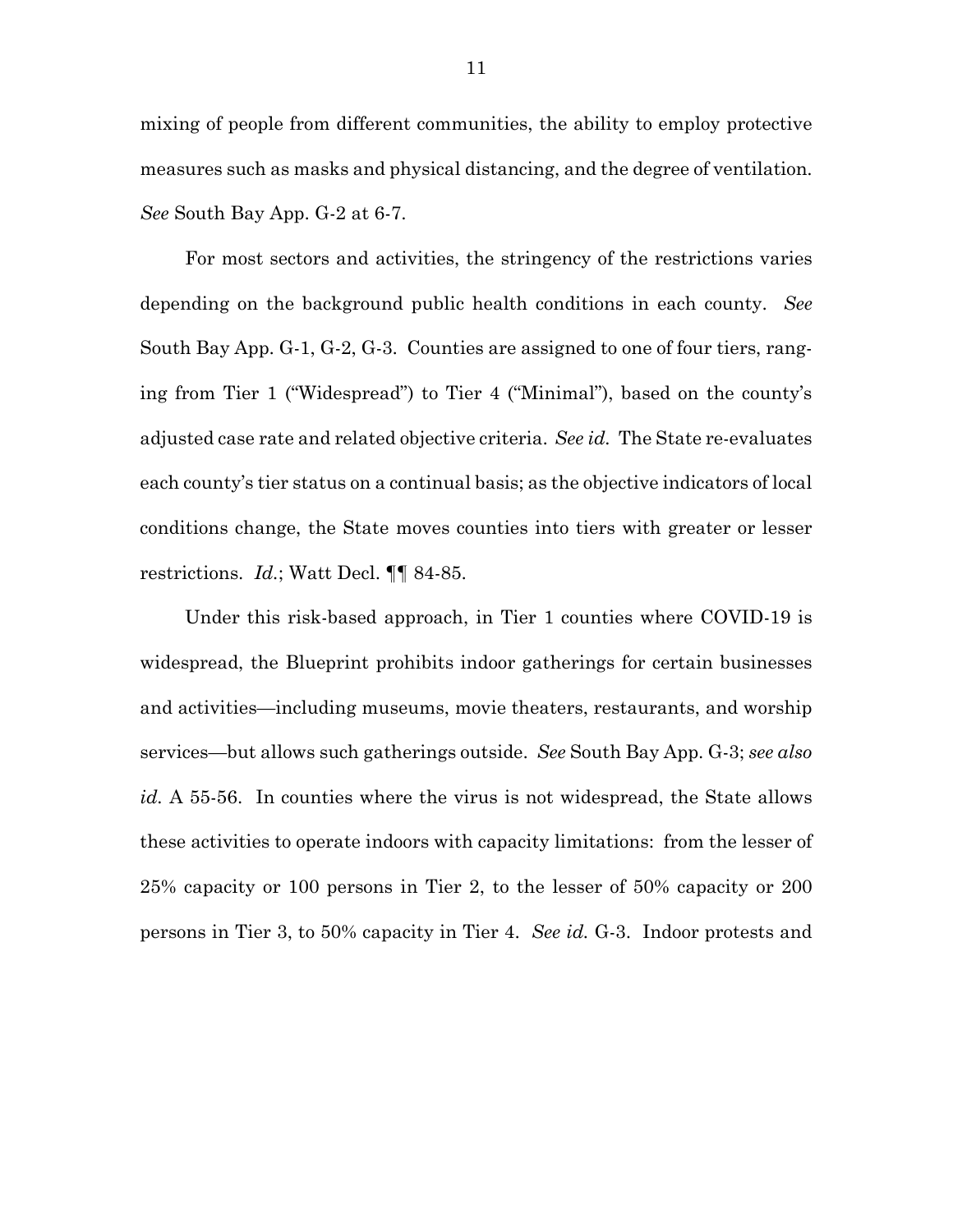college lectures are separately subject to the same percentage capacity restrictions and numerical caps as worship services.<sup>13</sup>

Sectors and activities that pose less risk of transmission are subject to less-stringent restrictions. For example, personal care services, hair salons, hotels, and "limited services" (such as laundromats and auto repair shops) are permitted to open in all risk tiers subject to industry-specific restrictions—like plexiglass shields and face guards—because they do not typically involve large numbers of people and thus pose less risk of transmission to multiple individuals.[14](#page-22-1) Other indoor activities that involve large numbers of people but only short periods of close proximity, such as retail stores and shopping malls, are permitted to open indoors; but they are subject to capacity restrictions in Tiers 1 and 2. *See* South Bay App. G-3.[15](#page-22-2)

l

<span id="page-22-0"></span><sup>13</sup> *See* Cal. Dep't of Public Health, *About COVID-19 Restrictions*, https://covid19.ca.gov/stay-home-except-for-essential-needs/ (drop down menu "Can I engage in political rallies and protest gatherings?") (last visited Jan. 26, 2021); Cal. Dep't of Public Health, *Industry Guidance to Reduce Risks*, https://covid19.ca.gov/industry-guidance/ (drop down menu "Higher education—updated October 1") (last visited Jan. 26, 2021).

<span id="page-22-1"></span><sup>14</sup> *See* Cal. Dep't of Public Health, *Industry Guidance to Reduce Risks*, https://covid19.ca.gov/industry-guidance/ (drop down menu "Limited Services—updated October 20") (last visited Jan. 26, 2021); Cal. Dep't of Public Health, *COVID-19 Industry Guidance: Expanded Personal Care Services*, https://files.covid19.ca.gov/pdf/guidance-expanded-personal-care-services- en.pdf (last visited Jan. 26, 2021).

<span id="page-22-2"></span><sup>15</sup> *See* Cal. Dep't of Public Health, *COVID-19 Industry Guidance: Shopping Malls, Destination Shopping Centers, and Swap Meets*, https://files.covid19.ca.gov/pdf/guidance-shopping-centers--en.pdf (last visited Jan. 26, 2021) (requiring common areas and food courts to be closed or subject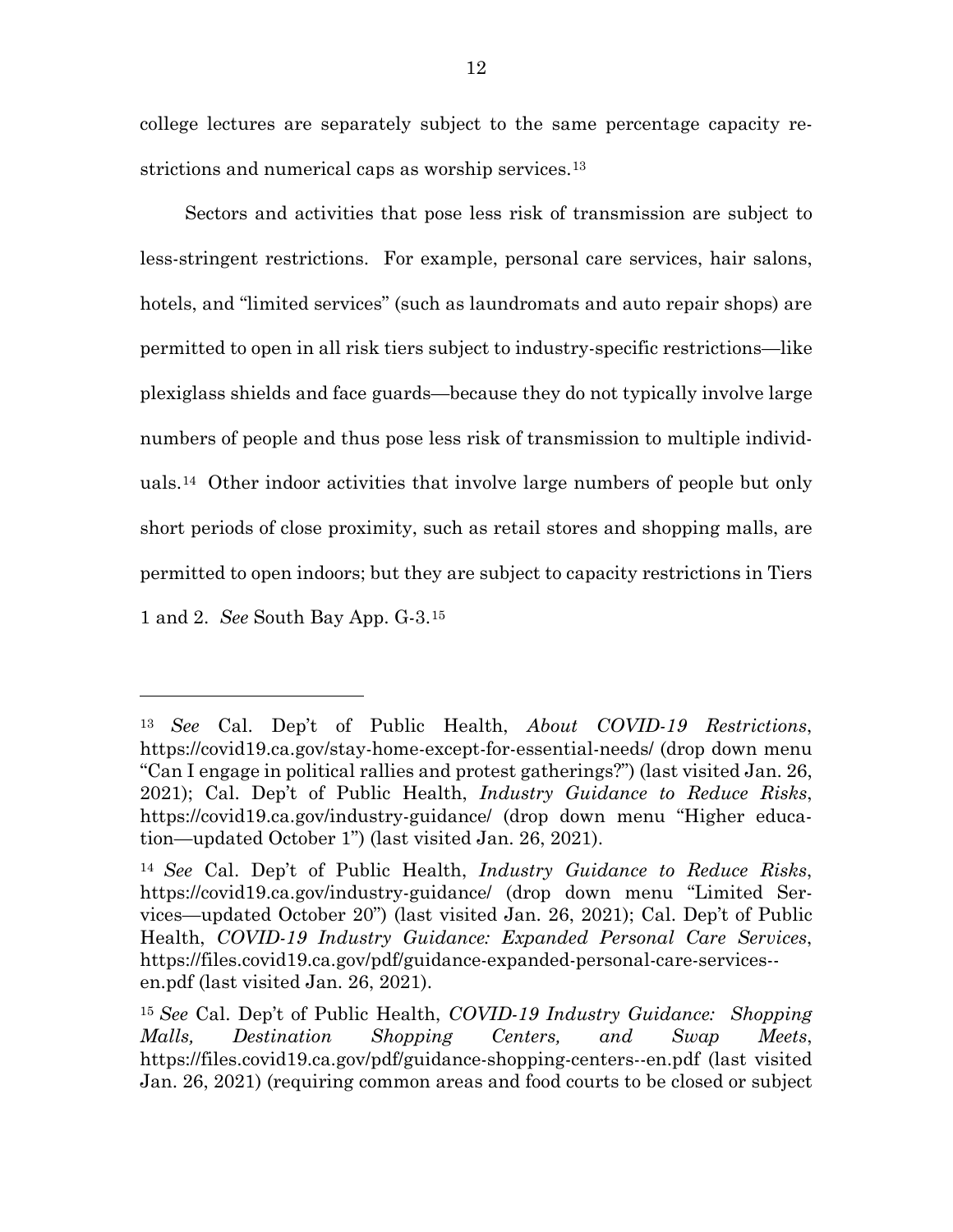Still other sectors and activities, such as gyms, wineries, bars, cardrooms, amusement parks, and offices, are subject to even more stringent restrictions. *See* South Bay App. G-3. Indoor concerts, plays, and other artistic performances, which are congregate activities similar to worship services, are entirely prohibited[.16](#page-23-0) Other gatherings not covered by specific guidance are permitted only outdoors in Tier 1, and are subject to a maximum of three households in all other tiers.[17](#page-23-1)

c. *The December Surge, Temporary Regional Stay at Home Order, and January Return to the Blueprint*. On December 3, 2020, in light of skyrocketing case rates and hospitalizations, *supra* pp. 2-3, the State tightened restrictions again.[18](#page-23-2) The Governor issued a Regional Stay at Home Order, dividing the State into five regions subject to tighter restrictions if their regional

to the restrictions for restaurants).

<span id="page-23-0"></span><sup>16</sup> *See* Cal. Dep't of Public Health, *About COVID-19 Restrictions*, https://covid19.ca.gov/stay-home-except-for-essential-needs/ (drop down menu "Are gatherings for musical, theatrical, or artistic performances permitted?") (last visited Jan. 26, 2021).

<span id="page-23-1"></span><sup>17</sup> Cal. Dep't of Public Health, *CDPH Guidance for the Prevention of COVID-19 Transmission for Gatherings* (Nov. 13, 2020) [https://www.cdph.](https://www.cdph.ca.gov/Programs/CID/DCDC/Pages/COVID-19/Guidance-for-the-Prevention-of-COVID-19-Transmission-for-Gatherings-November-2020.aspx) [ca.gov/Programs/CID/DCDC/Pages/COVID-19/Guidance-for-the-Prevention](https://www.cdph.ca.gov/Programs/CID/DCDC/Pages/COVID-19/Guidance-for-the-Prevention-of-COVID-19-Transmission-for-Gatherings-November-2020.aspx)[of-COVID-19-Transmission-for-Gatherings-November-2020.aspx](https://www.cdph.ca.gov/Programs/CID/DCDC/Pages/COVID-19/Guidance-for-the-Prevention-of-COVID-19-Transmission-for-Gatherings-November-2020.aspx) (last visited Jan. 26, 2021).

<span id="page-23-2"></span><sup>18</sup> *See* State of California, *Regional Stay at Home Order* (Dec. 3, 2020), https://www.gov.ca.gov/wp-content/uploads/2020/12/12.3.20-Stay-at-Home-Order-ICU-Scenario.pdf.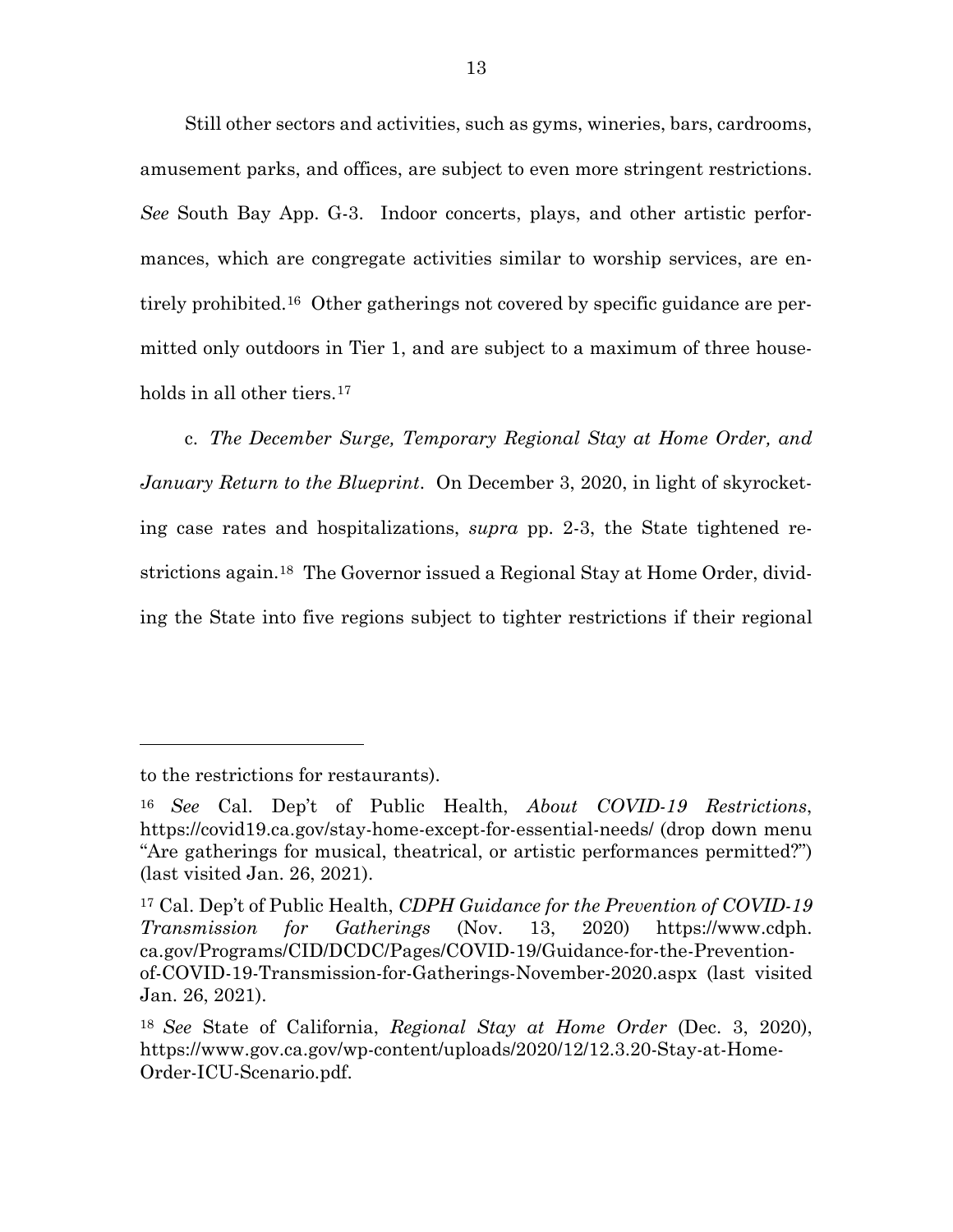ICU capacity fell below 15%.[19](#page-24-0) By December 17, 2020, four of the five regions had dropped below that threshold.<sup>20</sup>

Under that Order, many activities permitted under Tier 1 of the Blueprint were prohibited. The Order forbid all outdoor dining, socializing with friends or family members from other households, and visits to zoos, museums, and outdoor movie screenings. *See* South Bay App. H-1, H-2; *id.* at A 55-56. The Order also closed personal-care businesses (including hair salons, nail salons, acupuncture, and massage services) and required hotels not to honor outof-state reservations for non-essential travel. *See id.* at H-1, H-2. And the Order reduced maximum grocery store capacity from 50% to 35% in Tier 1 of the Blueprint, and all other retail from 25% to 20% capacity. *See id*. Outdoor worship services, however, were allowed to continue without any attendance limits. *Id.* at H-1.

While the Regional Stay at Home Order was initially designed to expire three weeks after being implemented in a region, the State extended the order in late December for three regions where ICU capacity remained at 0%.[21](#page-24-2) By

<span id="page-24-0"></span><sup>19</sup> *Id.*

<span id="page-24-1"></span><sup>20</sup> *See* State of California, *Regional Stay at Home Order*, *Current ICU % Availability*, https://covid19.ca.gov/stay-home-except-for-essential-needs/#regionalstay-home-order (last visited Jan. 26, 2021).

<span id="page-24-2"></span><sup>21</sup> Money, *Stay at Home Order For Much of California Extended Amid Covid-19 Overload at Hospitals*, L.A. Times, Dec. 29, 2020, https://www.latimes.com/california/story/2020-12-29/california-breaks-singleday-record-coronavirus-cases-66811; *see* Kelliher*, State Extends Stay-At-Home Order in Bay Area as ICU Capacity Dwindles*, Mercury News, Jan. 9, 2021,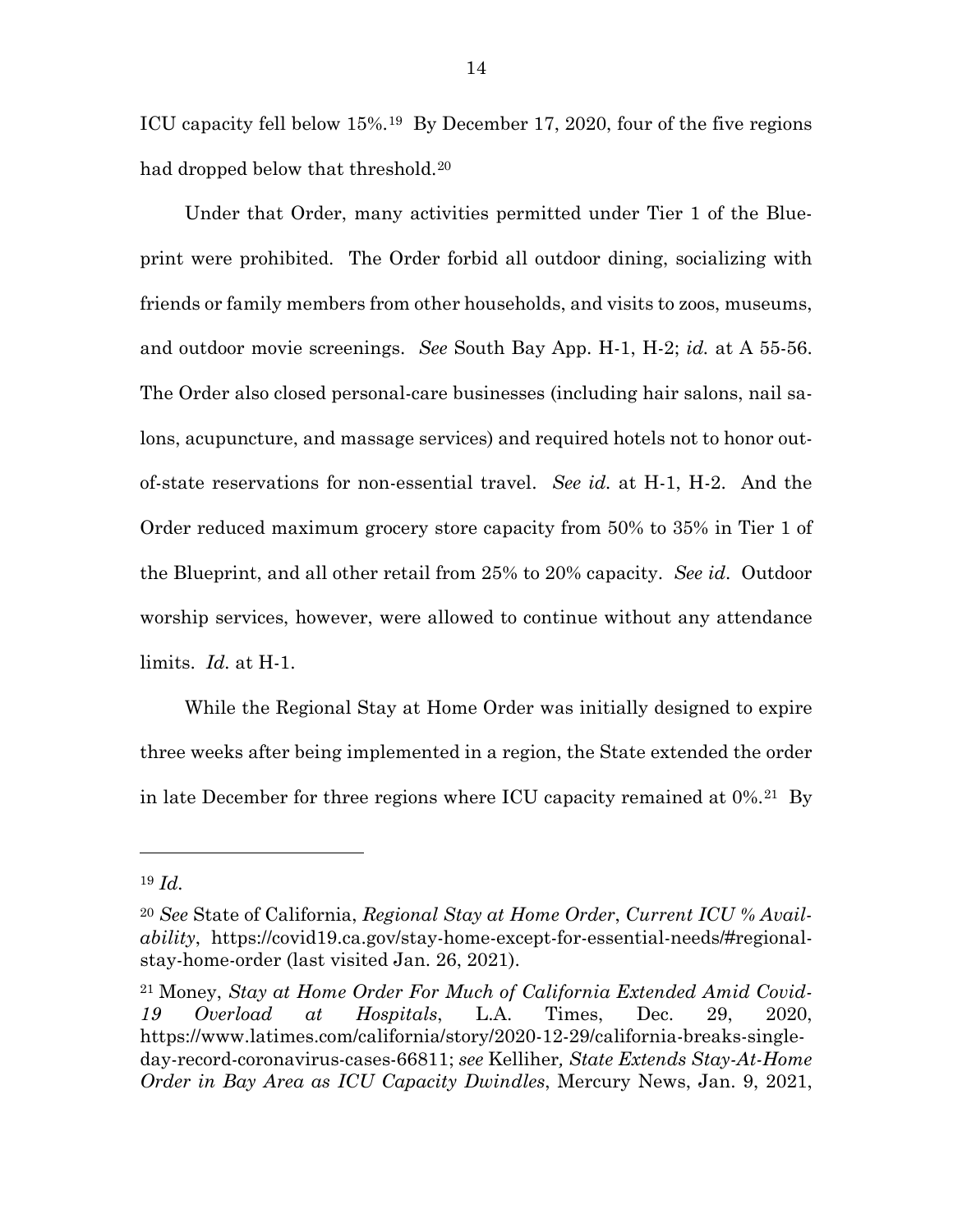mid-January, however, case counts and hospitalizations began leveling off.[22](#page-25-0) On January 12, public health officials lifted the Order in the Greater Sacramento region.[23](#page-25-1) Two weeks later, even though ICU capacity at the time was low, the Order was lifted in the remaining three regions based on projections of ICU capacity in four weeks.[24](#page-25-2) As a result, the Blueprint is currently the operative framework for COVID-related restrictions in every California county.

Despite those positive developments, the strain on California's hospitals and healthcare workers has been devastating. Through mid-January, emergency rooms were "turn[ing] patients away," and hospitals were "being quickly overwhelmed." *South Bay*, 2020 WL 7488974, at \*12; *see* Watt Decl. ¶¶ 91, 93, 96-97. Some hospitals ran low on basic supplies for treating COVID patients, such as oxygen.[25](#page-25-3) Ambulances were directed to avoid transporting patients to

https://www.mercurynews.com/2021/01/09/state-extends-stay-at-home-orderin-bay-area-as-icu-capacity-dwindles/.

<span id="page-25-0"></span><sup>22</sup> Lin*, More Contagious COVID-19 Variants Bring New Uncertainties To California*, L.A. Times, Jan. 20, 2021, https://www.latimes.com/california /story/2021-01-20/vaccines-aggressive-strains-and-fatigue-california-hits-3 million-covid-cases-and-a-crossroads.

<span id="page-25-1"></span><sup>23</sup> State of California, *Regional Stay at Home Order*, https://covid19.ca.gov/stay-home-except-for-essential-needs/#regional-stayhome-order (last visited Jan. 26, 2021).

<span id="page-25-2"></span><sup>24</sup> *Id.*

<span id="page-25-3"></span><sup>25</sup> Karlamangla et al., *Darkest Days for L.A. Doctors, Nurses, EMTs: 'The Way Most People Leave is by Dying,'* L.A. Times, Jan. 11, 2021, https://www.latimes.com/california/story/2021-01-11/los-angeles-coronavirus-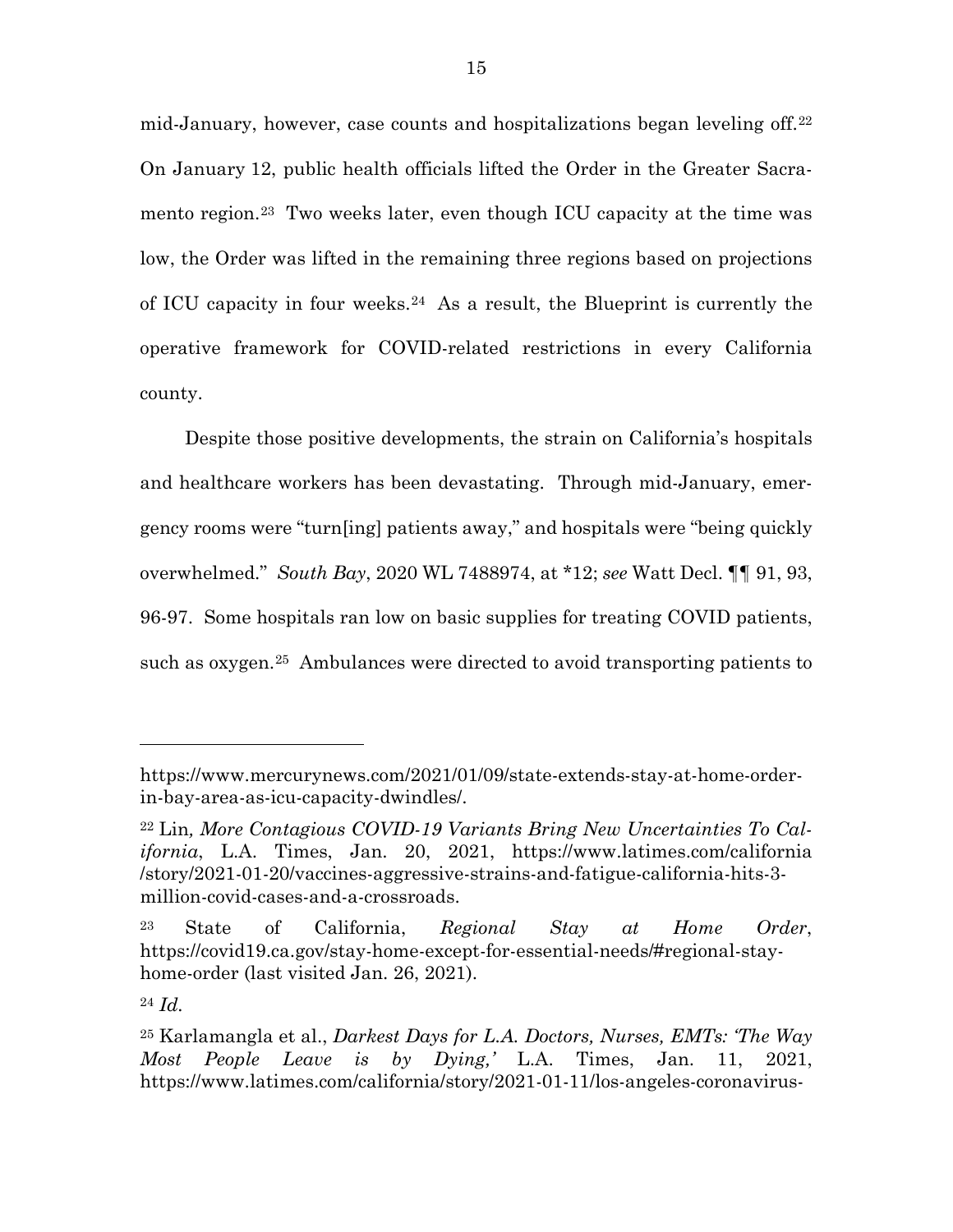hospitals if they had a "limited chance of survival"; other ambulances had to wait as long as seventeen hours to offload patients into overflowing emergency rooms; and gurneys were set up in hospital areas not intended for patient care, such as lobbies and gift shops.<sup>26</sup>

Conditions have just begun to improve; that trend, along with the emerging availability of vaccines for some portions of the population, offers hope that the worst of the pandemic has passed. *Supra* p. 15.[27](#page-26-1) But rates of new infections and deaths remain alarmingly high. *Supra* pp. 2-3.

#### **B. Procedural History**

l

Plaintiffs are churches that are principally located in Southern Califor-

nia. They separately filed lawsuits challenging the State's public-health related restrictions on indoor worship.

hospitals-ambulances-horror; *see also* Money et al., *L.A. County Hospitals Running Dangerously Low on Oxygen, Supplies as ER Units Are Overwhelmed*, L.A. Times, Dec. 25, 2020, https://www.latimes.com/california/story/2020-12-25/l-acounty-hospitals-running-dangerously-low-on-oxygen-supplies-as-er-unitsare-overwhelmed.

<span id="page-26-0"></span><sup>26</sup> Karlamangla et al., *supra*, *Darkest Days for L.A. Doctors, Nurses, EMTs: 'The Way Most People Leave is by Dying'*; *see also* Weber, *California Hospitals Discuss Rationing Care as Virus Surges*, Associated Press, Dec. 21, 2020, https://apnews.com/article/us-news-los-angeles-health-coronavirus-pandemiccalifornia711b71eea782c900efdc07156 b76a5b9; Arango, *Southern California's Hospitals are Overwhelmed, and It May Get Worse*, N.Y. Times, Dec. 25, 2020, https://www.nytimes.com/2020/12/25/us/southern-california-hospitalscovid.html?smtyp=cur&smid=tw-nytimes.

<span id="page-26-1"></span><sup>&</sup>lt;sup>27</sup> Recent scholarship suggests that excess deaths have been avoided through California's COVID-related policies. *See, e.g.*, Chen, *Excess Mortality in Cal. During the Coronavirus Disease 2019 Pandemic, March to August 2020*, J. of Am. Med. Ass'n Internal Medicine, Dec. 21, 2020, https://jamanetwork.com/ journals/jamainternalmedicine/fullarticle/2774273.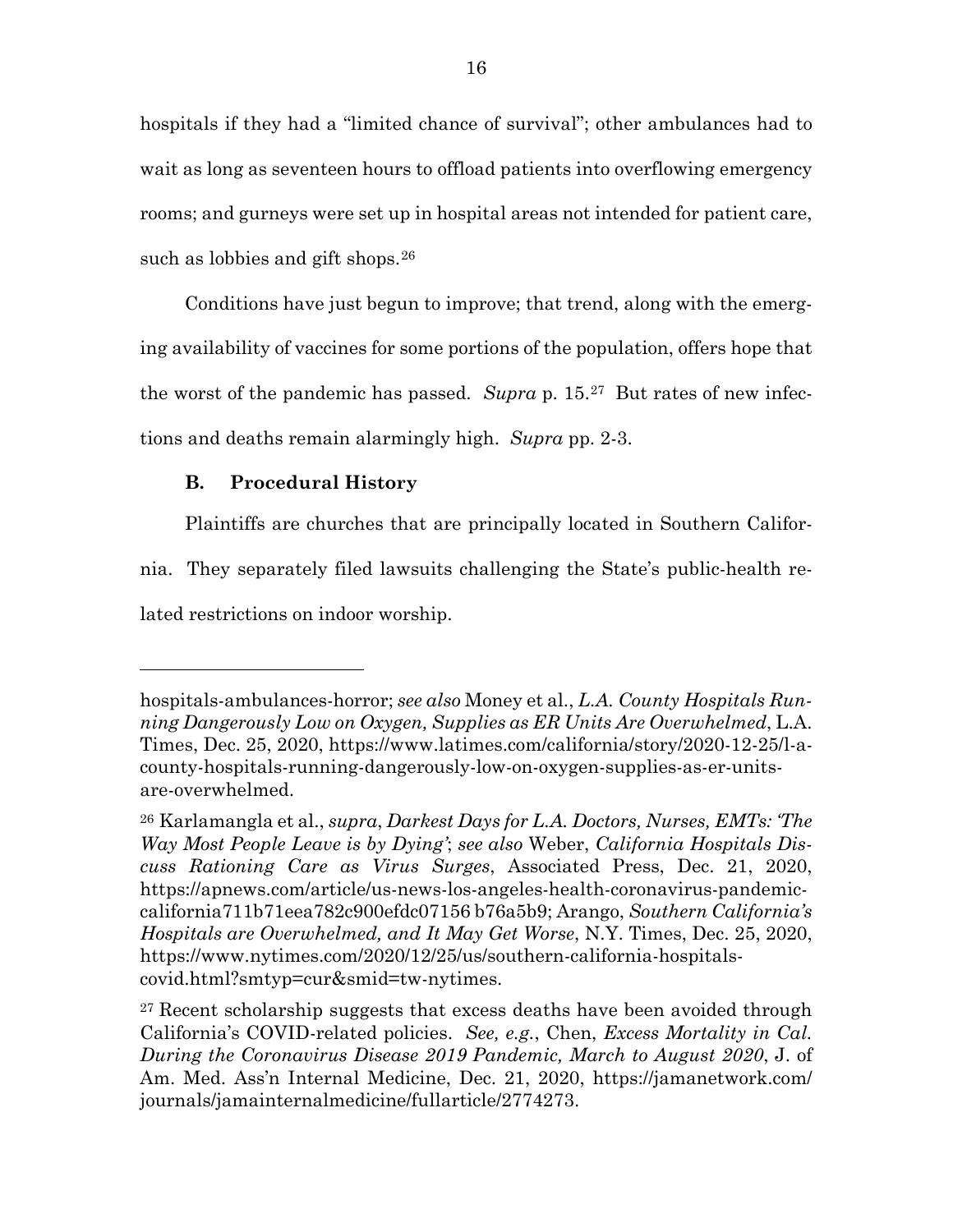#### **1. Proceedings prior to** *Roman Catholic Diocese*

a. Shortly after the Governor announced the State's plan for reopening the state in May 2020, *supra* p. 8, the plaintiffs in No. 20A136 (South Bay) filed a complaint alleging that the order (and related orders issued by county public health officials) violated the Free Exercise Clause by prohibiting "out-of-home religious services." *South Bay United Pentecostal Church v. Newsom,* No. 20- CV-00865 (S.D. Cal.), Dkt. 1 ¶ 115. Plaintiffs simultaneously sought a temporary restraining order. *Id.* Dkt. 3. On May 15, the district court denied the requested restraining order. *Id.* Dkt. 32, 38.

South Bay appealed, moving for expedited briefing and an injunction pending appeal. The Ninth Circuit agreed to expedite the briefing but denied immediate injunctive relief, reasoning that South Bay had not demonstrated a likelihood of success on the merits. C.A. No. 20-55533, Dkt. 28, 29. On May 26, South Bay filed an emergency application for injunctive relief with this Court, challenging guidelines that limited indoor worship to 25% of building capacity or a maximum of 100 attendees. *See* No. 19A1044. This Court denied the injunction, with the Chief Justice reasoning in his concurrence that the State applied "[s]imilar or more severe restrictions" to "comparable secular gatherings" where "large groups of people gather in close proximity for extended periods of time." *South Bay United Pentecostal Church v. Newsom*, 140 S. Ct. 1613 (2020) (Roberts, C.J., concurring). While certain other activities were exempt from such restrictions, such activities were "dissimilar" because "people neither congregate in large groups nor remain in close proximity for extended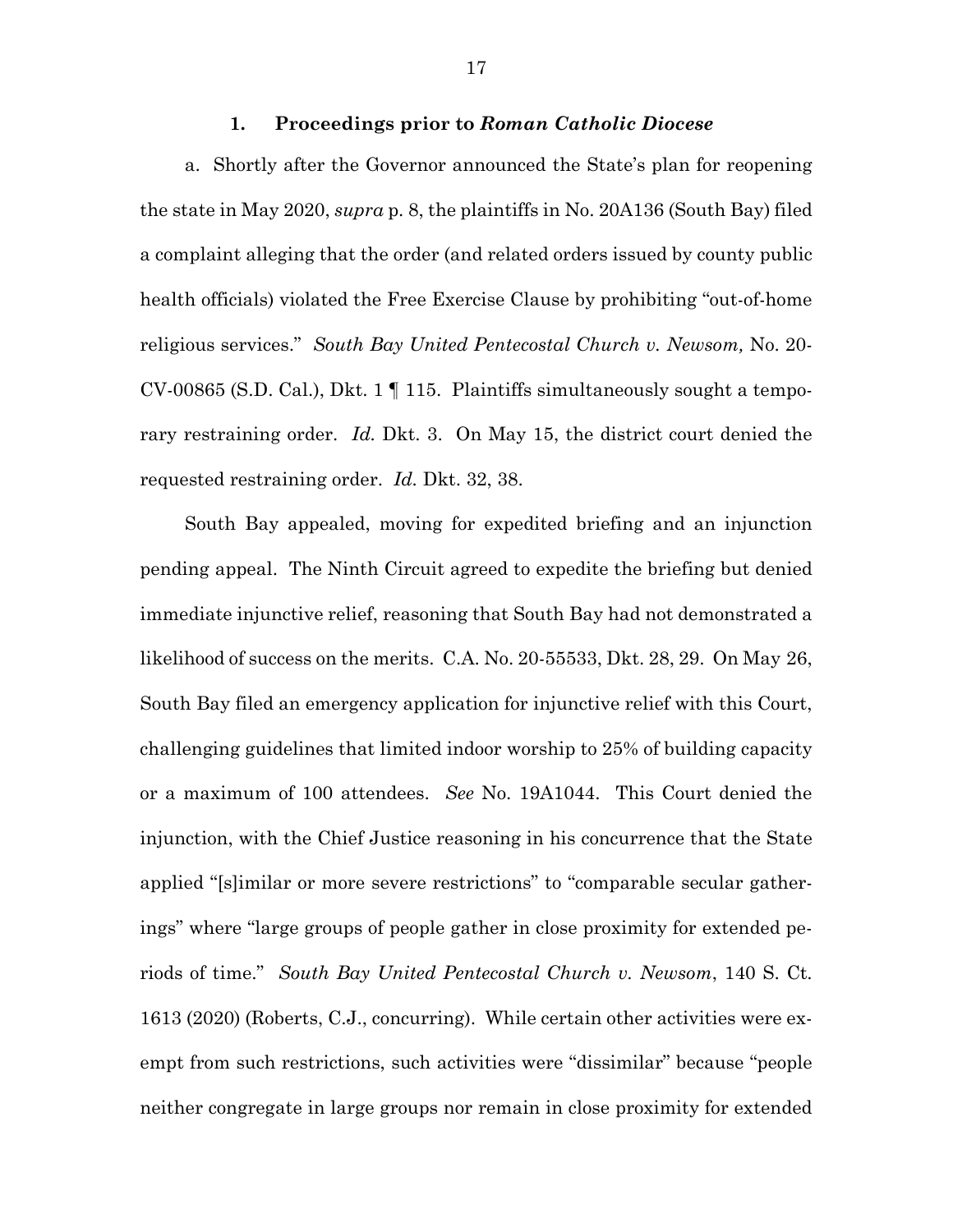periods." *Id.* Four Justices dissented, including Justice Kavanaugh. Although Justice Kavanaugh recognized that "the State has substantial room to draw lines, especially in an emergency," he saw no "compelling justification" in the record to support a "looser approach" with some secular activities "while imposing stricter requirements on places of worship." *Id.* at 1615.

While South Bay's appeal was still pending in the Ninth Circuit, South Bay requested a limited remand to the district court to renew its motion in light of the State's modifications to its COVID-related restrictions. C.A. No. 20-55533, Dkt. 56. The court of appeals granted that request in late July. *Id.*, Dkt. 74. In those remand proceedings, the district court considered the terms of the Blueprint and denied South Bay's renewed motion for injunctive relief on October 15, finding it unlikely that South Bay would succeed on its freeexercise claim because "the evidence shows that the State's restrictions are based on the elevated risk of transmission of the novel coronavirus in indoor settings, particularly congregate activities and those involving singing and chanting." *South Bay United Pentecostal Church v. Newsom*, 2020 WL 6081733 (S.D. Cal. Oct. 15, 2020). The parties then filed supplemental briefing in the court of appeals. C.A. No. 20-55533, Dkt. 80, 83, 89. On November 24, 2020, South Bay filed a petition for a writ of certiorari before judgment, seeking review of the district court's October 15 order denying a preliminary injunction. *See* No. 20-746.[28](#page-28-0)

<span id="page-28-0"></span><sup>28</sup> The State's response to that petition is due on March 18.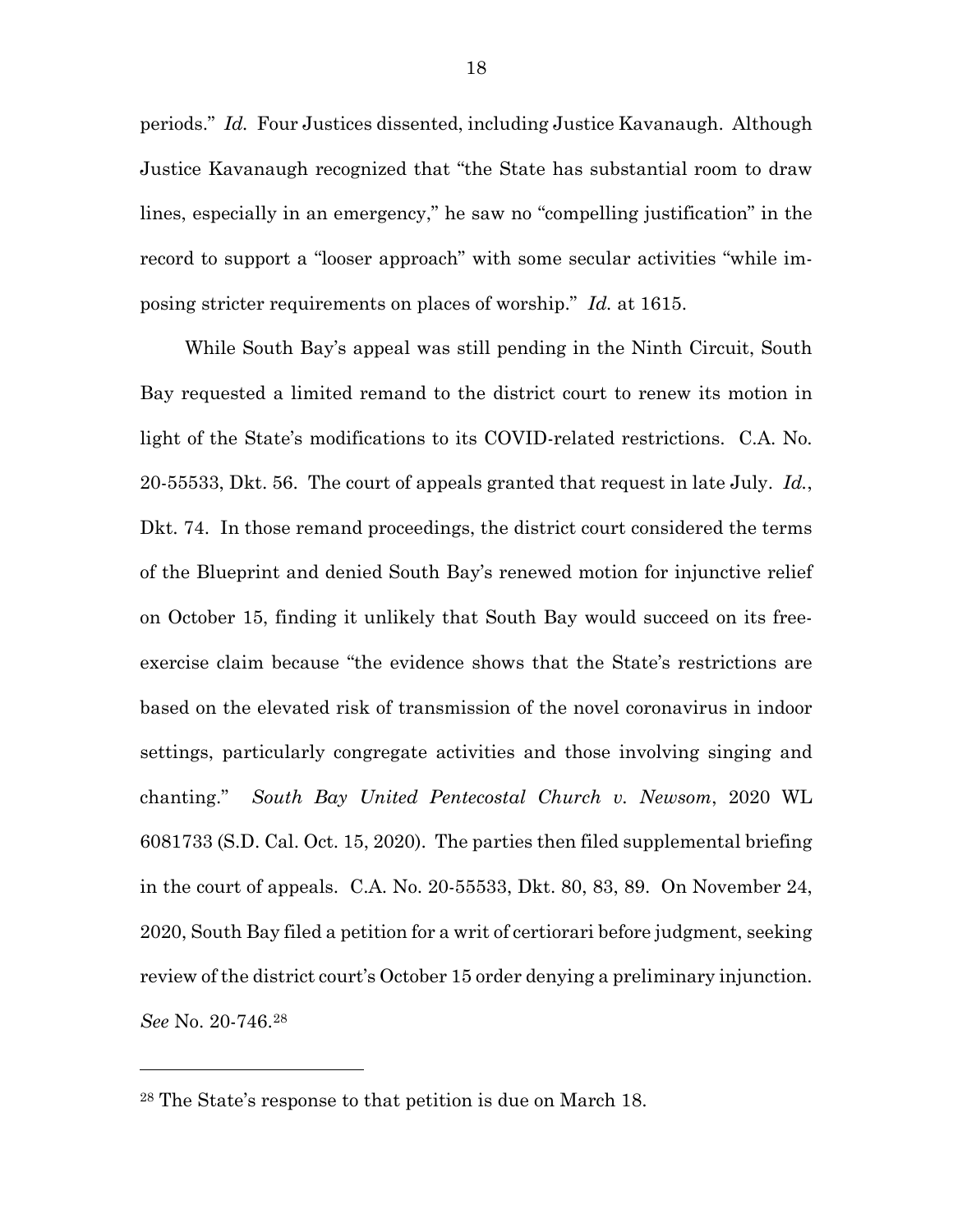b. The plaintiffs in No. 20A137 (Harvest Rock) filed their lawsuit in July 2020, shortly after California tightened its early restrictions. *Harvest Rock Church, Inc. v. Newsom*, No. 20-CV-6414 (C.D. Cal.), Dkt. 1. Harvest Rock alleged various constitutional violations, including a violation of the Free Exercise Clause*, id*., and moved for a temporary restraining order and a preliminary injunction, *id.* Dkt. 4.

The district court denied the motion for a preliminary injunction on September 2. Harvest Rock App. G. Harvest Rock appealed the denial of the motion for a preliminary injunction and filed an emergency motion in the court of appeals for an injunction pending appeal. C.A. No. 20-55907, Dkt. 6. A motions panel of the court of appeals heard argument on that motion on September 21 and denied it on October 1. *See* C.A. No. 20-55907, Dkt. 17, 26. The court concluded that "[t]he evidence that was before the district court does not support Harvest Rock's arguments that the Orders accord comparable secular activity more favorable treatment than religious activity." Harvest Rock App. E 3. To the contrary, the evidence established that "[t]he Orders apply the same restrictions to worship services as they do to other indoor congregate events, such as lectures and movie theaters," and that the State "completely prohibited" certain other comparable indoor activities such as attending concerts and watching sporting events. *Id*.

Judge O'Scannlain dissented. Harvest Rock App. E 7-20. He acknowledged that fighting "the ongoing global COVID-19 pandemic" is a "compelling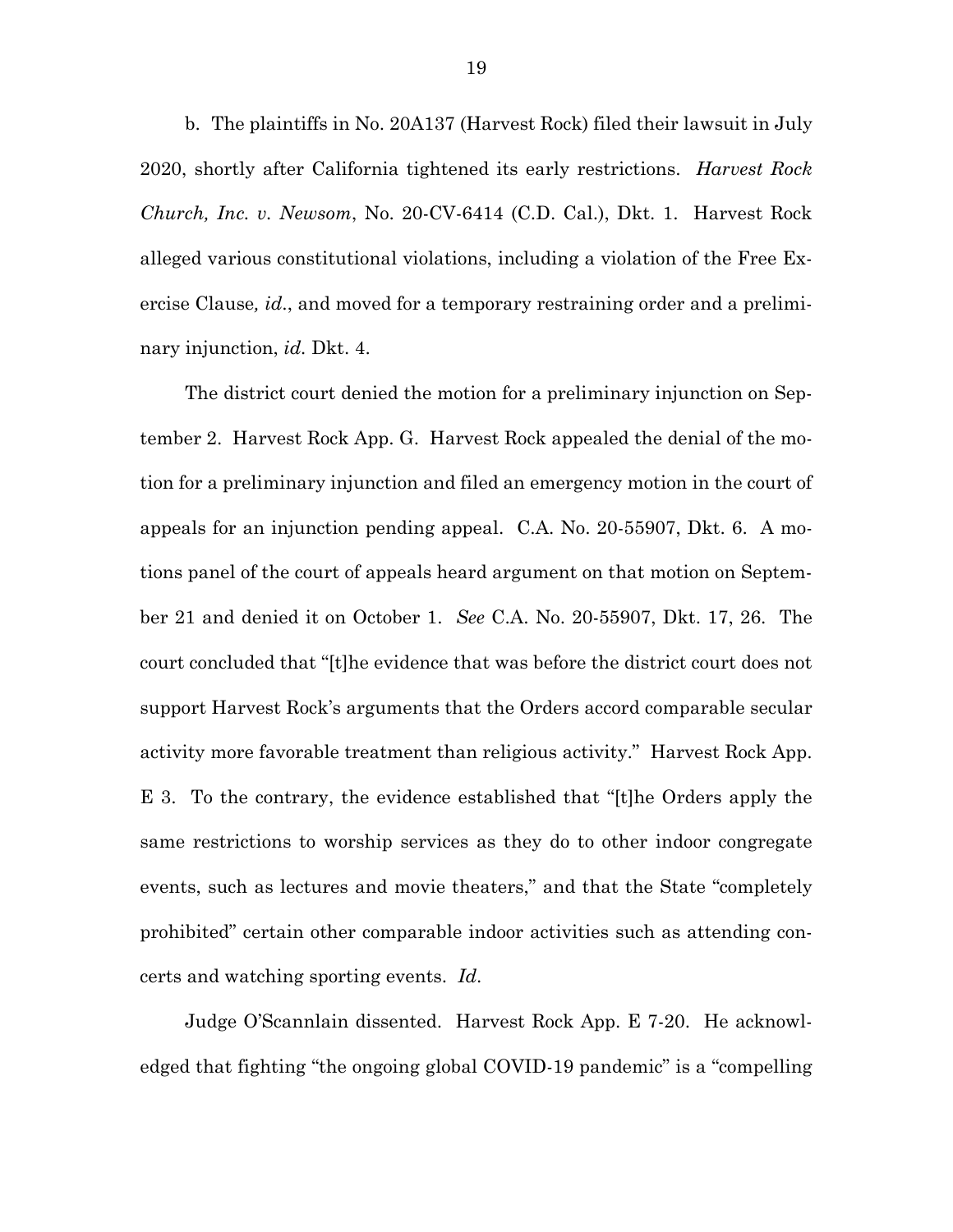goal." *Id.* at 8. In his view, however, California was pursuing public health restrictions "against religious practices more aggressively than it does against comparable secular activities" that share some of the risk factors associated with worship services. *Id.* at 8-9, 13-18.

On October 15, Harvest Rock filed a petition for rehearing en banc. C.A. No. 20-55907, Dkt. 37. And on November 23, Harvest Rock filed an application for an injunction with this Court. *See* No. 20A94.

#### **2. Proceedings following** *Roman Catholic Diocese*

a. While Harvest Rock's application was pending in this Court, and while the Ninth Circuit was considering South Bay's appeal of the denial of its renewed motion for a preliminary injunction, this Court issued its decision in *Roman Catholic Diocese of Brooklyn v. Cuomo*, 141 S. Ct. 63 (2020) (per curiam). In that decision, the Court granted an injunction pending appeal with respect to certain occupancy limits on worship in New York, reasoning that, on the record before it, the plaintiffs had made a "strong showing that [New York's] restrictions violate 'the minimum requirement of neutrality' to religion" and were not "'narrowly tailored'" to the State's interest in "[s]temming the spread of COVID-19." *Id.* at 66, 67.

Shortly after *Roman Catholic Diocese*, this Court construed Harvest Rock's application for a writ of injunction as a petition for certiorari before judgment, vacated the September 2 district court order in *Harvest Rock*, and remanded for further consideration in light of that decision. *See* 2020 WL 7061630 (Dec. 3, 2020). At the State's suggestion, the court of appeals granted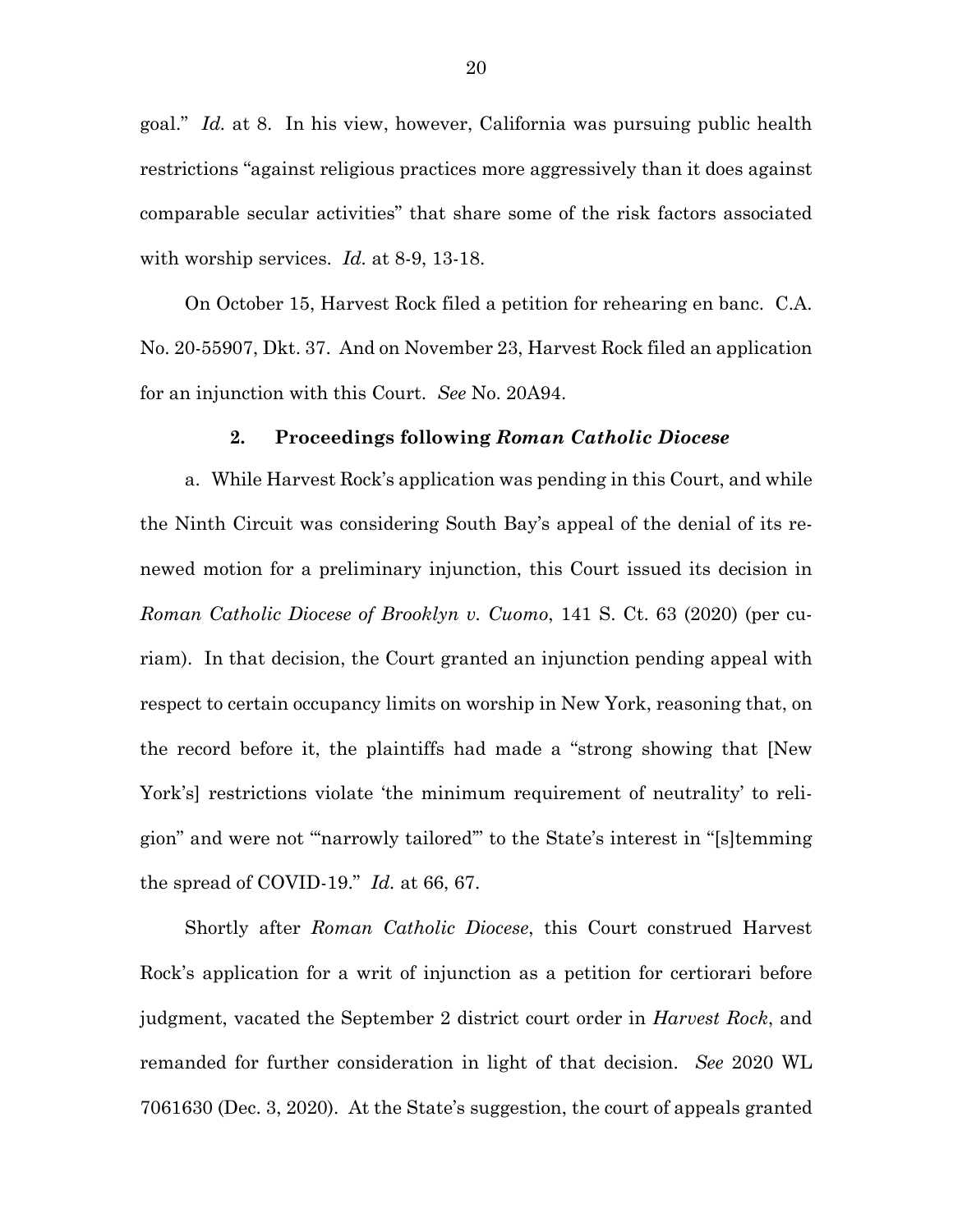comparable relief in *South Bay*. *See* 981 F.3d 765 (9th Cir. Dec. 8, 2020). Those remands allowed the parties an opportunity, during expedited proceedings, to submit briefing regarding *Roman Catholic Diocese* and additional evidence regarding the scientific basis for California's restrictions.

b. In light of that evidence, including multiple declarations from experts in epidemiology and public health provided by the State, both district courts issued reasoned decisions denying the plaintiffs' renewed motions for injunctive relief. The district courts concluded that California's current restrictions are based on a "neutral," multi-factor "risk analysis," *South Bay United Pentecostal Church v. Newsom*, 2020 WL 7488974, at \*12 (S.D. Cal. Dec. 21, 2020), resulting in a "painstakingly tailored" framework that "address[es] the risks of Covid-19 transmission" through "sliding levels of restriction based on scientific likelihood of viral spread," *Harvest Rock Church, Inc. v. Newsom,* 2020 WL 7639584, at \*6, 9 (C.D. Cal. Dec. 21, 2020). Thus, *"*[b]y contrast to . . . New York[,] California treats houses of worship like or more favorably than similar secular institutions." *Harvest Rock,* 2020 WL 7639584, at \*5; *see id.* at \*4 (concluding that California's policies are "neutral or generally applicable"). California prohibits activities that pose the greatest risk—such as indoor gatherings that "involve large groups of people coming together." *Id.* at \*8-9; *South Bay*, 2020 WL 7488974, at \*9-11 (similar). At the same time, the State restricts (without totally barring) activities that pose comparatively less risk—such as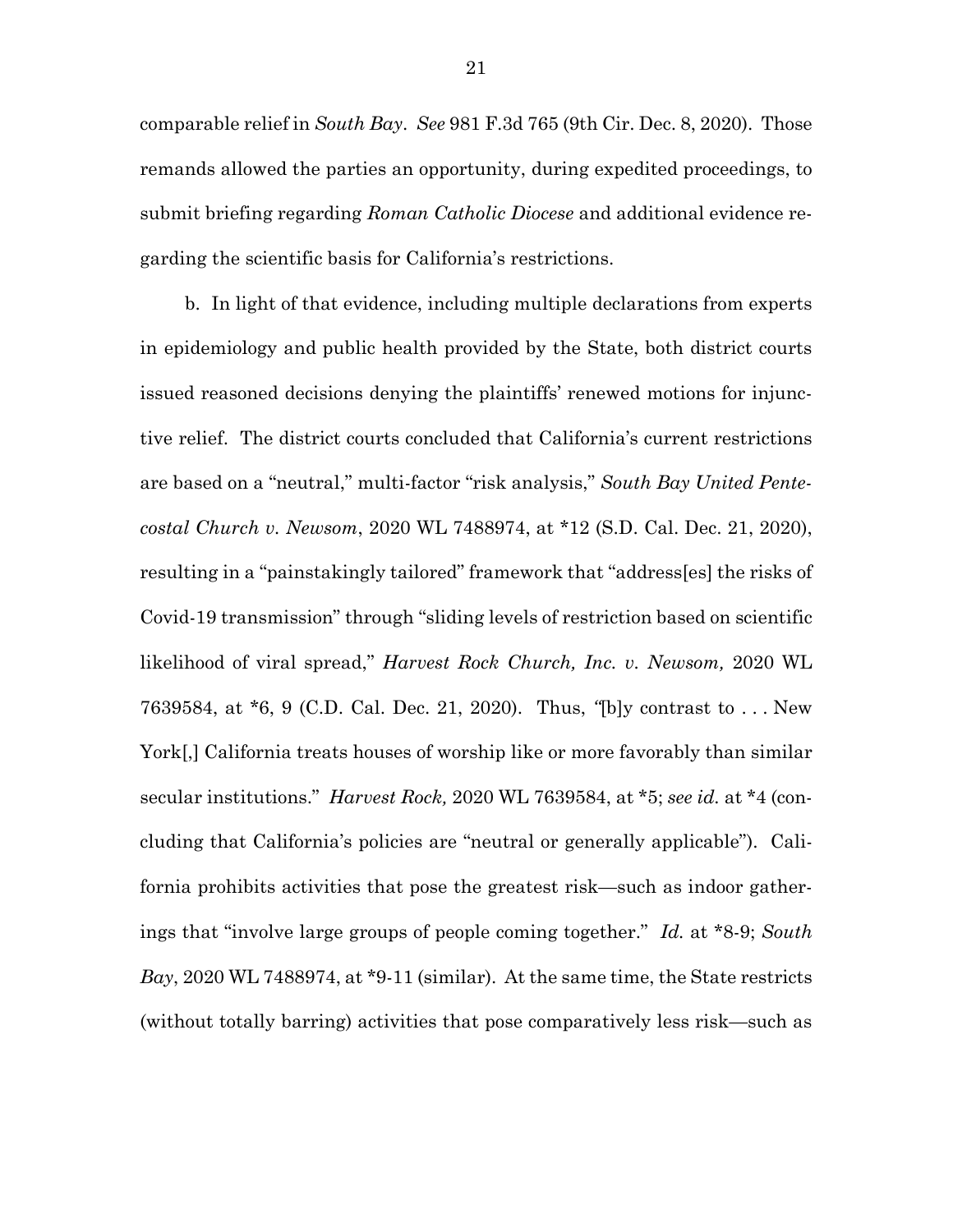visiting "retail shopping centers, hotels, laundromats, and liquor stores." *Harvest Rock,* 2020 WL 7639584, at \*8-9. Those activities involve "much smaller groups of people" who are unlikely "to remain in proximity for longer than a brief interlude," and are also subject to industry-guidance that can mitigate risk. *Id.*; *see also id*. at \*9 (distinguishing personal care services and worksites such as warehouses, factories and film production).

The district courts credited evidence showing that "lesser restriction[s]"— "for example, allowing indoor worship relying only on mask wearing, social distancing, and sanitization measures"—would not have "achieved California's compelling interest in curbing the community spread of the virus." *South Bay*, 2020 WL 7488974, at \*12. Those measures "reduce[] the likelihood of transmission per interaction, whereas stay-at-home orders and capacity regulations reduce the number of interactions of people from different households." *Id.*; *see Harvest Rock,* 2020 WL 7639584, at \*8. Moreover, California had tried alternatives such as percentage capacity restrictions, but they "proved insufficient to prevent outbreaks in the San Diego County and Southern California Region." *South Bay*, 2020 WL 7488974, at \*12. "If the dire trend of COVID-19 in Southern California—which has left the Region's ICU capacity at 0%—proves anything, it is that the State's efforts to implement curfews and less restrictive restrictions were not enough." *Id.* The courts acknowledged that "not being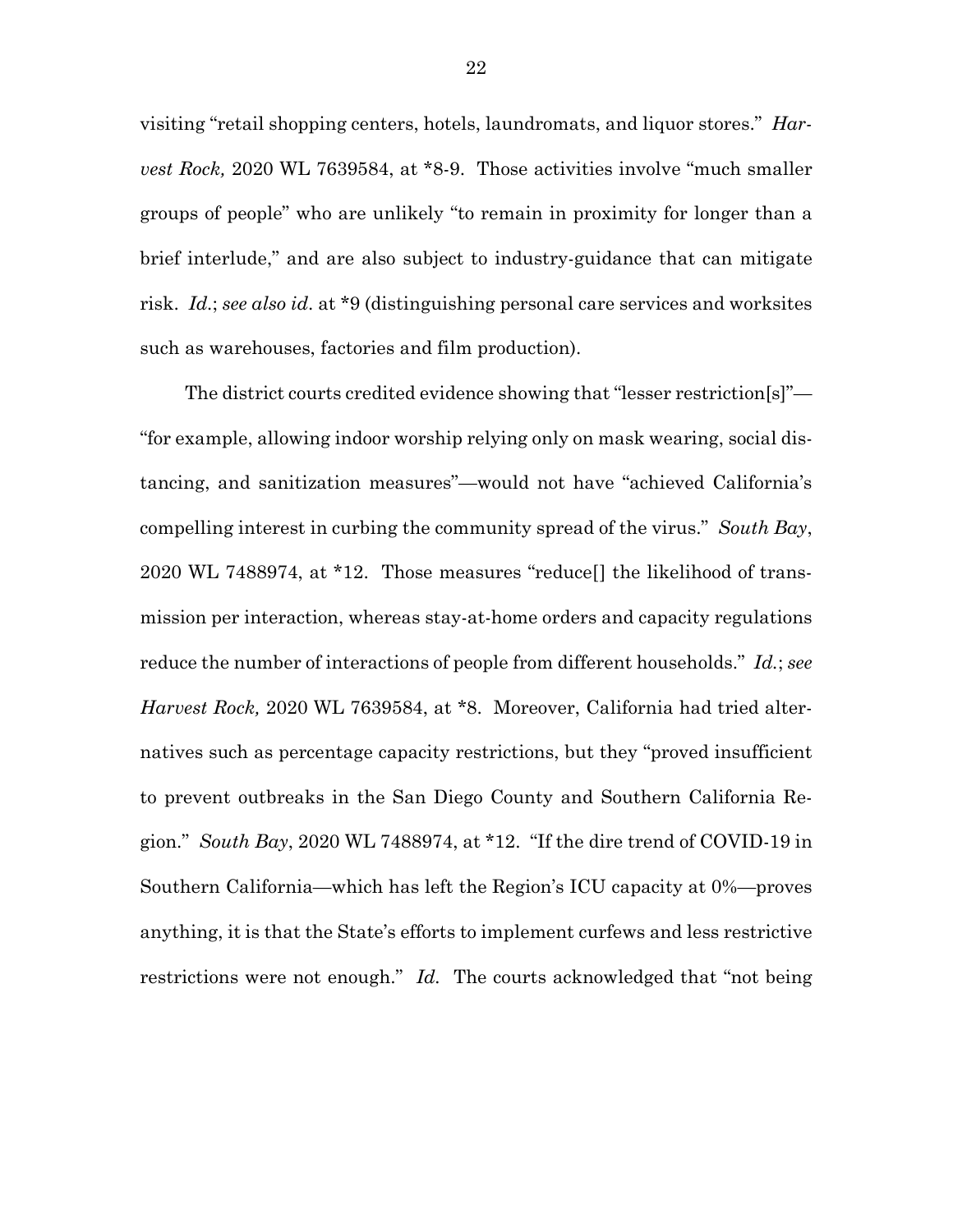able [to] congregate indoors imposes a burden on [p]laintiffs' religion," but emphasized that "the burden is a temporary one, with widespread vaccination in close sight." *Id.* at \*13.

For that reason, and because California's current policies are "narrowly tailored to prevent the spread of COVID-19," both courts determined that the State's restrictions satisfy any applicable standard of scrutiny, including "strict scrutiny." *Harvest Rock,* 2020 WL 7639584, at \*7, \*9; *see South Bay*, 2020 WL 7488974, at \*11 ("California did exactly what the narrow tailoring requirement mandates—that is, California has carefully designed [its policies] to match its goal of reducing community spread.").

c. In both cases, the plaintiffs promptly appealed and moved for injunctions pending appeal. In *South Bay*, the court of appeals denied the motion without prejudice to South Bay renewing the request in conjunction with its merits appeal, *see South Bay United Pentecostal Church v. Newsom*, 2020 WL 7681858, at \*1 (9th Cir. Dec. 24, 2020), which the court expedited and set for argument on January 15, *see* C.A. No. 20-56358, Dkt. 15. In *Harvest Rock*, a separate panel of the court of appeals received expedited briefing on the motion for an injunction pending appeal and heard argument on January 4. *See* C.A. No. 20-56357, Dkt. 4, 21.

On January 22, the court of appeals issued a published decision in *South Bay*, affirming the denial of a preliminary injunction in part and reversing in part. South Bay App. A 1-54. The court affirmed the prohibition on indoor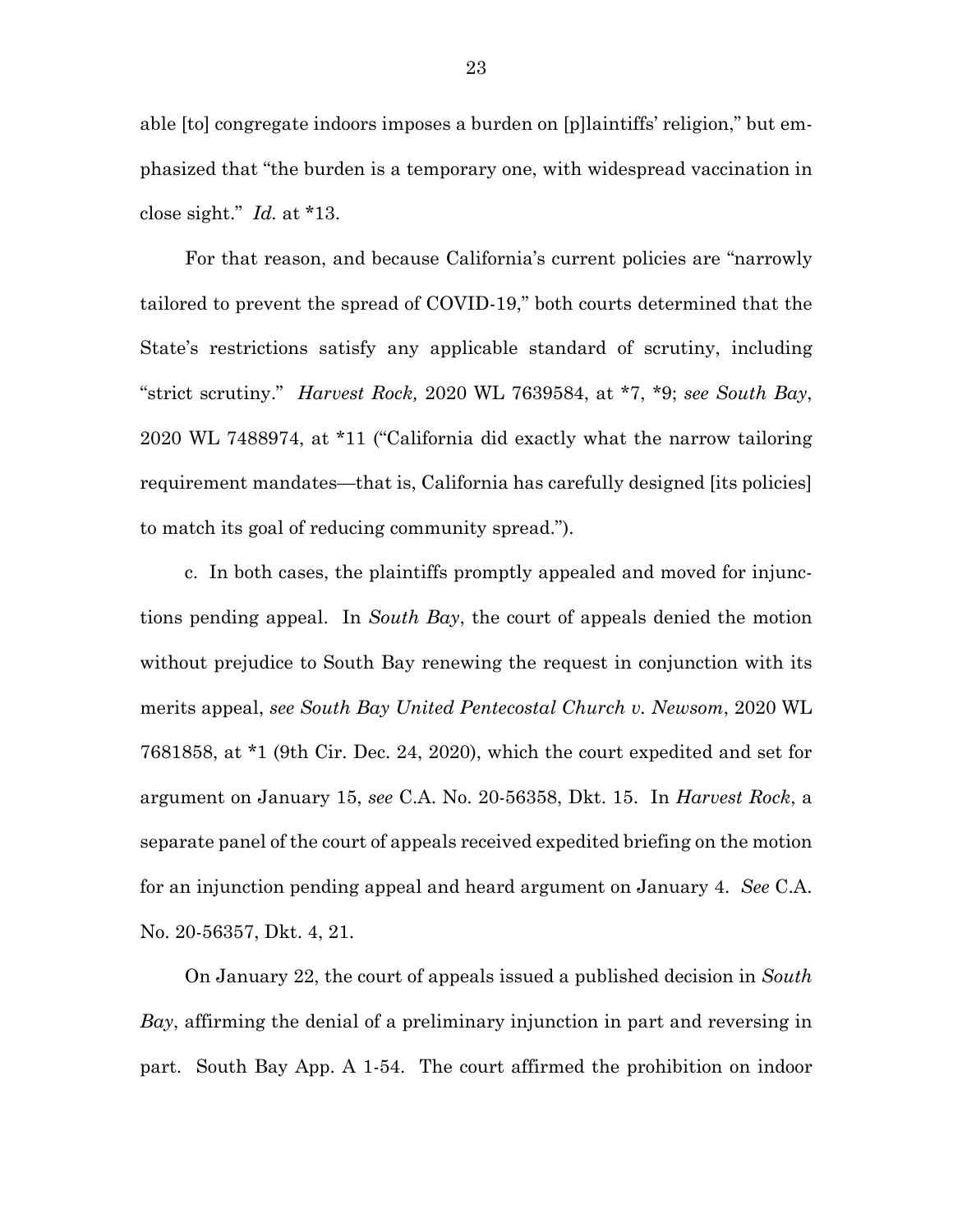worship in regions where the virus is widespread (Tier 1). Crediting the evidence presented in the district court, the court of appeals concluded that California tailored its guidelines to "the transmission risk of *all* activities and sectors." *Id.* at 27.<sup>29</sup> The court of appeals reasoned that the State's policies treat religious gatherings similar to, or "more favorably" than, several comparable secular activities, *id.* at 28-29, and that a "mountain of scientific evidence" supported the different treatment of activities permitted to operate indoors because those activities posed a "lower transmission risk," *id.* at 31, 38.

Specifically, the court of appeals concluded that indoor religious services involve "an exceptionally high risk of COVID-19 transmission" because they bring together multiple households in "close proximity"; the duration of services increases the "risk of a viral load sufficient to infect an individual"; and they often involve activities known to increase viral spread, like "singing, chanting and responsive reading." *Id.* at 30-31. In contrast, the evidence demonstrated that activities permitted to continue indoors posed comparatively lower risk. Retail and grocery stores "do not involve individuals congregating to participate in a group activity" and must adhere to "mandatory industry guidance" designed to reduce transmission risk. *Id.* at 32. Personal care services like barbershops and nail salons are likewise subject to special

<span id="page-34-0"></span><sup>29</sup> *See* South Bay App. A 30 (holding that the district court's findings were "fully supported by the record and not contradicted by any evidence submitted by South Bay"); *id.* at 37 ("[T]he district court's factual findings based on the scientific evidence before it confirms that it correctly concluded that the framework's restrictions on religious worship are narrowly tailored.").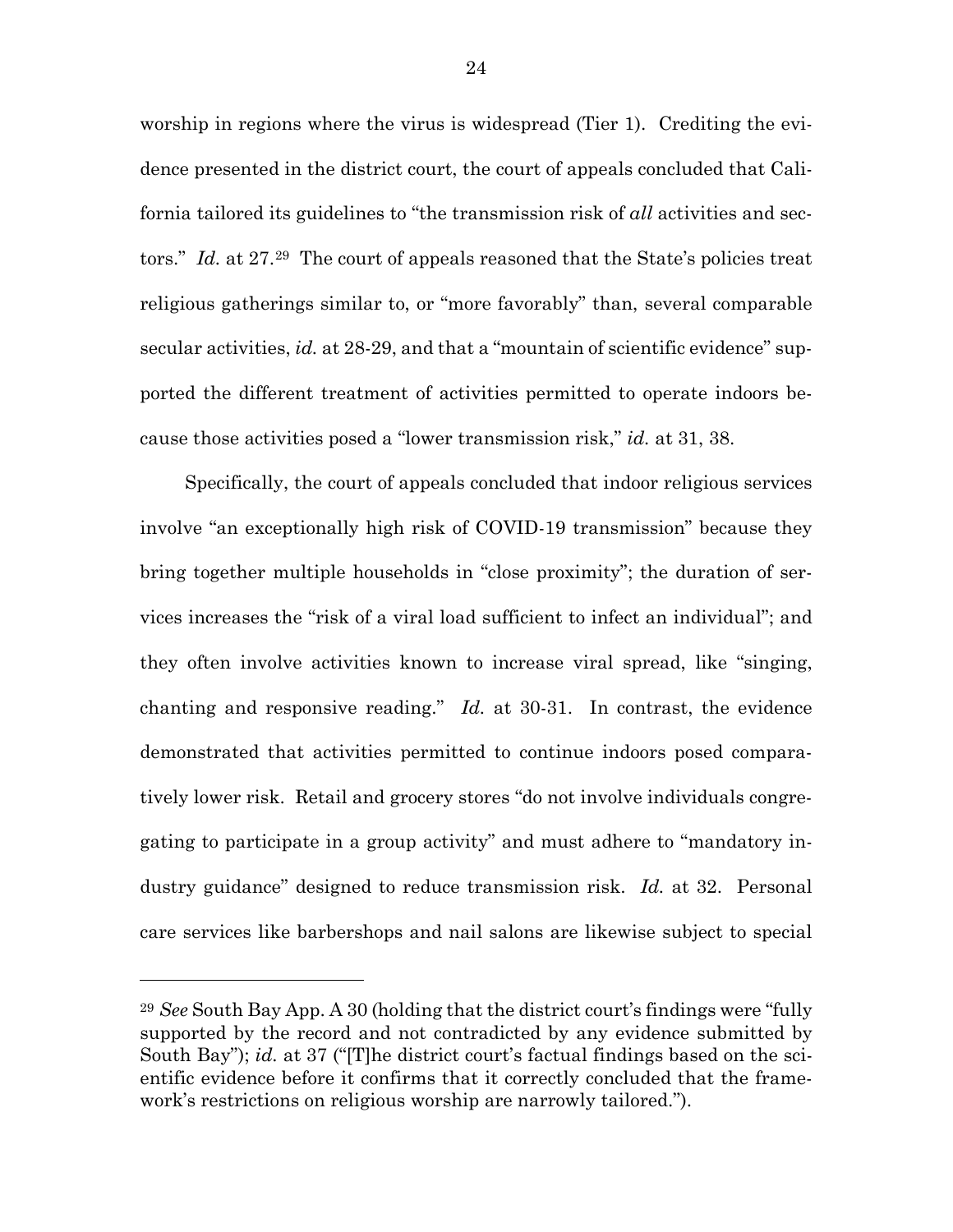precautions in the relevant industry guidance and, in any event, involve "small numbers of individuals interacting," reducing the risk of asymptomatic individuals transmitting the virus to crowds. *Id.* at 33. Interactions on public transit are likely to be "asocial, brief and distant." *Id.* at 34. And worksites in critical infrastructure sectors may operate only under "strict modifications," such as worker screening measures, engineering controls, and (in some cases) binding labor agreements imposing routine testing requirements, all of which reduce the risk of transmission. *Id.* at 34-35.

Those "factual findings based on the scientific evidence in the record" demonstrated that the State's "restrictions on religious worship are narrowly tailored," and that California "seriously undertook to address" the challenges presented by COVID-19 with "the least intrusive tools readily available to it." *Id.* at 37 (internal quotation marks omitted). While the court of appeals acknowledged that South Bay suffered harm by "not being able to hold worship services" indoors, it also recognized that South Bay could hold "in-person services outdoors in unlimited numbers," without restrictions on "attendance or singing and chanting." *Id.* at 45; *see also id.* at 44. The temporary prohibition on indoor worship services would avoid "more cases, more deaths, and more strains on California's already overburdened healthcare system." *Id.* at 46.

Although the court of appeals upheld the current restrictions on indoor worship in Tier 1 counties where community transmission levels are especially high, it concluded that plaintiffs were likely to succeed in their challenge to the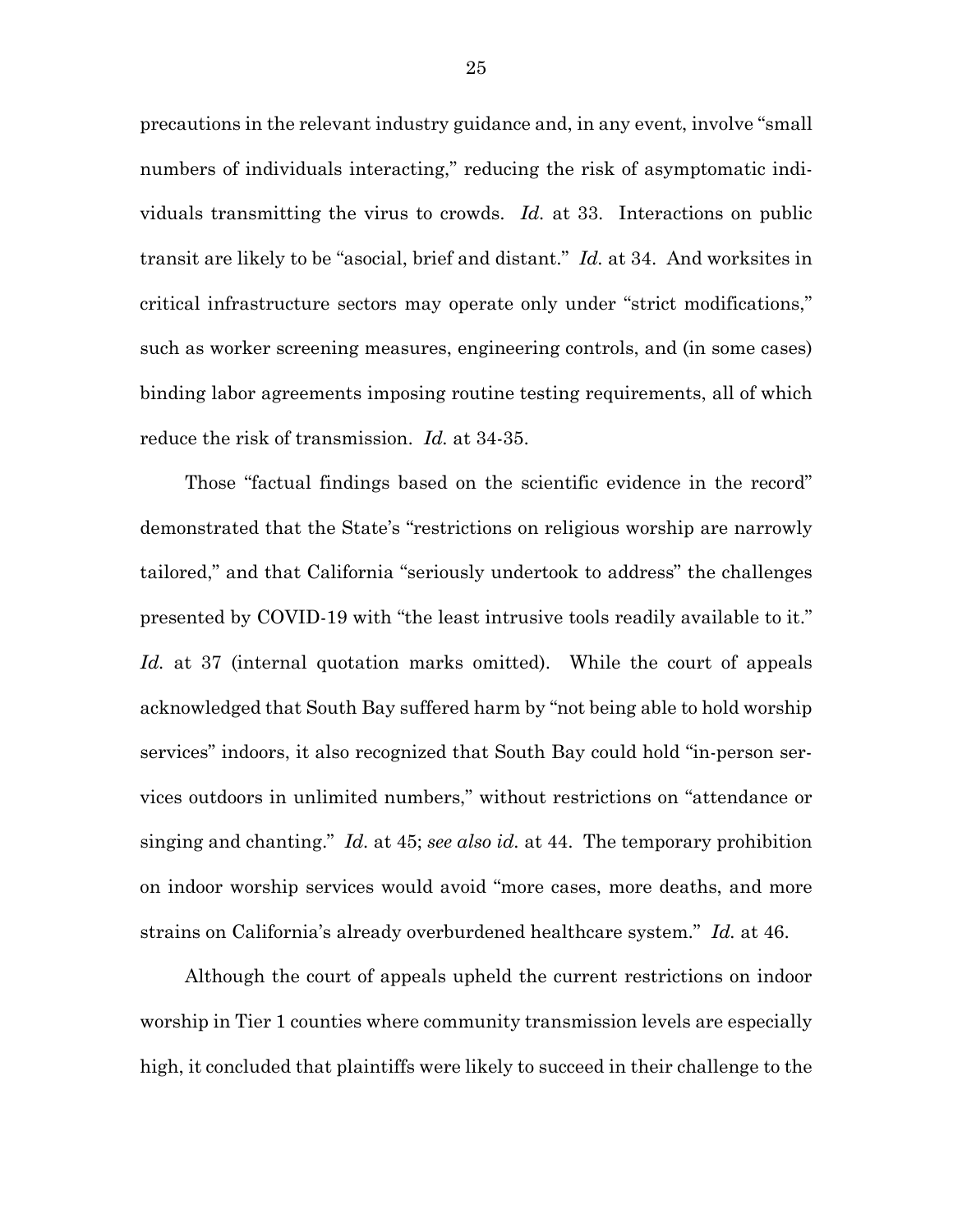100- and 200-person numerical capacity limits in Tier 2 and Tier 3 counties, where virus transmission is less widespread. *Id.* at 47-49. The court reasoned that it could not "find record evidence" establishing that those numerical restrictions would be "necessary to achieve [the State's] goal in further slowing community spread" when virus transmission was low. *Id.* at 48. It therefore enjoined those numerical limits. *Id.* at 47; *see also id*. at 49-50 (finding no disparate treatment concerning singing and chanting).[30](#page-36-0)

In light of the court of appeals' published decision in *South Bay*, the panel in *Harvest Rock* denied in part and granted in part Harvest Rock's motion for an injunction pending appeal. *See* Harvest Rock App. A. The order "mirror[ed] the relief granted in *South Bay*." *Id.* at 11 (Christen, J., concurring).[31](#page-36-1) Judge O'Scannlain specially concurred, *id.* at 3-9, explaining his view that the State had not demonstrated that a "total ban" on indoor worship was the "least restrictive means available to mitigate the risk at places of worship." *Id.* at 6. He posited that the State could impose alternative restrictions on churches, like "occupancy limitations; facemask, physical-distancing, and disinfection

<span id="page-36-0"></span><sup>30</sup> The court did not reach the validity of percentage-capacity limitations (25% in Tier 2 and 50% in Tiers 3 and 4) because that issue was not properly presented. South Bay App. A at 47 n.38.

<span id="page-36-1"></span><sup>31</sup> As Judge Christen explained, the *South Bay* panel gained priority to issue a merits ruling under the court's general orders, and the *Harvest Rock* panel refrained from issuing an opinion "that might have conflicted with *South Bay*'s merits ruling." Harvest Rock App. A at 10-11.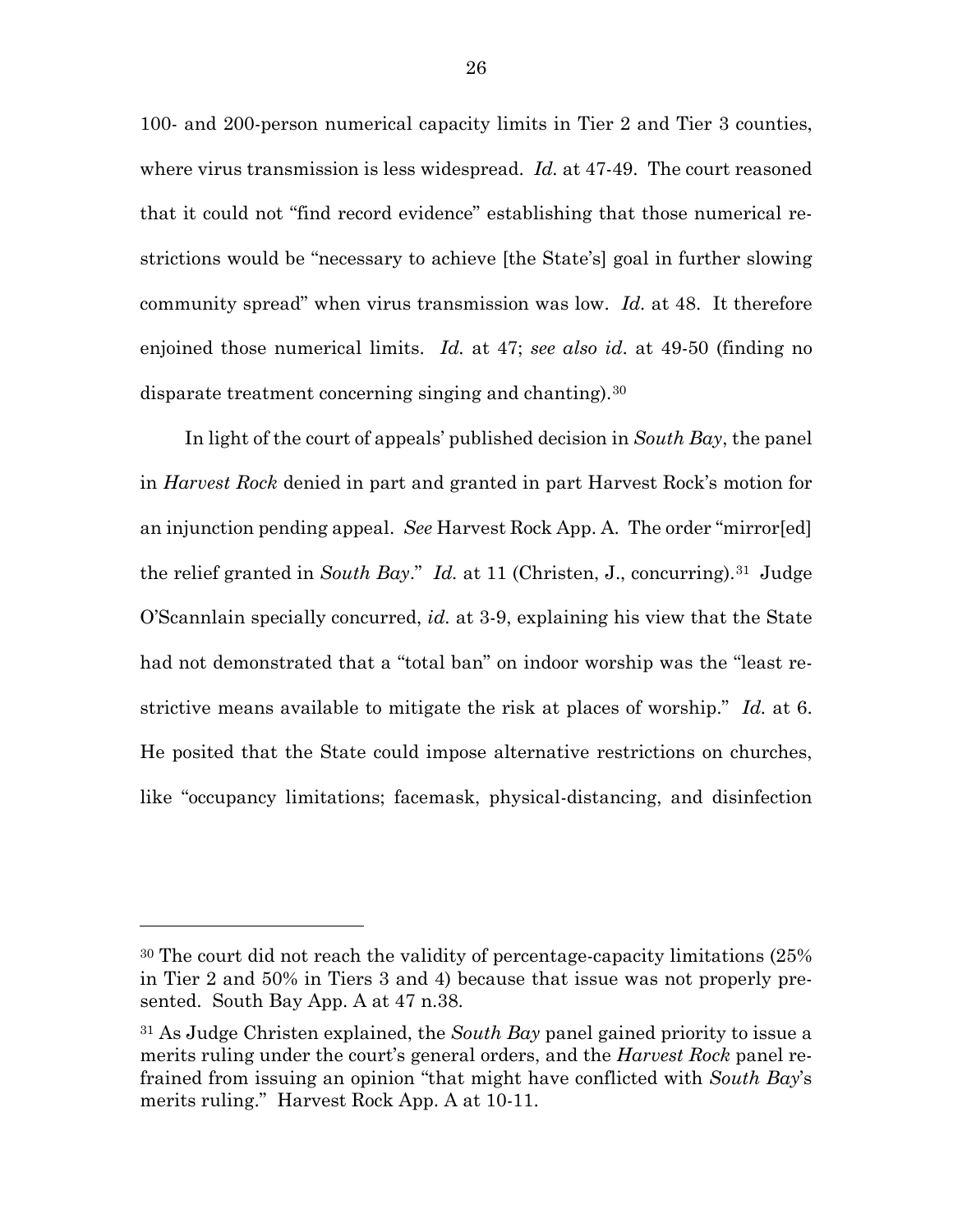protocols; installation of plexiglass barriers; regular COVID-19 testing practices; and penalties the State might enforce for failures to comply with such requirements." *Id.*

d. On January 25, plaintiffs submitted the pending emergency applications in No. 20A136 and No. 20A137. South Bay asks the Court to enjoin the State from imposing any percentage capacity restrictions on indoor worship or any "outright prohibition on singing and chanting during indoor worship services." South Bay Application 5. Harvest Rock seeks similar relief. *See* Harvest Rock Application 5, 29-31.

#### **ARGUMENT**

Plaintiffs seek an order from this Court enjoining California's public health restrictions on indoor worship services. As this Court has made clear in *Roman Catholic Diocese* and elsewhere, plaintiffs' constitutional claims are serious ones, requiring close attention to whether the restrictions "treat houses of worship . . . more harshly than comparable secular facilities" and whether they are unduly restrictive when considered in light of the public health risks of the moment and the available alternatives. 141 S. Ct. at 66; *see id.* at 67. The State has taken these issues seriously: it has adopted a careful approach that tailors restrictions to the degree of risk posed by each regulated activity, and it has adjusted those policies as appropriate in response to new scientific evidence and improving or worsening public health circumstances. The lower courts have taken these issues seriously as well: they have conducted expedited remand proceedings; carefully reviewed an extensive record of scientific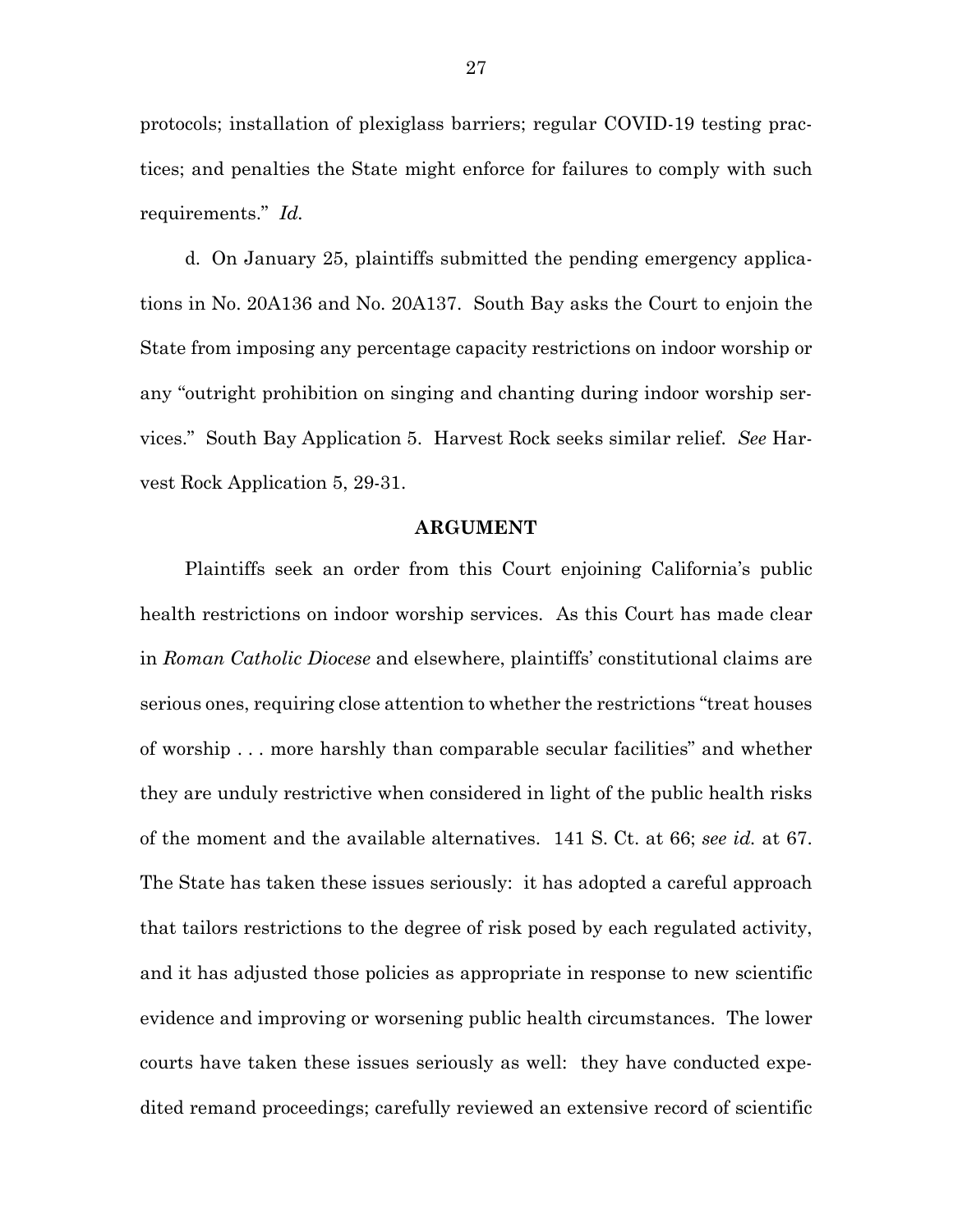and epidemiological evidence; applied the principles of *Roman Catholic Diocese* to California's current policies; and ultimately, in the court of appeals, decided to enjoin certain aspects of the State's policies but not others.

As the evidentiary records and the lower courts' decisions demonstrate, there is no need for this Court to grant any further injunctive relief. Plaintiffs and other people of faith undoubtedly have a powerful interest in worshipping in the place and manner of their choosing. The State recognizes that the current restrictions interfere with that interest, and it is committed to relaxing those restrictions as soon as public health circumstances allow—as it has in the recent past. Increasing vaccination rates and declining infections offer hope that indoor worship will be able to resume before long. At present, however, the pandemic continues to rage at heightened levels in California, and the State's current restrictions on indoor worship services are a proportionate and constitutional response to that unprecedented public health threat.

#### **I. PLAINTIFFS ARE NOT ENTITLED TO INJUNCTIVE RELIEF**

A request for injunctive relief from this Court in the first instance "'demands a significantly higher justification' than a request for a stay, because unlike a stay, an injunction 'does not simply suspend judicial alteration of the status quo but grants judicial intervention that has been withheld by lower courts.'" *Respect Maine PAC v. McKee*, 562 U.S. 996 (2010). The applicant must show that the "legal rights at issue" are "'indisputably clear,'" *Lux v. Rodrigues*, 561 U.S. 1306, 1307 (2010) (Roberts, C.J., in chambers), and that the Court is likely to grant certiorari and reverse, *see* Shapiro et. al., Supreme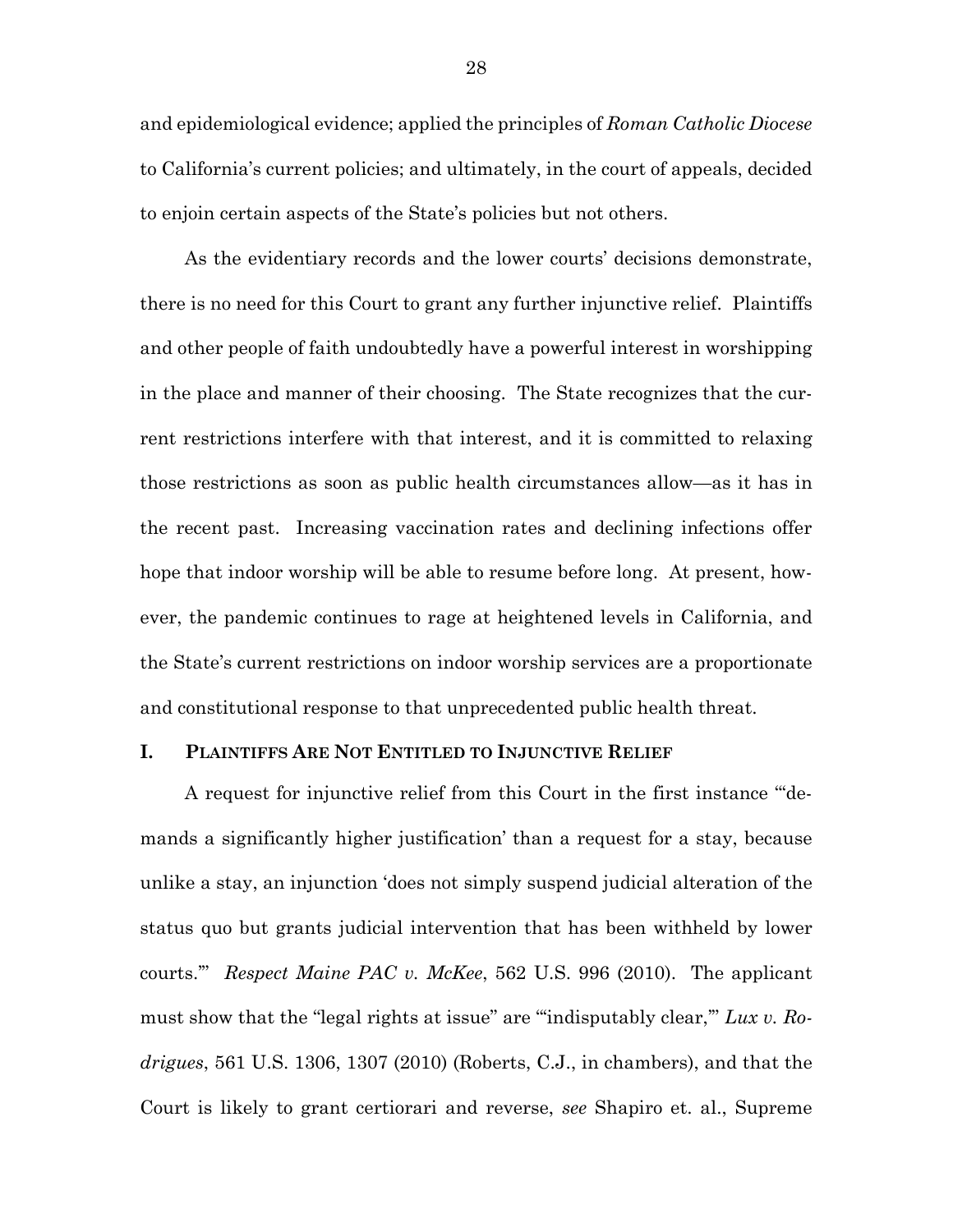Court Practice  $\S 17.13(b)$ , pp. 17-38 (11th ed. 2019). As with injunctive relief generally, the applicant must also show "that [it] is likely to suffer irreparable harm in the absence of preliminary relief, that the balance of equities tips in [its] favor, and that an injunction is in the public interest." *Winter v. Natural Res. Def. Council, Inc*., 555 U.S. 7, 20 (2008); *see Roman Catholic Diocese of Brooklyn v. Cuomo*, 141 S. Ct. 63, 66 (2020) (per curiam).

#### **A. Plaintiffs Cannot Establish a Clear Right to Relief**

1. The "protections of the Free Exercise Clause" apply if a law or policy "discriminates against some or all religious beliefs or regulates or prohibits conduct because it is undertaken for religious reasons." *Church of the Lukumi Babalu Aye, Inc. v. Hialeah*, 508 U.S. 520, 532 (1993); *see id.* at 533 (describing "requirement of neutrality"); *see also Roman Catholic Diocese*, 141 S. Ct. at 66- 67. Plaintiffs contend that California has violated the Free Exercise Clause by "discriminat[ing] against" houses of worship, asserting that the State has restricted indoor worship but permitted "comparable congregate assemblies" indoors. Harvest Rock Application 3; *see also id.* at 8-20; South Bay Application 21-30, 34-36.[32](#page-39-0) As the lower courts recognized, however, that is incorrect. *See*  South Bay App. A (court of appeals decision); *Harvest Rock Church, Inc. v.* 

<span id="page-39-0"></span><sup>32</sup> Harvest Rock also briefly asserts that the State's policies violate the Establishment Clause because they "do not treat religious activity the same as nonreligious activity." Harvest Rock Application 31. Its claim that the State displays "official hostility towards religion" appears to be substantially similar to its claim under the Free Exercise Clause that the State's policies single out religious worship for "especially harsh treatment." *Id.* at 18; *see infra* p. 53.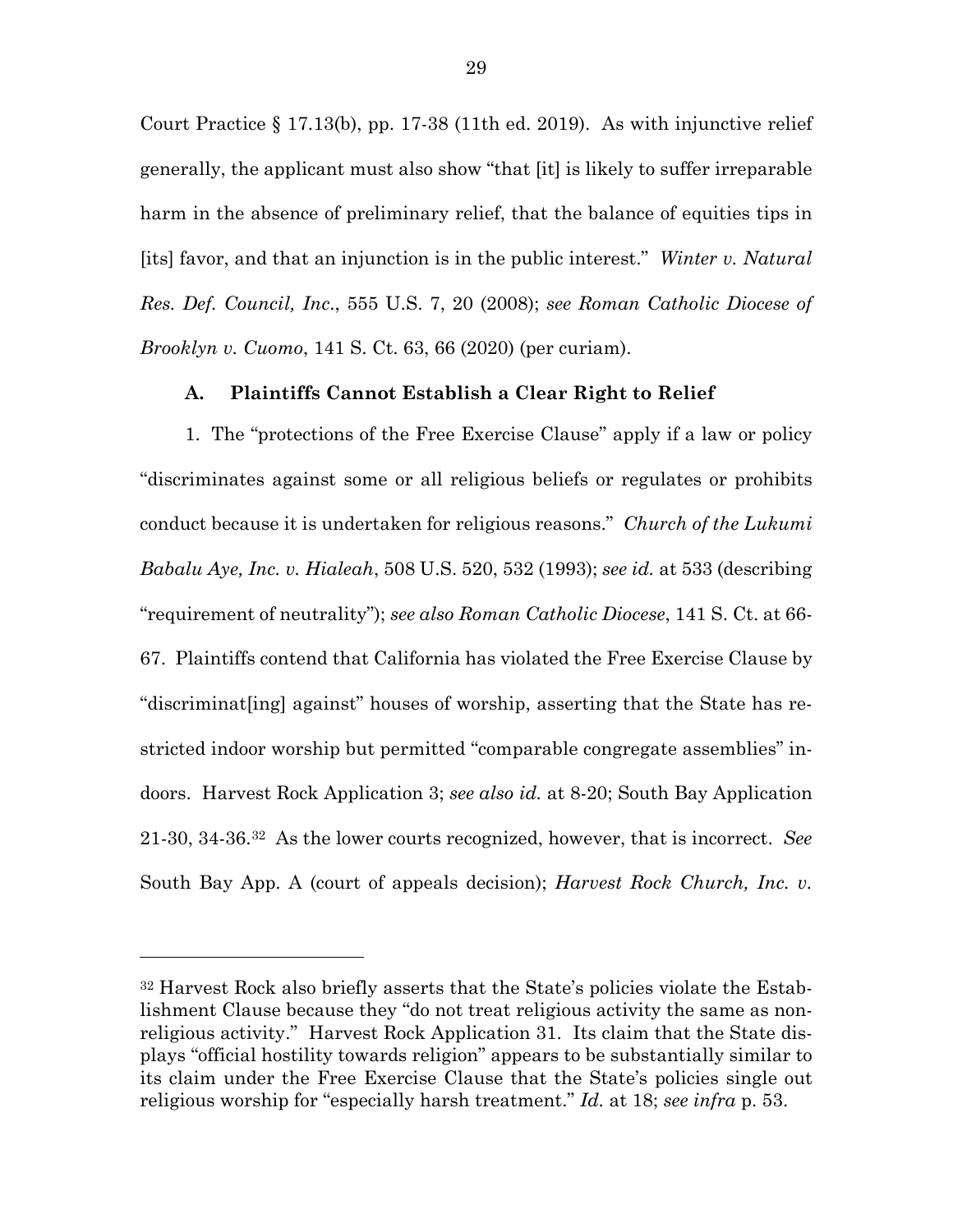*Newsom*, 2020 WL 7639584, at \*9 (C.D. Cal. Dec. 21, 2020); *South Bay United Pentecostal Church v. Newsom*, 2020 WL 7488974, at \*9 (S.D. Cal. Dec. 21, 2020).

a. The restrictions imposed by California's Blueprint are non-discriminatory and are "narrowly tailored to meet [the] compelling interest in reducing community spread of COVID-19." South Bay App. A 30.[33](#page-40-0) They are based on the transmission risk posed by the activities in question, assessed using several objective criteria. *Id.* at G-2. These criteria, and by extension the Blueprint, focus on the "specific mechanism of COVID-19 transmission: viral droplets which travel through the air from person to person." *Id.* at A 37 (quoting *Harvest Rock*, 2020 WL 7639584, at \*7). And the resulting restrictions are proportional to the risk. Activities with lower risk profiles are permitted to operate indoors "with modification"—that is, subject to the limitations imposed by statewide requirement and industry-wide guidance—or with capacity limitations. *Id.* at 29-38.

The State's restrictions on religious gatherings are the same as—or more permissive than—restrictions on "other activities that similarly may involve gathering in groups for a prolonged period," including restrictions on "weddings, funerals, college lectures," "political [gatherings]," "[c]ardrooms" and other gambling venues, "concert[s]," "movie theatres, family entertainment

<span id="page-40-0"></span><sup>33</sup> Because the Regional Stay at Home Order was lifted in all regions on January 25, *supra* pp. 14-15, the State focuses on the restrictions contained in the Blueprint.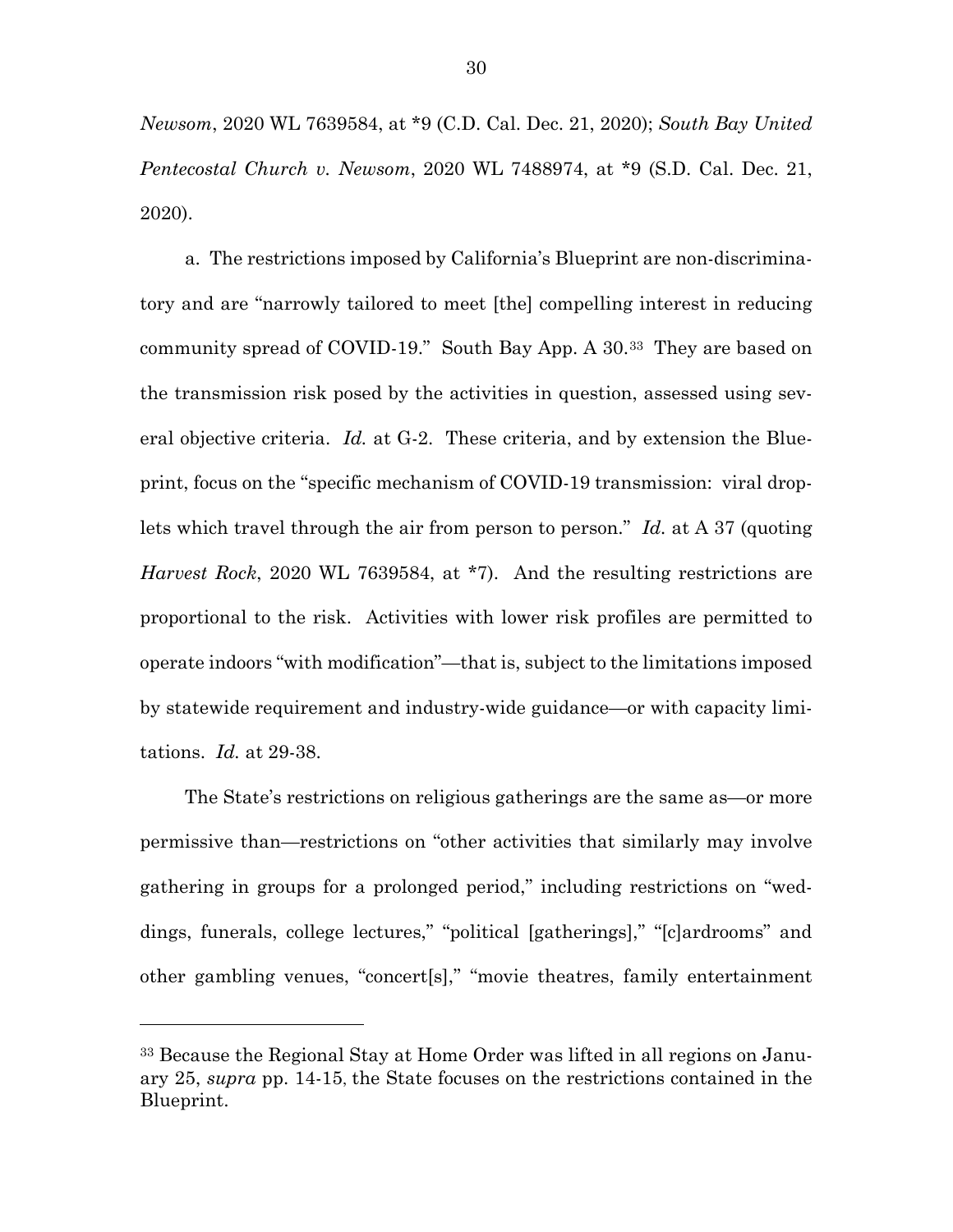centers, live performances," and "live audience" spectators at "professional sports." *South Bay*, 2020 WL 7488974, at \*9; *see also* South Bay App. A 28-29. Each of those activities is prohibited indoors in regions where COVID transmission is widespread. South Bay App. A 28-29, 53-54; *South Bay*, 2020 WL 7488974, at \*4-5; *supra* pp. 10-13. Other indoor activities posing similarly high risks of transmission, such as dining in restaurants, exercising in gyms, or socializing in bars, are subject to the same or greater restrictions. *See* South Bay App. A 28, 53-54; *South Bay*, 2020 WL 7488974, at \*4-5.

These tailored restrictions are supported by abundant scientific evidence. After *Harvest Rock* and *South Bay* were remanded for further consideration in light of *Roman Catholic Diocese*, *supra* p. 20, the Governor supplemented the record in both cases with evidence on the State's current COVID restrictions and justifications for those policies, including declarations from multiple experts with decades of experience in epidemiology and public health. *See, e.g.,* Declaration of Dr. James Watt, M.D., M.P.H., D. Ct. Dkt. 81-3 (Watt Decl.); Declaration of Dr. George Rutherford, M.D., D. Ct. Dkt. 81-4 (Rutherford Decl.); South Bay App. A 17 nn.14, 15. That evidence demonstrates that "the risk of transmission of the COVID-19 virus is higher" when "large numbers of people from different households" gather indoors for congregate activities, including in-person worship services. Watt Decl. ¶ 44; *see* South Bay App A 27- 28; *South Bay*, 2020 WL 7488974, at \*3, 9-11 & nn. 3-10 (crediting evidence); *Harvest Rock*, 2020 WL 7639584, at \*6-9 (same).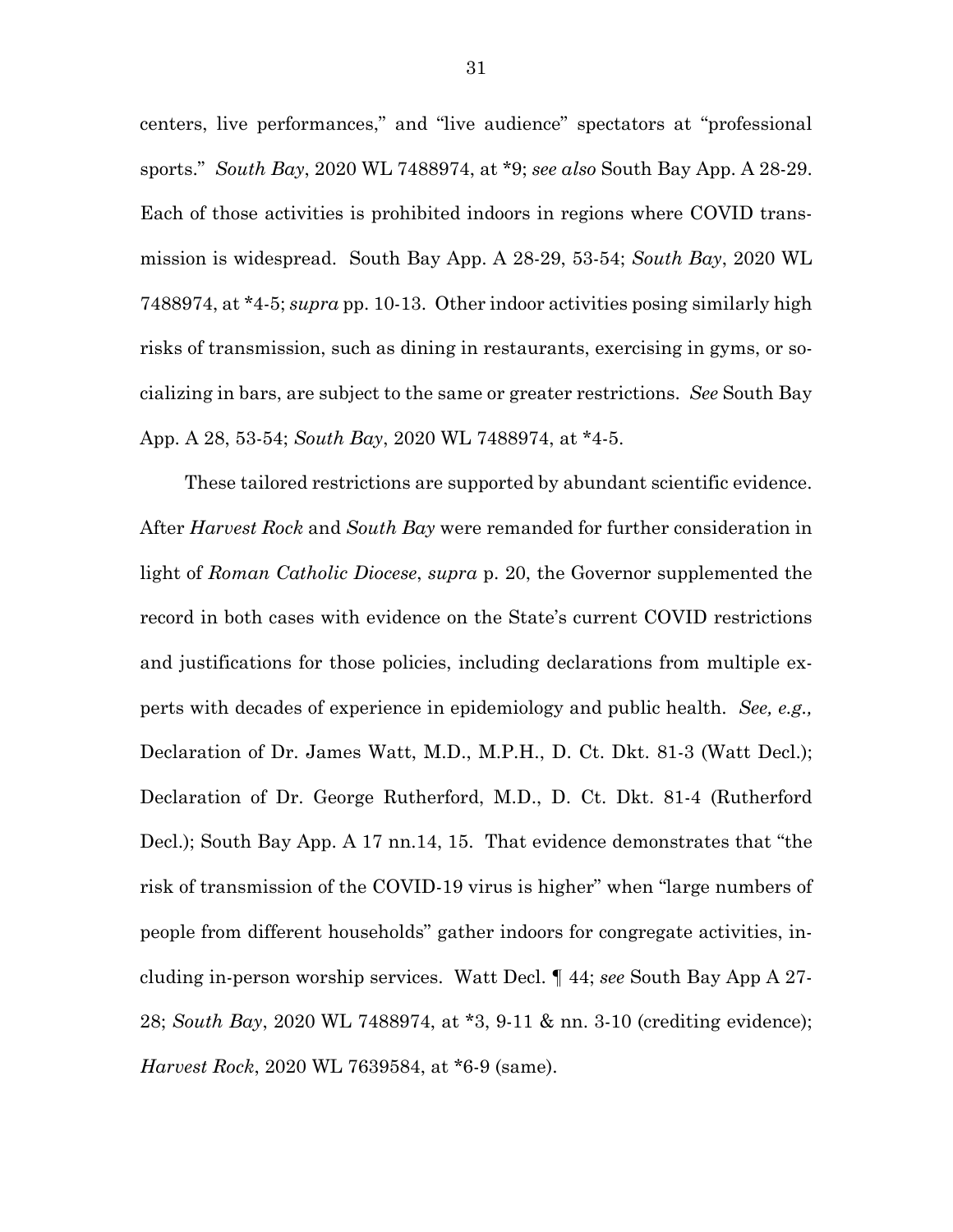As described in greater detail above, *supra* pp. 3-7, COVID-19 spreads primarily through respiratory droplets and aerosolized particles that are transmitted from one individual to another. Watt Decl. ¶¶ 27-28. The risk of transmission is greatly increased when large numbers of people from different households gather, both because "[t]he more people that gather, the higher the likelihood that an infected person will be present" and because "the larger the gathering, the higher the number of people who may be . . . infected by [any] infected person" present. *Id.* ¶ 42. Transmission risk is increased further when groups gather in close proximity for extended periods of time. That is especially so when the groups engage in vocal activities, which increase the volume of respiratory droplets and aerosolized particles containing the virus, thereby increasing the risk that others in the group will receive a sufficiently high dose to overcome their immune system and cause infection. *Id.*  $\P$  43-45; Rutherford Decl. ¶¶ 90-91, 96.The risk is increased even further when such gatherings take place indoors, where ventilation is limited and droplets containing the virus may accumulate. *See* Watt Decl. at ¶ 44; Rutherford Decl. at  $\P\P$  91-92.

Other leading epidemiologists have confirmed that the "activities that present the highest risk of COVID-19 transmission are thus those which occur indoors, . . . where many people from different social 'bubbles' congregate in close proximity for an extended period." Brief of Amici Curiae Epidemiologists and Public Health Experts at 13, *Harvest Rock Church, Inc. v. Newsom*, No.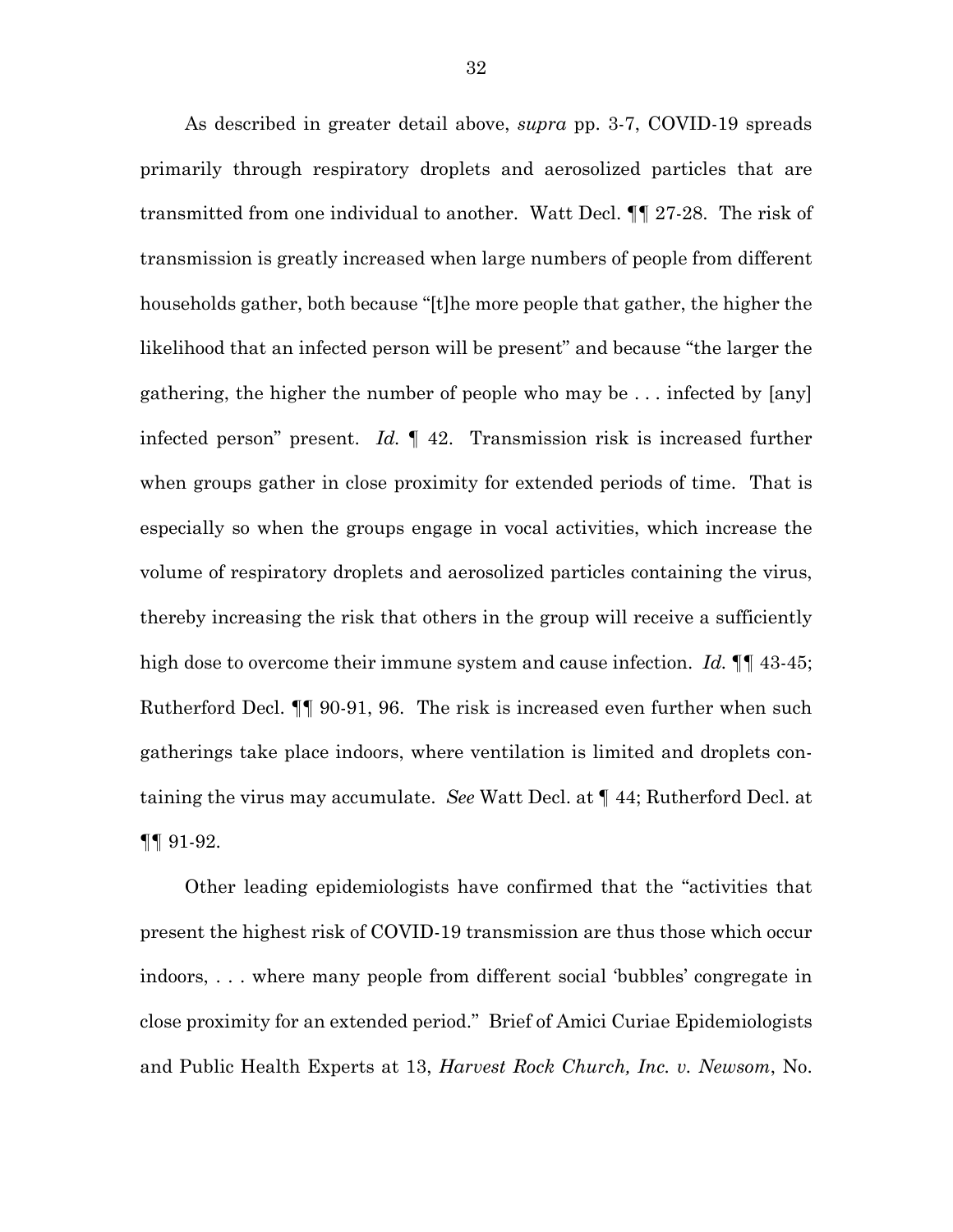20A94 (Nov. 27, 2020). "This includes indoor cultural events and performances, indoor demonstrations, and indoor religious worship services." *Id.*; *see also* Watt Decl. ¶¶ 44-46; Rutherford Decl. ¶¶ 95-112; Stoto Decl. ¶ 29; *see also* South Bay App. A 30-31; *South Bay United Pentecostal Church v. Newsom*, 2020 WL 6081733, at \*3 (S.D. Cal. Oct. 15, 2020) ("'[A]ttending indoor worship services (and similar cultural events . . .) presents an exceptionally high risk of COVID-19 transmission because [such events] involve a combination of many high risk factors.'").[34](#page-43-0)

The scientific evidence also supports the lower courts' findings that the indoor activities that are subject to less stringent restrictions than worship services—such as shopping in "retail shops and grocery stores" and other activities discussed in detail below, *see infra* pp. 38-47—pose a lower risk of

<span id="page-43-0"></span><sup>34</sup> Harvest Rock asserts that its "state-of-the-art concert venue" has better ventilation than "other commercial operation[s]." Harvest Rock Application 25. But even if that is so, the lower courts' assessment of the risk associated with indoor worship activities did not focus exclusively on the available ventilation. *Cf.* South Bay App. A 31 (acknowledging that "increased ventilation" could "alleviate[]" some of the risks associated with congregate activities). Regardless of what ventilation system a church uses, indoor worship brings "many different households" "physically closer together" in a confined space; services typically "last for at least one hour," increasing the risk of a sufficient viral load accumulating; and they often involve "singing, chanting, and responsive reading." *Id.* And while plaintiffs assert that the State's experts cannot know "how people interact" at worship services, Harvest Rock Application 25, they acknowledge that their services involve the features identified by the experts, *see, e.g.*, *id.* at 20 (services require "assembling together); *id.* at 29 (singing); *id.* at 31 (chanting); South Bay Application 14 ("[s]inging comprises 25-50% of a typical Pentecostal worship gathering"); *id.* at 10, 37 n.20 ("altar calls" and "laying of hands").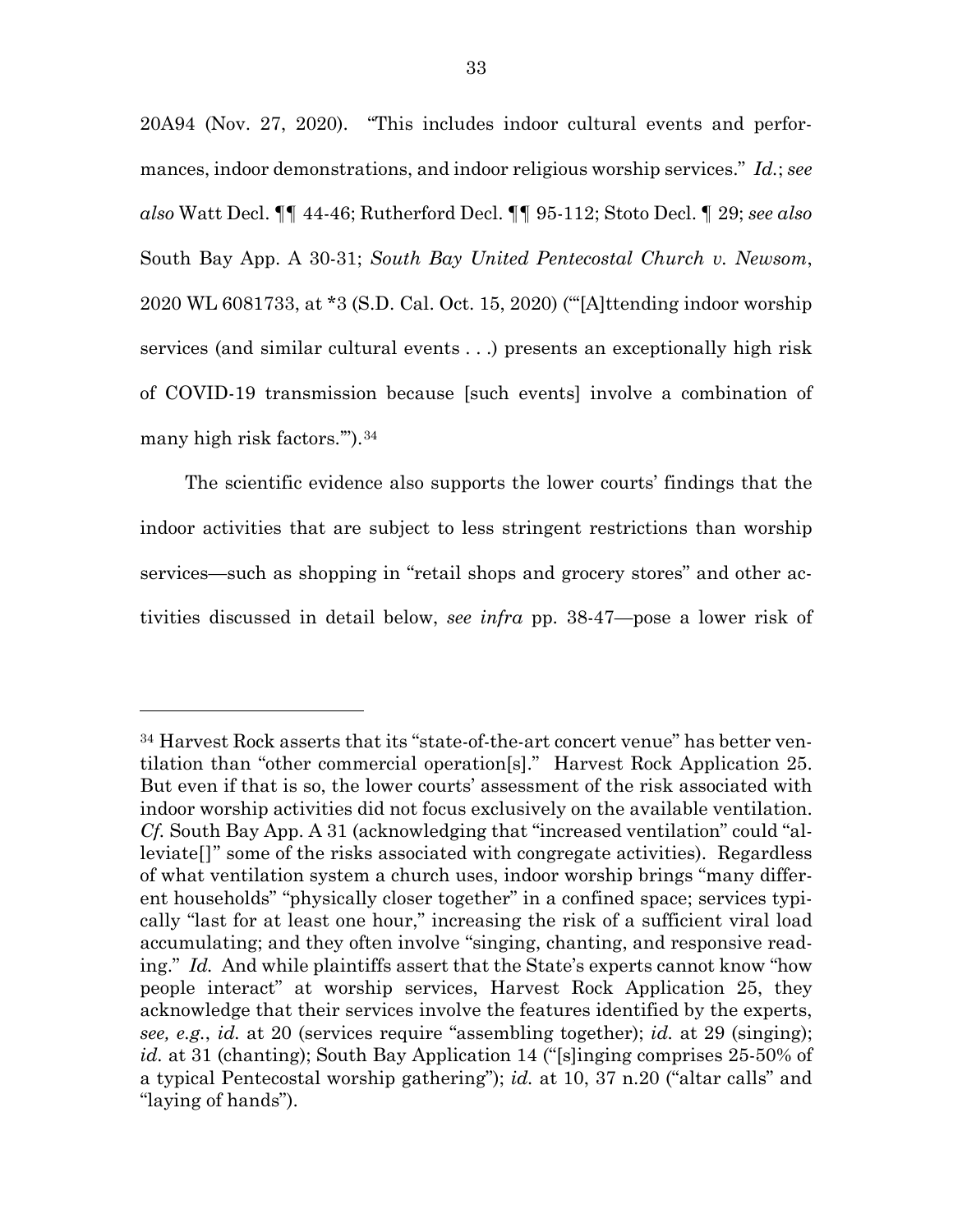transmission because they typically involve brief encounters between individuals rather than gatherings of large groups in close proximity for an extended duration. South Bay App. A 31-32; *see* Rutherford Decl. ¶¶ 113-133. Such fleeting encounters are unlikely to transmit the virus because uninfected individuals "are less likely to receive a sufficient viral load of droplets or aerosolized particles sufficient to overcome their defenses and cause a COVID 19 infection." Rutherford Decl. ¶ 113; *see also* Watt Decl. ¶ 86; *id.* ¶¶ 103-108. Both "the proximity of a non-infected person to an infected person" and "the length of time they spend in proximity" affect the dose that the uninfected person will receive. Brief of Amici Curiae Epidemiologists and Public Health Experts, *supra*, at 8.

b. The restrictions on indoor worship also present "the least restrictive means for regulating the activity" in areas where community transmission is widespread. South Bay App. A 30. The State's epidemiological experts concluded that lesser precautions—including capacity limits, masking, and social distancing—did not sufficiently mitigate the risks posed by indoor worship services and other comparable indoor activities. They explained that "keeping six feet of separation between individuals and wearing face coverings can reduce the risk of disease transmission," but that "any gathering increases the risk of individual and community transmissions." Watt Decl. ¶ 38. And that risk is increased even further where individuals are in close proximity for extended periods of time indoors—especially in regions where infection rates are high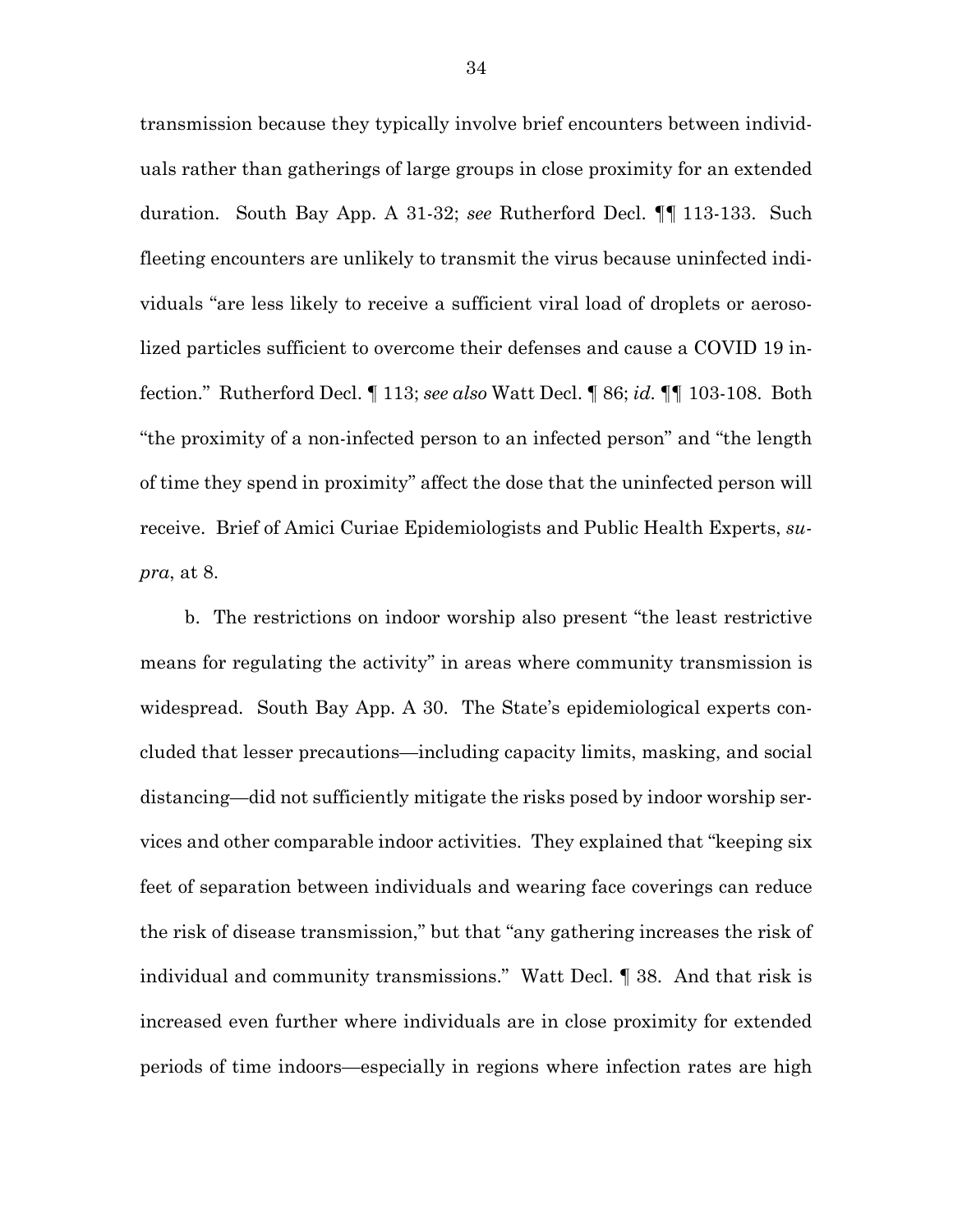and when people engage in vocal activities like talking or singing. *Id.* ¶¶ 39- 45, 60; *see* Rutherford Decl. ¶ 75 ("[f]ace coverings . . . are not a fool-proof intervention for stopping transmission"); Stoto Decl. ¶¶ 10, 37 (similar).[35](#page-45-0) In such regions, indoor worship services—even with masks, distancing, and other precautions, and regardless of building size—still pose too great a risk of community spread. Watt Decl. ¶¶ 98-99; Rutherford Decl. ¶¶ 94, 106; Stoto Decl. ¶¶ 33-41. After reviewing that evidence, the district courts below found that "[m]ask wearing, social distancing, and sanitization" would not, on their own, be sufficient to address the risk posed by large indoor gatherings when community transmission is high. *South Bay*, 2020 WL 7488974, at \*12; *see Harvest Rock*, 2020 WL 7639584, at \*8. The court of appeals agreed with those findings. South Bay App. A 38-39.

California's experience confirms the inadequacy of alternative, less restrictive measures. Shutdown orders like those instituted by the State early

<span id="page-45-0"></span><sup>35</sup> *See also* Centers for Disease Control and Prevention, *Scientific Brief: Community Use of Cloth Masks to Control the Spread of SARS-CoV-2*, https://www.cdc.gov/coronavirus/2019-ncov/more/masking-science-sars cov2.html (discussing evidence that cloth masks can block only approximately "50-70%" of "fine droplets and particles") (last visited Jan. 26, 2021); Xi et al., *Effects of Mask-Wearing on the Inhalability and Deposition of Airborne SARS-CoV-2 Aerosols in Human Upper Airway*, 32 Physics of Fluids 123312 (2020), *available at* https://aip.scitation.org/doi/10.1063/5.0034580 (similar); Brief of Amici Curiae Epidemiologists and Public Health Experts, *supra*, at 14 (although wearing a mask or face covering while singing decreases the risk of transmission, "when infected persons sang, they produced a number of droplet particles comparable to those produced through ordinary speech *without a mask*").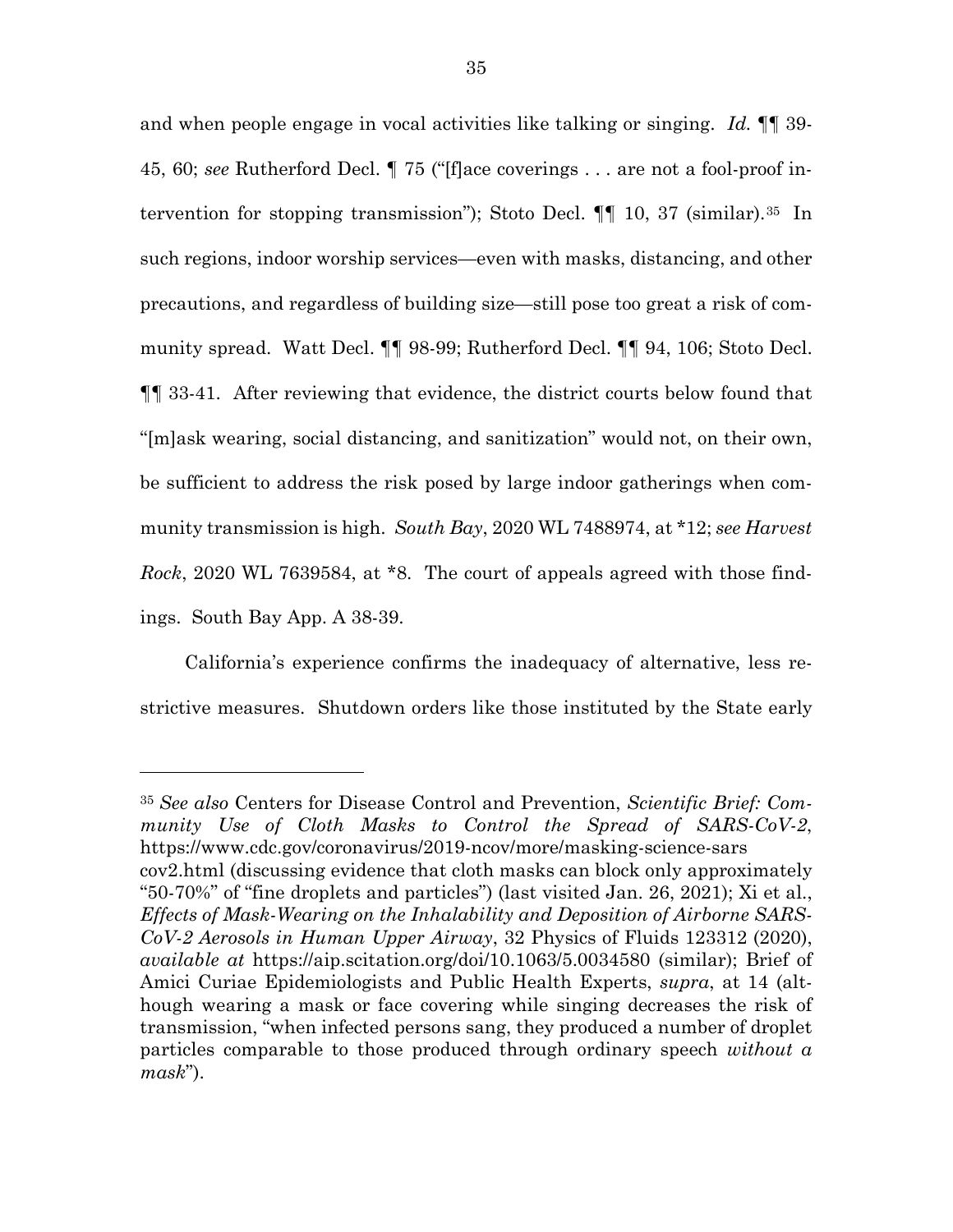in the pandemic "substantially slow[ed] the spread of COVID-19." Maldonado Decl., Ex. 1 ¶ 16; *see also* Stoto Decl. ¶¶ 13-15, 19. Accordingly in the early summer, California loosened its initial restrictions and "tried . . . [allowing] indoor worship at 25%" of the "church's maximum capacity." *South Bay*, 2020 WL 7488974, at \*12. But that "restriction proved insufficient to prevent outbreaks at houses of worship" across the State, including in "the Southern California Region" where plaintiffs' churches are located. *Id*.[36](#page-46-0) "If the dire trend of COVID-19 in Southern California—which has left the Region's ICU capacity at 0%—proves anything, it is that the State's efforts to implement . . . less restrictive restrictions were not enough." *South Bay*, 2020 WL 7488974, at \*12; *see* South Bay App. A 39 ("[A]s the district court correctly found, these less restrictive measures proved inadequate in reducing community spread.").

At the same time, California has made sure to leave open alternatives that do not pose the same, heightened transmission risk of indoor worship services. Since the beginning of the pandemic, California has treated clergy as critical infrastructure workers and allowed them, among other things, to conduct worship services through on-line streaming and drive-in services. *Supra* 

l

<span id="page-46-0"></span><sup>36</sup> The record reflects multiple instances where indoor worship services at other churches in California have led to super-spreader events. *See, e.g.*, D. Ct. Dkt. 81-1 at Ex. 23 (71 infections linked to a single Sacramento service in March); *id.* 57-1 at Exs. 23-27 (multiple outbreaks tied to indoor services in May); *id.* 81-1 at Exs. 17-20 (outbreak at church in San Diego in November), Exs. 21-23 (outbreak at church in Los Angeles in late October); *see also* Rutherford Decl. ¶¶ 108-110 (listing incidents involving coronavirus transmission at houses of worship); Watt Decl. ¶ 46 (same).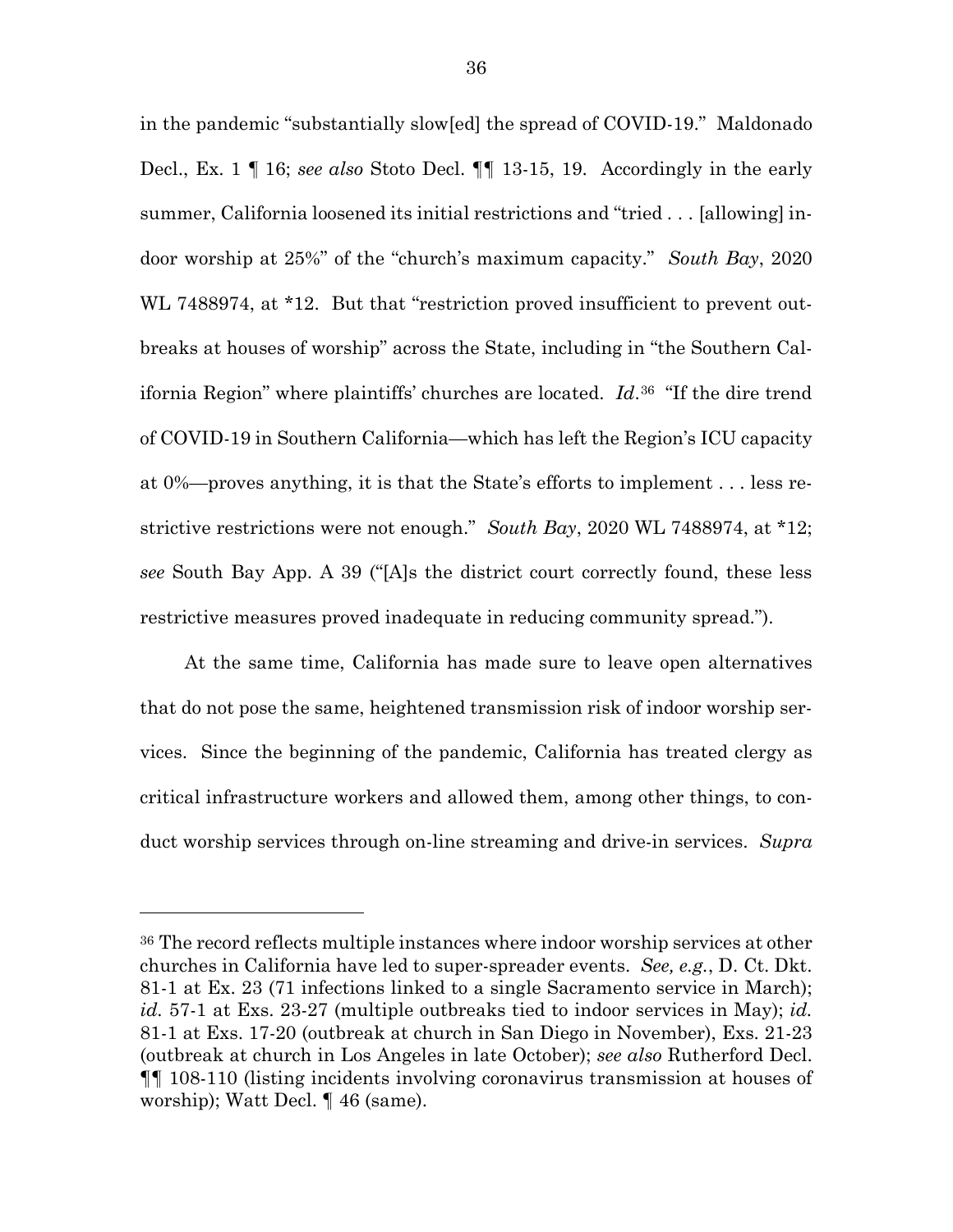p. 8. And since June—in light of evidence that transmission risk is substantially lower outside—the State has allowed outdoor worship services without any capacity limitations. *Supra* pp. 9-10*.* While the State recognizes that these are imperfect substitutes, *see infra* p. 54; *see, e.g.*, *Roman Catholic Diocese*, 141 S. Ct. at 68, they allow for religious worship in Tier 1 counties without the grave risks that would be presented by indoor worship under the present conditions.

c. Plaintiffs have not introduced any evidence rebutting the scientific and epidemiological basis for the State's current restrictions. *See* South Bay App. A 38. Instead, plaintiffs ignore some scientific evidence, disparage other expert testimony as "pseudo-scientific," and ask the Court to reject the factual findings drawn by the courts below. South Bay Application 27; *see, e.g.*, *id.* at 25; Harvest Rock Application 25. But this Court does not ordinarily disturb "findings of fact concurred in by two lower courts." *See, e.g., Rogers v. Lodge*, 458 U.S. 613, 623 (1982).<sup>[37](#page-47-0)</sup> And there is certainly no basis for doing so here. While the judicial branch should never blindly defer to the expert judgments of local officials, courts "must afford substantial deference to state and local authorities" regarding their scientific assessments and judgments about how "to im-

l

<span id="page-47-0"></span><sup>37</sup> South Bay App. A 30 ("The district court's thorough analysis and conclusions, which we examined below, are fully supported by the record and not contradicted by any evidence submitted by South Bay."); *South Bay*, 2020 WL 7488974, at \*8-11; *Harvest Rock*, 2020 WL 7639584, at \*6-9.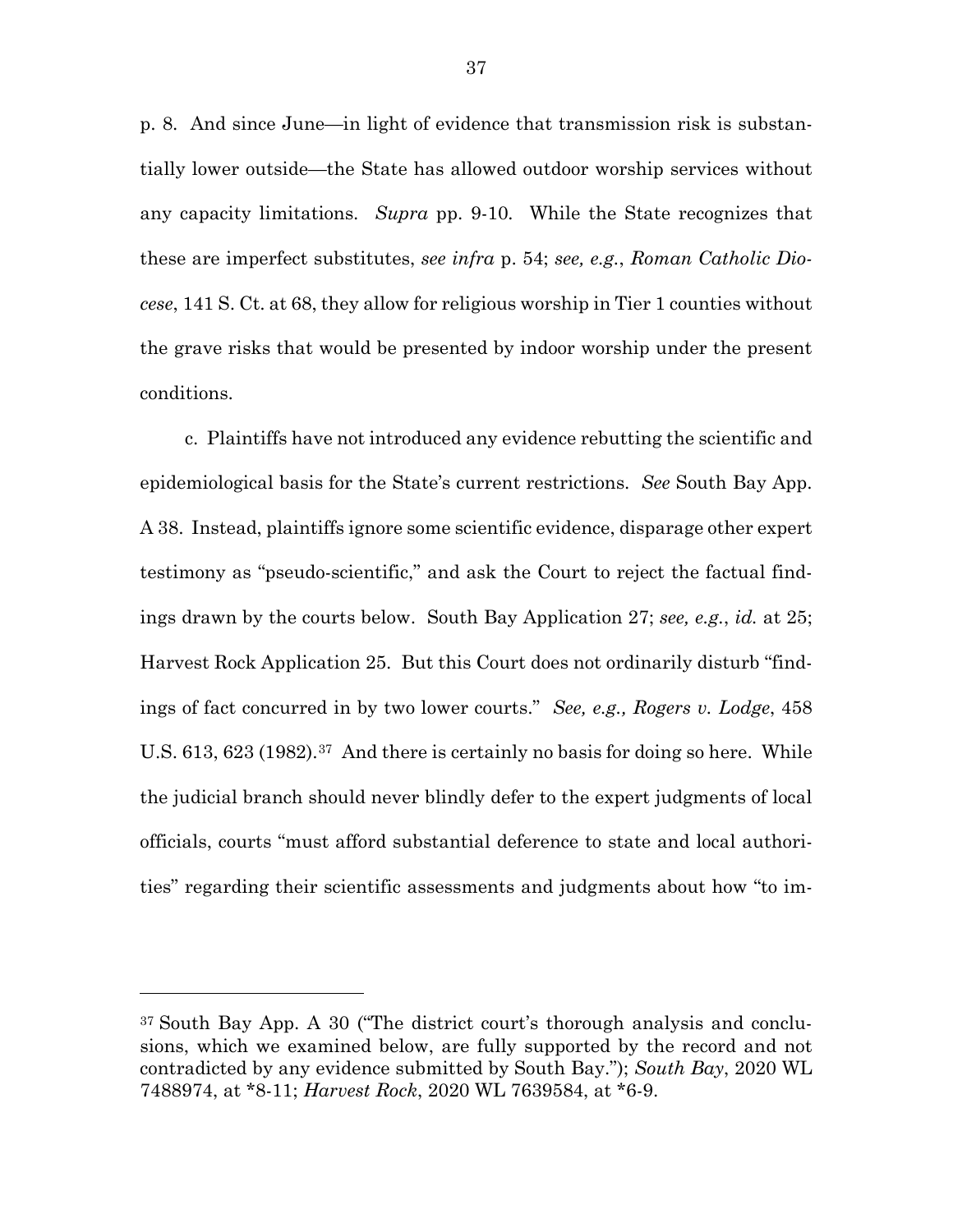pose tailored restrictions" that "balance competing policy considerations during the pandemic." *Roman Catholic Diocese*, 141 S. Ct. at 74 (Kavanaugh J., concurring).

2. Plaintiffs principally argue that they are entitled to injunctive relief based on this Court's decision in *Roman Catholic Diocese. See* South Bay Application 5, 26-27; Harvest Rock Application 8-9, 18-19, 33-38. As the courts below recognized, that argument is ultimately unpersuasive.

a. Plaintiffs first contend that this Court already "rejected" California's risk-based justifications in *Roman Catholic Diocese* and that it follows that the Court must enjoin California's current policies. Harvest Rock Application 26, 28. But *Roman Catholic Diocese* addressed a different set of restrictions, from a different State, which were not tailored to the transmission risk of specific activities or based on neutral criteria. *See Agudath Israel of Am. v. Cuomo*, 980 F.3d 222, 230 (2d Cir. 2020) (Park, J., dissenting) (New York's "Governor himself admitted [that] the [challenged] executive order [was] 'not a policy being written by a scalpel,' but rather [was] 'a policy being cut by a hatchet.'"). It was also decided on a different and far more limited record.<sup>[38](#page-48-0)</sup> And when this

<span id="page-48-0"></span><sup>38</sup> As the court of appeals below observed, the "evidentiary record" in *Roman Catholic Diocese* was "quite different" from the record here, which includes "extensive testimony of public health officials and the studies they relied upon," offering a sector-by-sector analysis of risk. South Bay App. A 42. In contrast, the declarations submitted in *Roman Catholic Diocese* contained virtually no discussion of comparative risk, nor did New York submit any evidence demonstrating that the policies at issue were narrowly tailored or the least restrictive alternative. *See Roman Catholic Diocese v. Cuomo*, No. 20A87, Resp. App. 32- 284.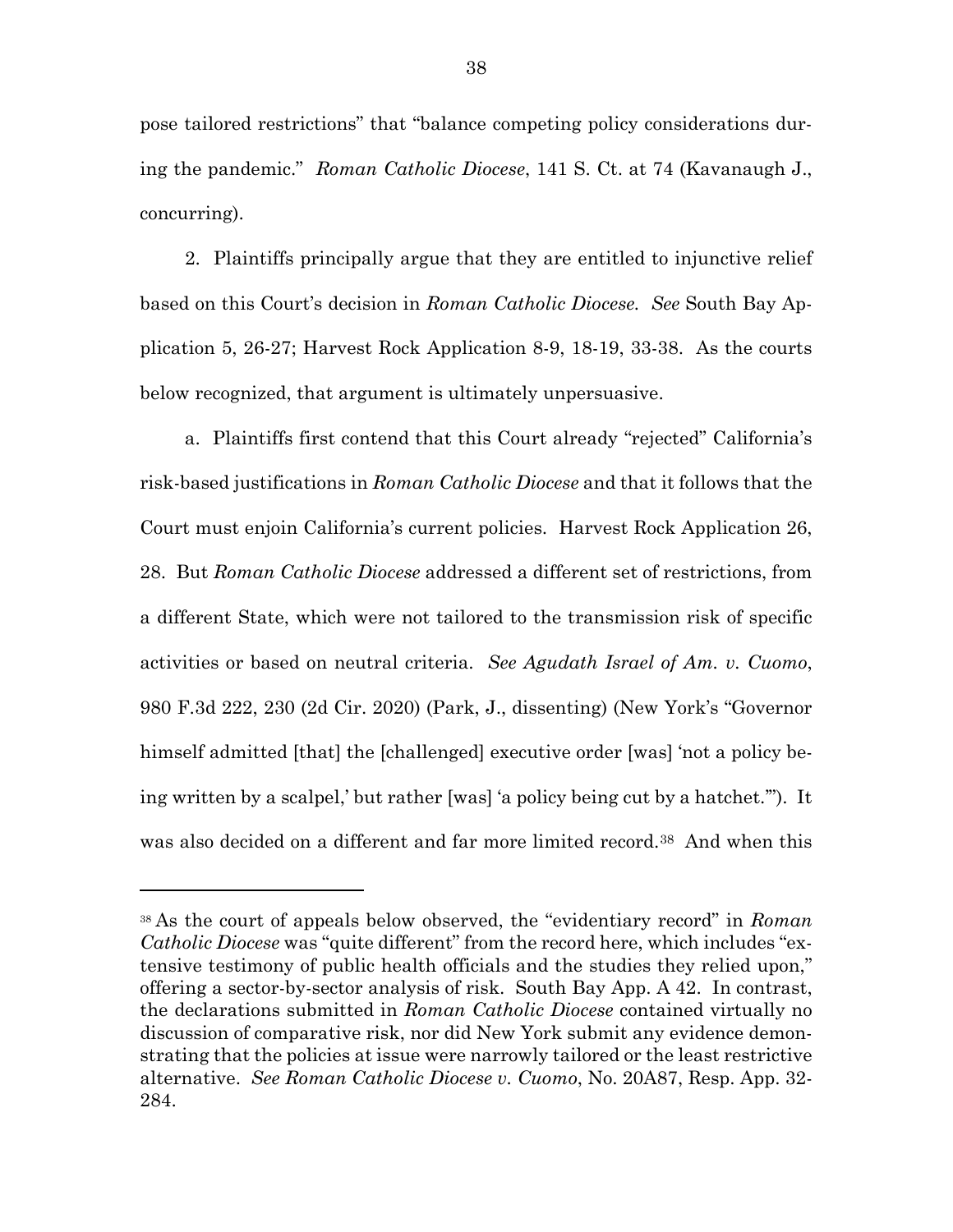Court considered Harvest Rock's request to enjoin California's restrictions just days after it issued the *Roman Catholic Diocese* decision, instead of granting injunctive relief, the Court remanded to the district court for further examination of the particular features of California's restrictions under the standards set out in that decision. *See supra* p. 20.

After carefully reviewing California's restrictions and all of the evidence submitted in support of them, the lower courts explained why California's restrictions do not "single out" "houses of worship for especially harsh treatment" like the restrictions that troubled this Court in *Roman Catholic Diocese*. 141 S. Ct. at 66; *see, e.g.*, South Bay App. A 40-42 ("New York's restrictions were 'especially harsh' towards religion . . . whereas California's objective risk assessment treats all communal gatherings the same across activities and sectors."); *Harvest Rock*, 2020 WL 7639584, at \*5 ("By contrast to . . . New York," "California treats houses of worship like or more favorably than similar secular institutions."); *see also South Bay*, 2020 WL 7488974, at \*9 (similar).

Plaintiffs nonetheless assert that California's "restrictions on churches are plainly far more severe than those imposed on other industries," South Bay Application 22, and that the State has failed to "produce one shred of evidence" that indoor worship services are "more dangerous" than those other activities. Harvest Rock Application 25, 26. Among other activities, plaintiffs reference "big-box stores," "retail," "personal care services," "public transportation," and worksites in certain critical infrastructure sectors, like "manufacturing." *E.g.*,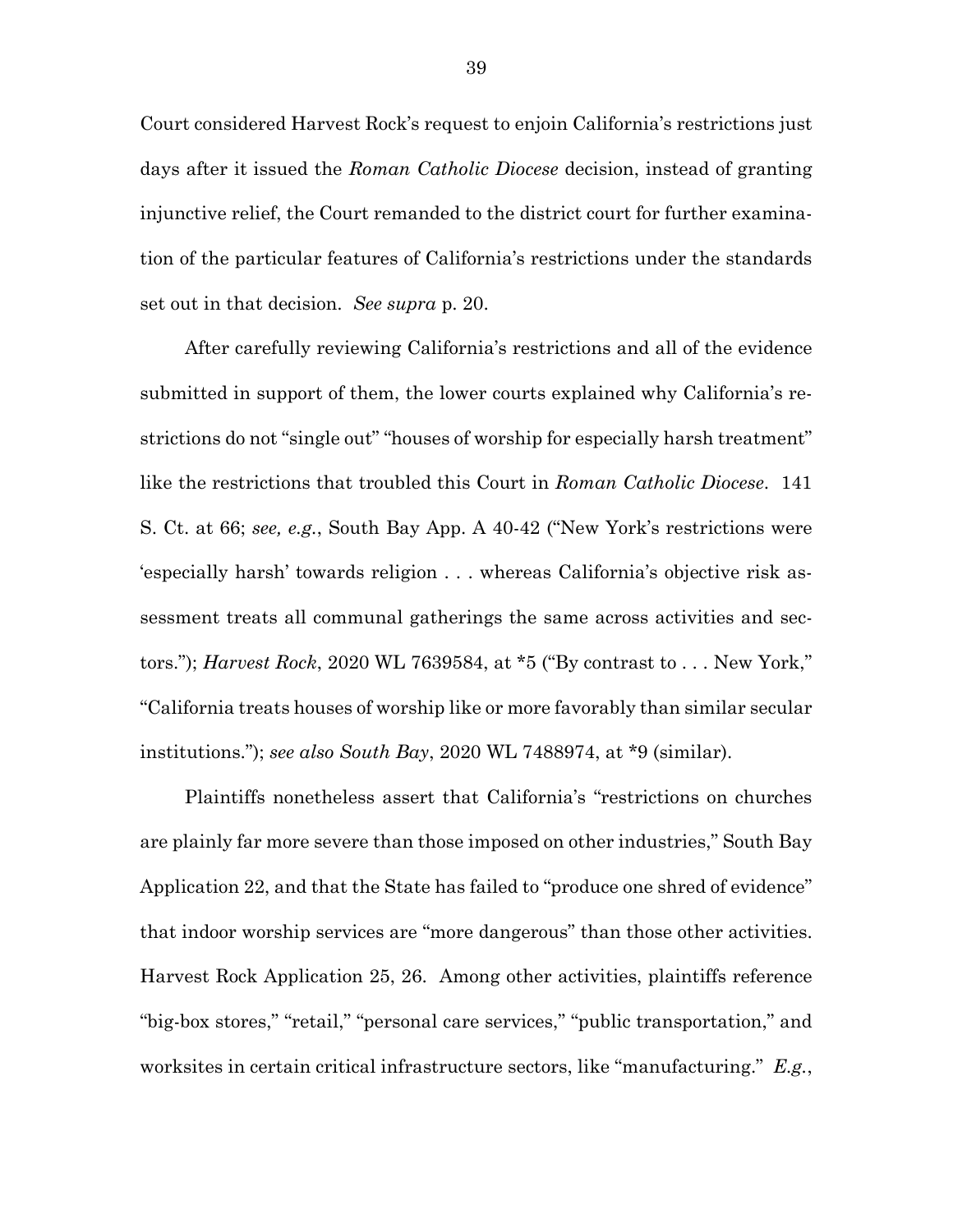South Bay Application 29-30, 35, 37 n.20; Harvest Rock Application 11-17. This Court expressed similar concerns in *Roman Catholic Diocese*, concluding that New York had not provided sufficient evidence to justify vastly disparate treatment of businesses such as "large store[s]," 141 S. Ct. at 66, 67; "hardware stores, acupuncturists, and liquor stores*,*" *id.* at 69 (Gorsuch, J., concurring); or "grocery store[s]" and "pet store[s]," *id.* at 70 (Kavanaugh J., concurring).

Here, however, the State responded to each these concerns when the cases were remanded in light of *Roman Catholic Diocese*. The record developed during those remand proceedings shows that California's policies are "painstakingly tailored to address the risks of Covid-19 transmission." *Harvest Rock*, 2020 WL 7639584, at \*6; *see also* South Bay App. A 37. The State's epidemiological experts examined each of the sectors referenced by plaintiffs and offered concrete public health reasons for the differential treatment. *See, e.g.,* Watt Decl. ¶¶ 98-108; Rutherford Decl. ¶¶ 113-133; Stoto Decl. ¶¶ 22, 29-32; *infra* pp. 38-47. The experts specifically described how the risk of transmission "increases commensurately with the size of the group"; with the nature of the activity (including the extent to which members of the group are in close proximity to one another and remain "in close proximity for an extended period"); and with the location of the activity. Watt Decl. ¶¶ 38, 39, 43; *see id.* ¶¶ 44-46; Rutherford Decl. ¶¶ 37-38, 90-110; Stoto Decl. ¶¶ 29-32. Those considerations explain why the State has adopted less stringent capacity limits for the activi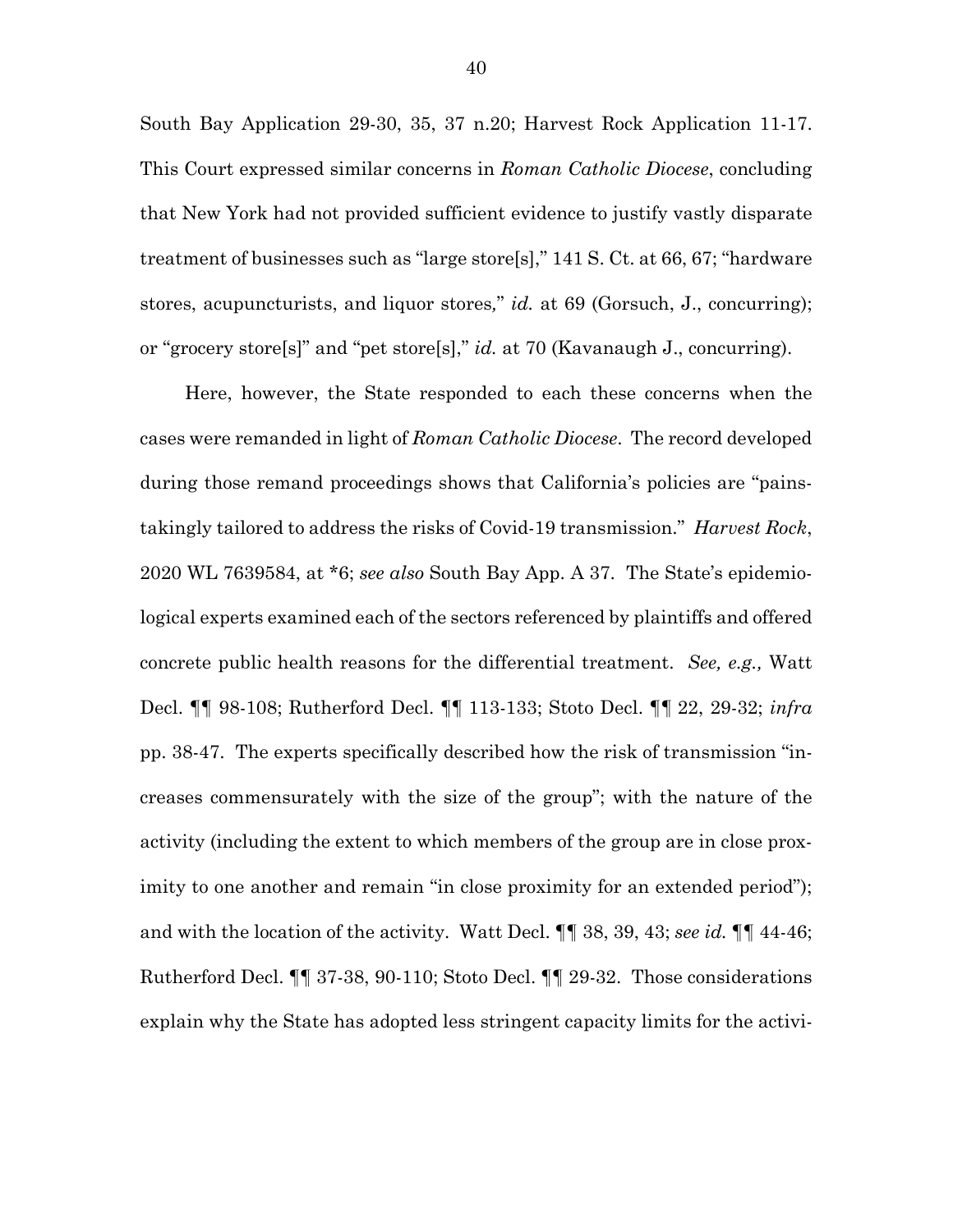ties referenced by plaintiffs—which are subject to industry-specific requirements and pose lesser risks of COVID-19 spread than prolonged indoor congregate activities. *See* South Bay App. A 30-40; *South Bay*, 2020 WL 7488974, at \*8-11; *Harvest Rock*, 2020 WL 7639584, at \*5-9.

For example, "shopping at a grocery or big box store 'involves less risk' of Covid-19 transmission than attending an indoor worship service." *Harvest Rock*, 2020 WL 7639584, at \*8. Unlike a worship service, these establishments "do not involve individuals congregating to participate in a group activity." South Bay App. A 32."[I]nteractions between patrons in these places are typically asocial, distanced, and *short in time*—with patrons generally seeking to leave the store as soon as possible." *South Bay*, 2020 WL 7488974, at \*10 (emphasis added). That means shoppers are unlikely to "'receive a sufficient viral load of droplets or aerosolized particles . . . to overcome their defenses and cause a COVID 19 infection.'" *Harvest Rock*, 2020 WL 7639584, at \*8; *see* Rutherford Decl. ¶¶ 114-119.

Even so, California has imposed significant restrictions on shopping, which are commensurate with the risk it poses. *See* South Bay App. A 32-33. All retail stores—including grocery stores, big-box stores, and liquor stores are subject to "strict" indoor capacity limitations. *Id.* at 33; *see supra* pp. 11- 13. In particular, in regions where community transmission levels are high, shopping malls and other retailers may not exceed 25% capacity while grocery stores may not exceed 50% capacity. South Bay App. A 53; *supra* pp. 11-12.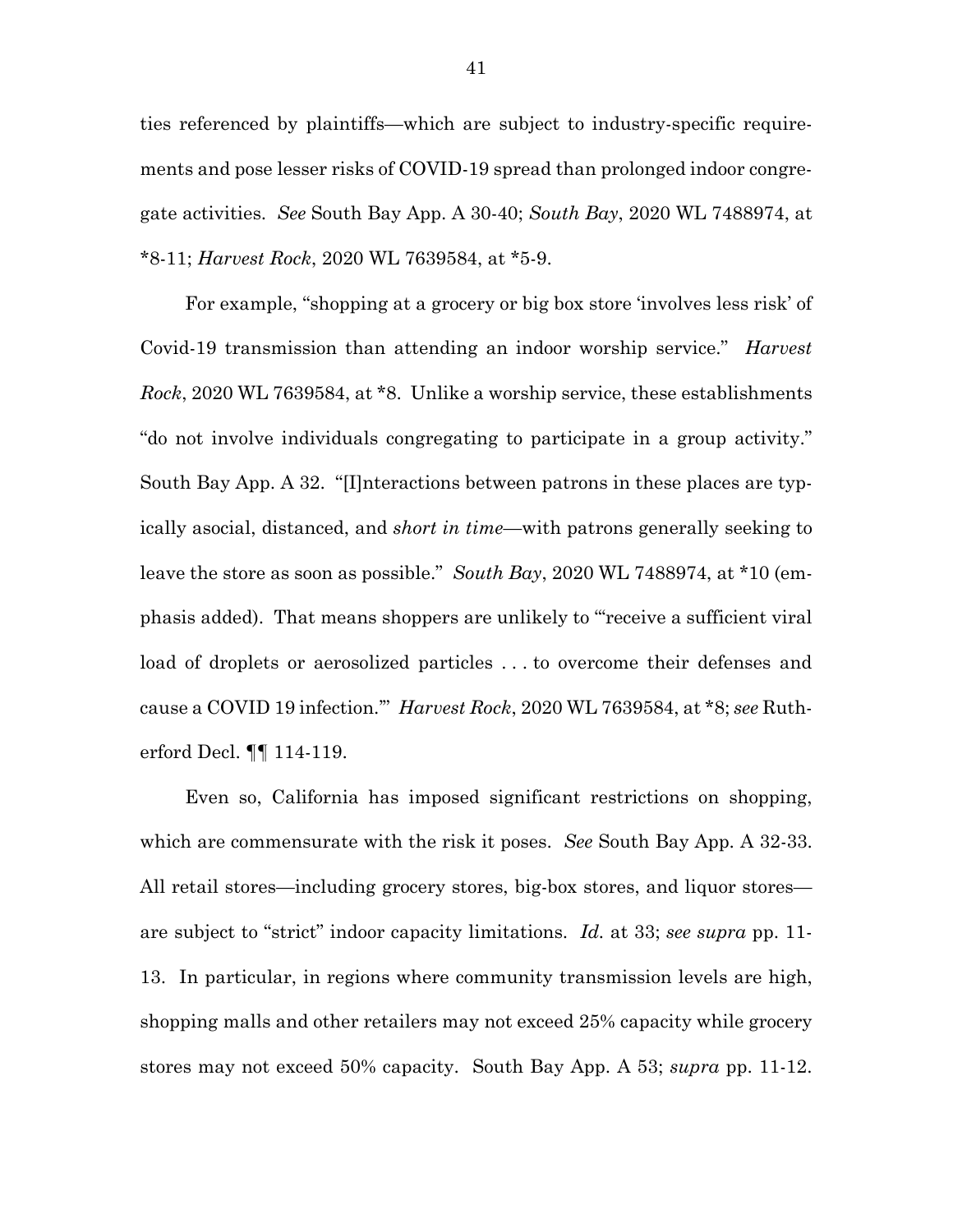They must also adhere to "mandatory industry guidance," requiring plexiglass barriers where physical distancing cannot be maintained and closures of any "areas that encourage congregating," like "in-store bars, seating areas, and product sampling." South Bay App. A 32. This case is thus significantly different from *Roman Catholic Diocese*, where the Court noted that comparable categories of businesses were free to "admit as many people as they wish." 141 S. Ct. at 66; *see id.* at 69 (Gorsuch, J., concurring) (emphasizing that New York "impose[d] *no* capacity restrictions" on many comparable activities).[39](#page-52-0)

Plaintiffs also refer to personal care services, such as "massage and tattoo parlors" and visiting a "nail salon." *See, e.g.*, South Bay Application 37 n.20. But those activities are not comparable to indoor congregate activities because they do not bring large numbers of people from different households into close proximity; they thus are far less likely to involve an infected individual—or to

l

<span id="page-52-0"></span><sup>39</sup> Plaintiffs seem to believe that equivalent treatment would require placing the same percentage-of-occupancy limits on indoor church assemblies as on indoor grocery stores, offices, and the like. But that is incorrect. The posted capacity of a given building is calculated based on the density of occupancy that ordinarily attends to an expected use. To achieve the same actual density of people for a building that is ordinarily densely packed, there must be a greater percentage reduction from the posted occupancy level than would be the case for a less-dense space. *See* Cal. Fire Code, pt. 3, ch. 10, table 1004.5 ("maximum floor area allowance[]" of 60 square feet of space per occupant in "mercantile"-use spaces); *id.* (seven square-feet per occupant for assembly-use spaces); *see also* U.S. Fire Admin., *Understanding the Impact of Social Distancing on Occupancy,* https://www.usfa.fema.gov/coronavirus/planning\_response/occupancy\_social\_distancing.html ("in order to operate while practicing social distancing, an office building might need to reduce the number of people inside by about 11% whereas a bar might need to reduce its number by as much as 95%) (last visited Jan. 26, 2021).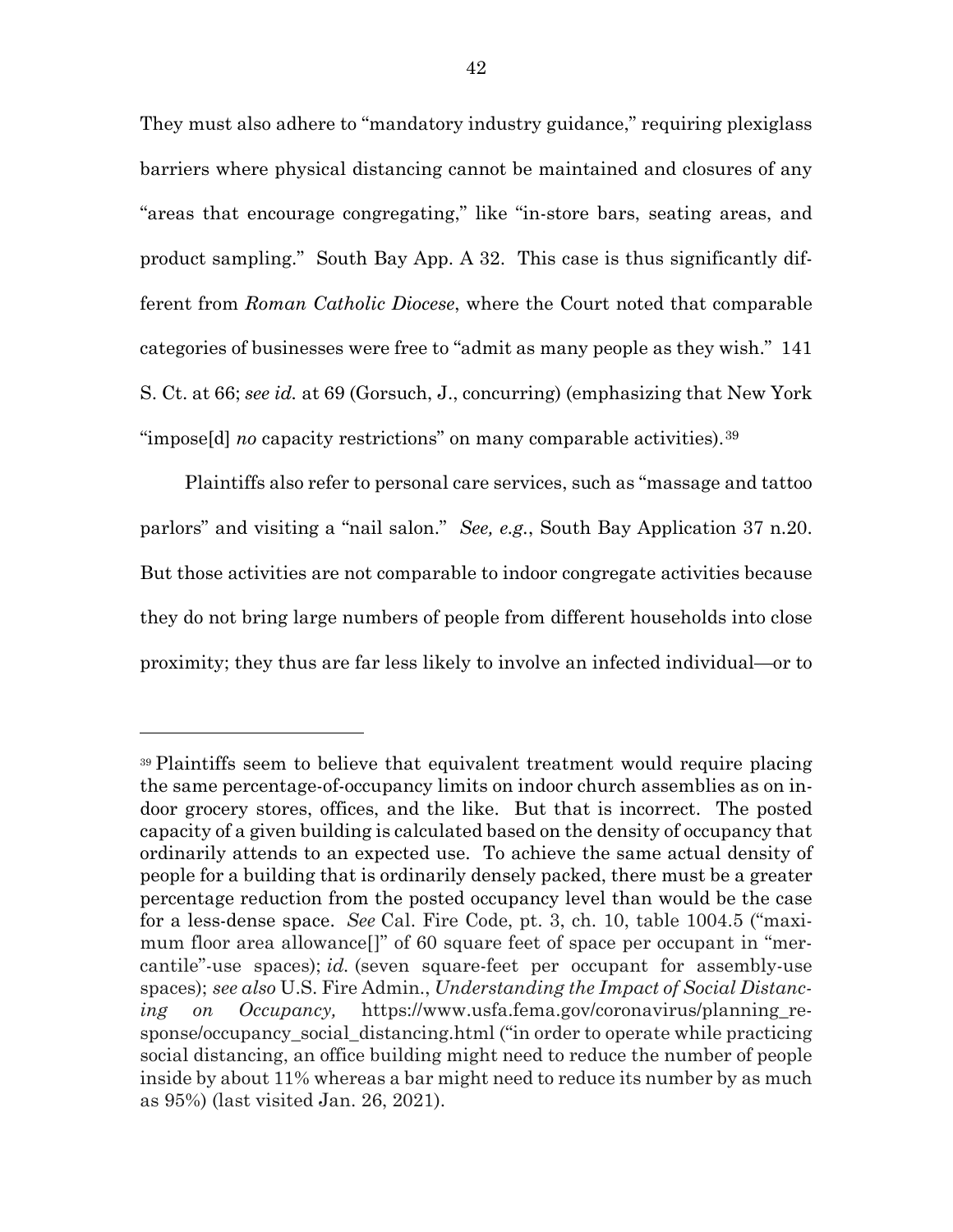spread the virus to numerous other people. *See* Watt Decl. ¶ 38 ("risk increases commensurately with the size of the group"); Rutherford Decl. ¶¶ 62, 120 (similar). Instead, they involve one-on-one encounters. While those encounters bring two individuals into close contact, the lesser risk of transmission can be mitigated by masks, secondary barriers such as plastic shields or safety goggles, and other precautions mandated by relevant industry guidance. *See*  South Bay App. A 33.

Nor do "warehouses and factories" or other worksites in critical infrastructure sectors (South Bay Application 25) present the same risks as indoor worship services. They do not typically "involve people in close proximity to others for extended periods of time. *Harvest Rock*, 2020 WL 7639584, at \*9. When they do, employers are required to "screen workers," "develop safety" plans," or install engineering controls such as "plexiglass barriers" or similar partitions to protect workers. South Bay App. A 34; *see also South Bay*, 2020 WL 7488974, at \*10; Rutherford Decl.  $\P$  121.<sup>40</sup> And unlike indoor worship services, these workspaces are "closed systems in which employers can determine who is allowed 'in the bubble.'" *Harvest Rock*, 2020 WL 7639584, at \*9; *see also*  South Bay App. A 34. "Work shifts may be grouped to control personnel to

<span id="page-53-0"></span><sup>40</sup> *See also* Cal. Dep't of Public Health, *COVID-19 Industry Guidance: Manufacturing* (July 29, 2020), https://files.covid19.ca.gov/pdf/guidance-manufacturing--en.pdf (last visited Jan. 26, 2021); Cal. Dep't of Public Health, *COVID-19 Industry Guidance: Logistics and Warehousing* 8 (July 29, 2020), https://files.covid19.ca.gov/pdf/guidance-logistics-warehousing--en.pdf (last visited Jan. 26, 2021).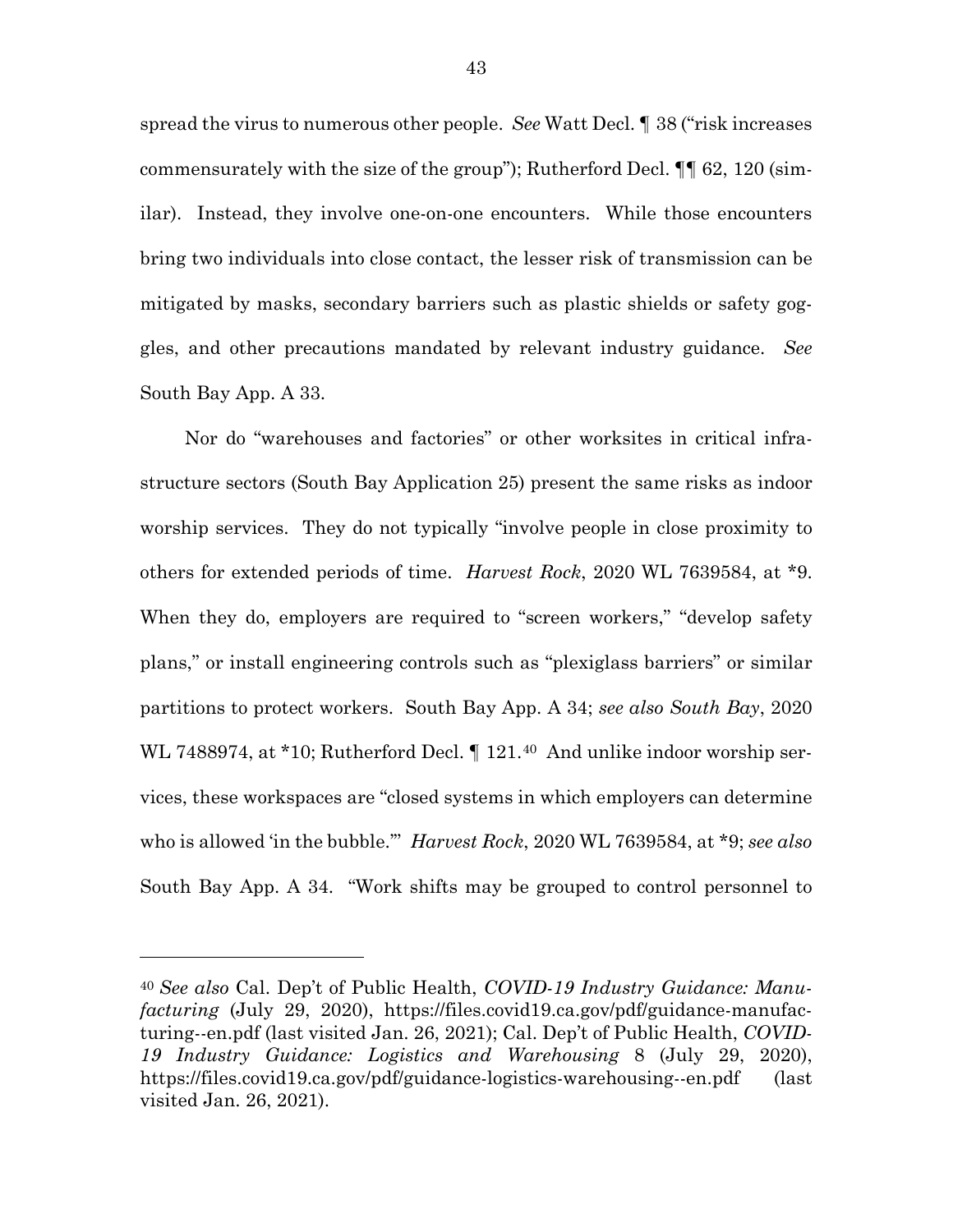whom the employees are regularly exposed, thus diluting the risk presented by likelihood of strangers from different bubbles randomly mixing at each gathering." *South Bay*, 2020 WL 7488974, at \*10.

Employers are also "better positioned to control [their] employees' behavior," and are subject to a host of "health and safety requirements enforced by State labor authorities," *South Bay*, 2020 WL 7488974, at \*10, including requirements to report exposure incidents and to track when workers are present and for how long.[41](#page-54-0) These stringent regulations are appropriate for workplace settings, facilitating "contact tracing" and allowing employers to identify and contain an exposure before numerous workers become infected. But of course it would not be feasible for the State to regulate religious services in the same way. *See, e.g.*, South Bay App. A 35 ("Nor do we see how mandated testing would be practicable for those who participate in weekly or daily worship."). Indeed, it is plaintiffs' position that such regulation would be unconstitutional.

l

<span id="page-54-0"></span><sup>41</sup> *See, e.g.*, Cal. Labor Code § 226(a) (requiring employers to track a specific worker's "total hours worked"); 8 Cal. Code Regs. § 340 (requiring employers to notify workers of their right to report dangerous conditions and request inspection by state authorities); Cal. Dep't of Public Health, *AB 685 COVID-19 Workplace Outbreak Reporting Requirements* (Dec. 10, 2020), https://www.cdph.ca.gov/Programs/CID/DCDC/Pages/COVID-19/ab685.aspx (last visited Jan. 26, 2021) (employers must notify employees who may have been exposed to COVID-19); Cal. Dep't of Public Health, *COVID-19 Employer Playbook: Supporting a Safer Environment for Workers and Customers* 9 (Sept. 25, 2020), https://files.covid19.ca.gov/pdf/employer-playbook-for-safe-reopening--en.pdf. (last visited Jan. 26, 2021) ("employers are required to report outbreaks to the [local health department] in the jurisdiction where the workplace is located and the [local health departments] of residence of employees with COVID-19"); *see also id.* at 20-21 (discussing other reporting requirements).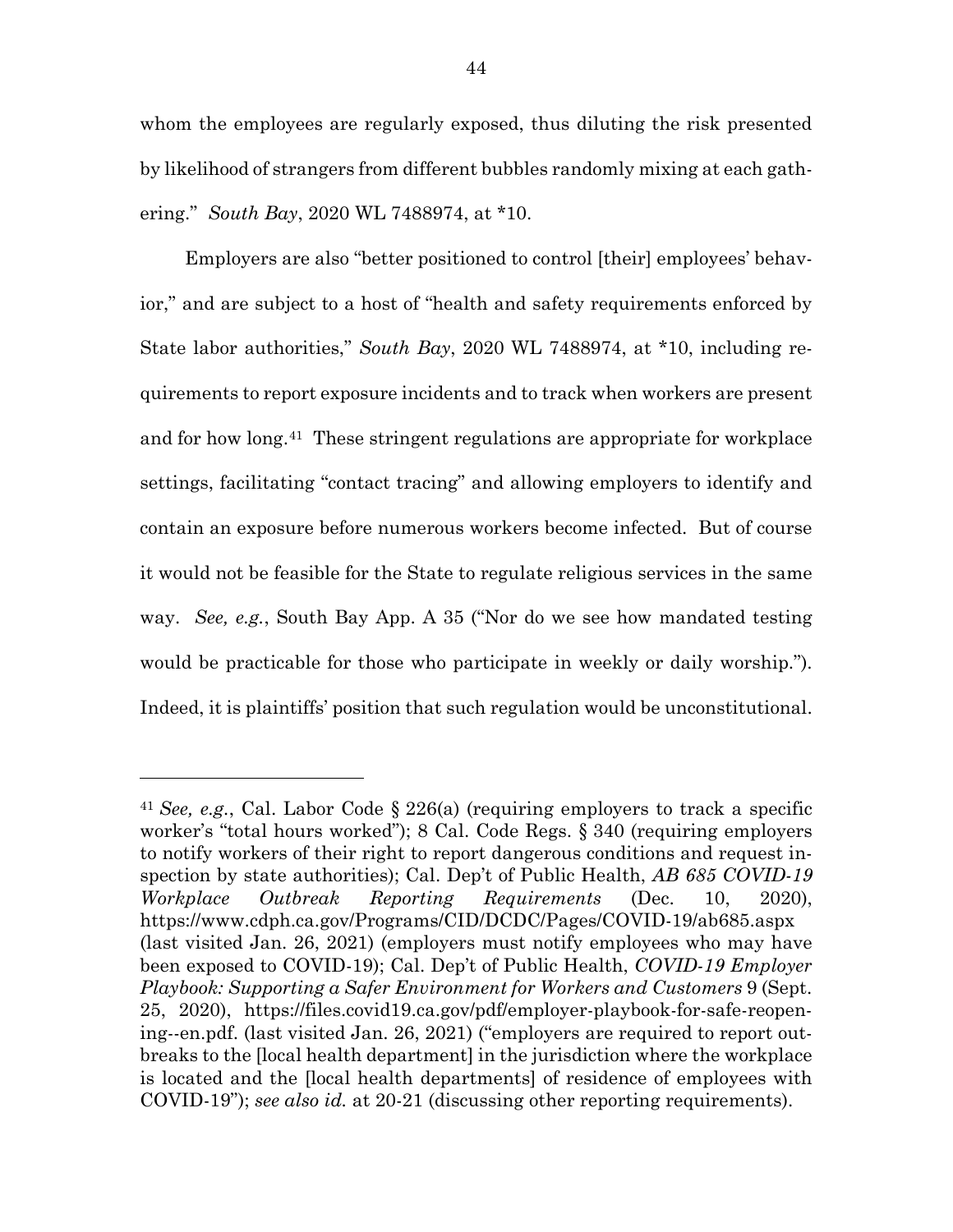*See, e.g.,* Harvest Rock Application 29 ("[I]nternal micromanagement of the affairs of Applicants' religious activities is plainly unconstitutional."); *id.* at 30 ("The Governor has no authority to dictate the proper manner of religious worship."); *cf.* South Bay Application 37 n.20.

Plaintiffs suggest that critical infrastructure sectors are permitted to operate "regardless of transmission risk" because they are deemed "essential." South Bay Application 29-30; *see id.* at 6-7, 16; Harvest Rock Application 14- 17, 28. That is incorrect. As the court below explained, the Blueprint's risk factors "do cover critical infrastructure, which can only operate with significant mandatory modifications" and under "stringent requirements in comparison to many other sectors." South Bay App. A 35; *see also id.* G-2 at 6-7; *id.* H-3; *compare* South Bay Application 34 (incorrectly stating that industries may operate "with only neutral requirements of social distancing and face coverings").

Plaintiffs assert that the State's restrictions are based on "secular value judgments" rather than risk assessment, and attempt to support that assertion by pointing to the policies governing the entertainment industry. South Bay Application 16; *see id.* at 29-30. But the court of appeals properly concluded that film and production studios are subject to labor agreements that impose onerous safety requirements, including, among other things, tri-weekly and sometimes even daily testing requirements. South Bay App. A 35-36; *see also id*. at 36 (noting similar agreements for professional sports teams). As these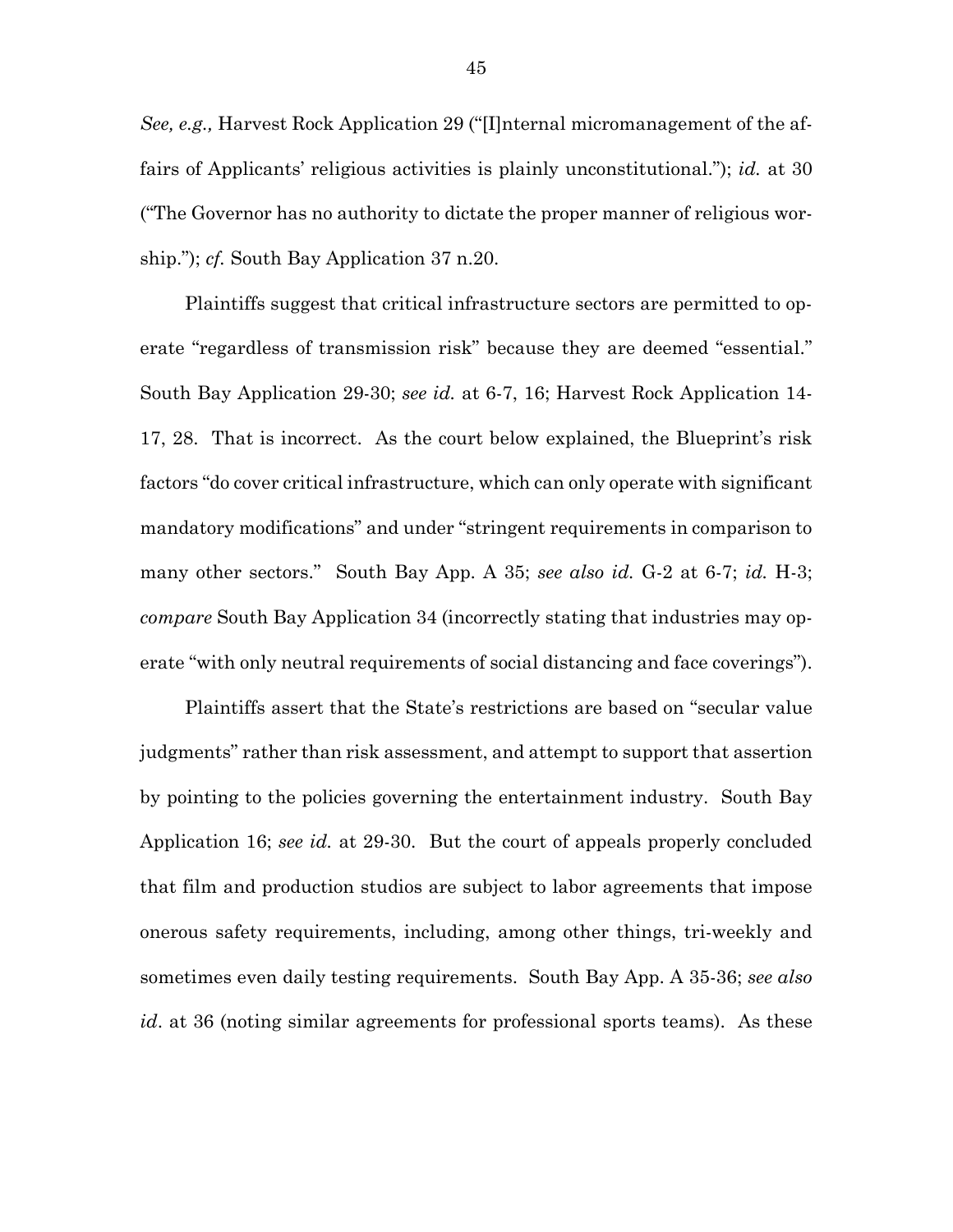labor agreements are incorporated into the applicable industry-specific guidelines, this sector is even "*more strictly*" regulated than others such as worship services. *Id.* at 35.[42](#page-56-0) 

Finally, California treats "transportation facilities" and "schools," *Roman Catholic Diocese*, 141 S. Ct. at 66-67, very differently from how New York did. Public transit is "subject to modifications, such as reduced occupancy and increased sanitation" requirements. South Bay App. A 33.In any event, interactions in a "transit setting" pose a far lower risk of spreading COVID than large indoor gatherings because they are "likely to be asocial, brief and distant." *Id.*; *see also* Watt Decl. ¶ 103; Rutherford Decl. ¶¶ 126-128. And most California schools are closed for in-person classes. While "'[l]ocal school and health officials may decide to open elementary schools,'" *South Bay*, 2020 WL 7488974,

<span id="page-56-0"></span><sup>42</sup> Cal. Dep't of Public Health, *Industry Guidance to Reduce Risks*, https://covid19.ca.gov/industry-guidance/ (drop down menu "Movies, film and TV production") (last visited Jan. 26, 2021). The court below noted that such "mandated testing would be impracticable for those who participate in weekly or daily worship." South Bay App. A 35. Although plaintiffs assert that this focus on practicability "assum[es] the worst of worshippers," South Bay Application 26 (quotations omitted), plaintiffs do not explain how they would offer such testing to worshippers or that they would welcome such a requirement as a precondition to worship.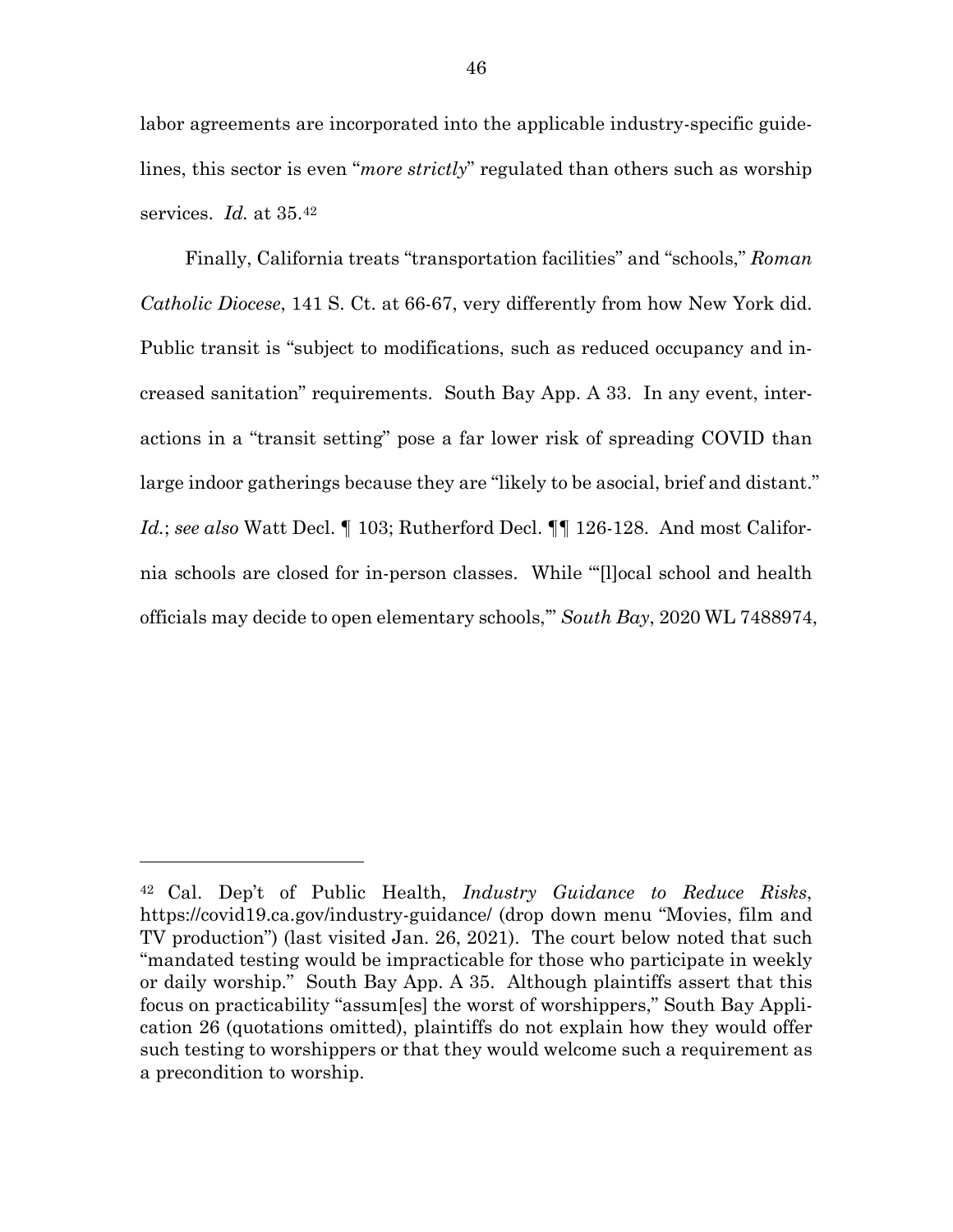at \*5 n.29, those schools "are required to have small, stable groupings" to reduce mixing and lower transmission risk. Rutherford Decl. ¶ 129.[43](#page-57-0) And epidemiological evidence shows that the young children who attend elementary schools pose a significantly "lower transmission risk" than adults do. *Id.*[44](#page-57-1)

b. Plaintiffs also argue that California could adopt "less restrictive" rules to minimize the risk to those attending religious services. Harvest Rock Application 22; *see* South Bay Application 30-31; *see generally Roman Catholic Diocese*, 141 S. Ct. at 67.[45](#page-57-2) They point to "mask-wearing, social distancing, and sanitation protocols" as alternative measures to mitigate virus transmission. South Bay Application 11, 30-31; Harvest Rock Application 36. But the records below provide ample support for the State's conclusion—and the lower courts' holdings—that less-restrictive measures, including capacity limitations, would be inadequate to prevent the spread of COVID-19 in areas where community transmission levels are high. *Supra* pp. 34-37; South Bay App. A 39-40.

<span id="page-57-0"></span><sup>43</sup> *See, e.g.*, Cal. Dep't of Public Health, *Guidance Related to Cohorts* (Sept. 4, 2020), https://www.cdph.ca.gov/Programs/CID/DCDC/Pages/COVID-19/smallgroups-child-youth.aspx (last visited Jan. 26, 2021) (describing small cohorts to diminish widespread mixing of students).

<span id="page-57-1"></span><sup>44</sup> *See* Parshley, *Kids Catch and Spread Coronavirus Half As Much As Adults*, National Geographic, Dec. 10, 2020, https://www.national geographic.com/ science/2020/12/we-now-know-how-much-children-spread-coronavirus/ (collecting scientific studies showing that children under age 12 are less likely to get sick and "transmit the virus to others").

<span id="page-57-2"></span><sup>45</sup> To be sure, plaintiffs apparently do not believe that *any* restriction on capacity would be a constitutional alternative. *See, e.g.*, South Bay App. A 38 (noting that South Bay demands "100% occupancy"); South Bay Application 4 (seeking injunction with "no percentage cap"); Harvest Rock Application 5 (seeking injunction of current policies).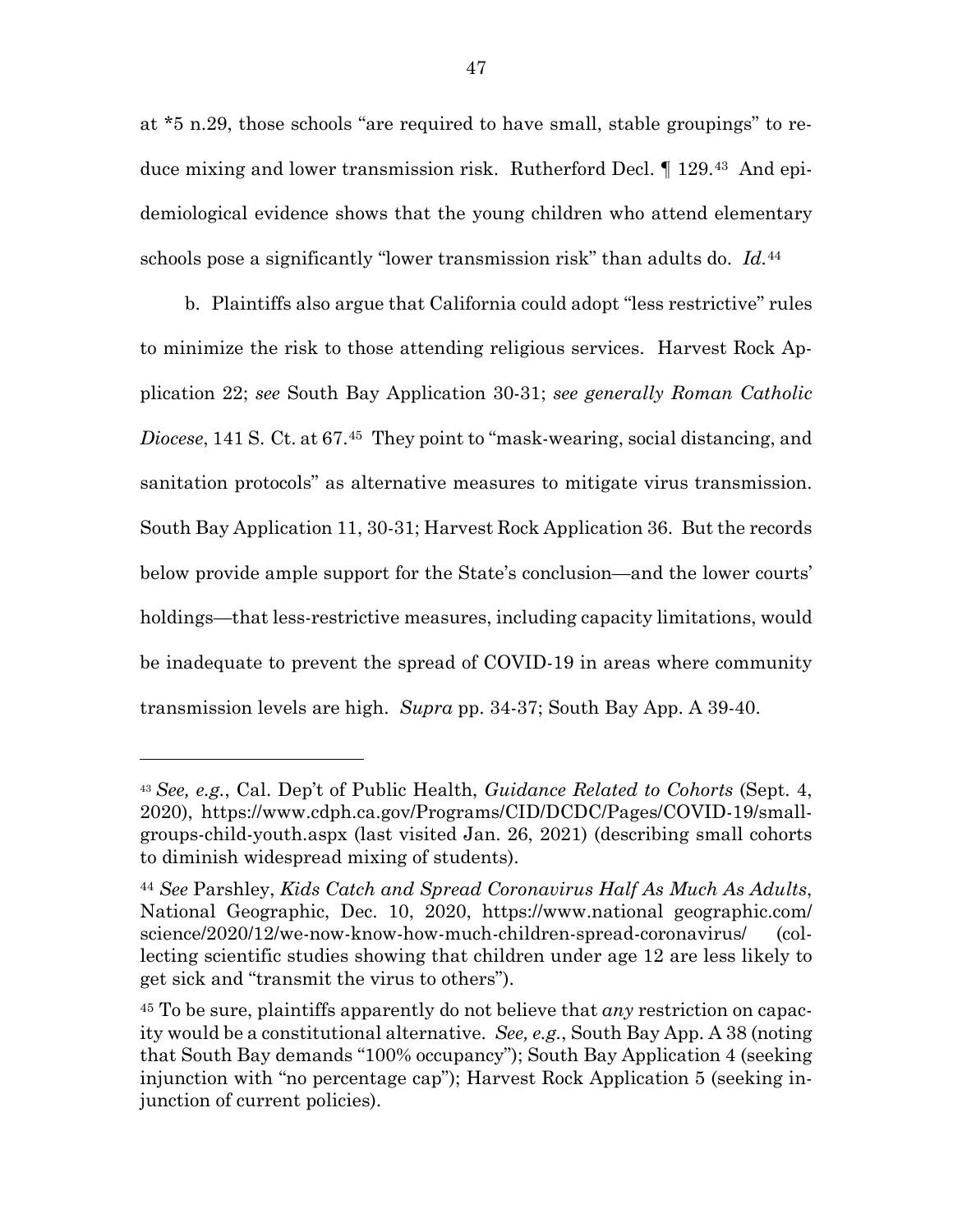Plaintiffs contend that they have superior hygiene policies that will inhibit such outbreaks and that "the vast majority" of the other churches that experienced outbreaks were "not following CDC guidelines, were not socially distancing, [and] were not wearing masks." South Bay Application 32. There is no concrete support for that assertion in the record. The declaration referenced by South Bay mostly speculates about how the other churches were operating; and the district court concluded that the declarant's testimony on other issues was not reliable. *See id.*; South Bay App. A 18. In any event, recent reports reflect additional outbreaks stemming from indoor worship services in which churches followed safety protocols. [46](#page-58-0)

Plaintiffs also suggest that Los Angeles County has permitted churches to conduct indoor worship services, tending to show that lesser restrictions are feasible. *See* South Bay Application 31.[47](#page-58-1) As the court of appeals recognized below, however, South Bay "has made repeated misrepresentations" regarding the status of Los Angeles County's policies. South Bay App. A 38 n.34. Contrary to South Bay's characterization, Los Angeles County's public health order

l

<span id="page-58-0"></span><sup>46</sup> *See, e.g.*, Enos, *Dozens of Covid-19 Cases Linked to Christmas Eve Gatherings at Woburn Church*, Boston Globe, Jan. 2, 2021, https://www.bostonglobe.com/2021/01/02/metro/dozens-covid-19-cases-linked-christmas-evegatherings-woburn-church/ (outbreak from services linked to 44 cases, despite reduced capacity limitations, masking requirements, social distancing and strict hygiene controls).

<span id="page-58-1"></span><sup>47</sup> In addition, the state trial court order (South Bay Application 3, 5) suspending restrictions on several churches in Los Angeles County has been temporarily stayed by the California Court of Appeal. *Burfitt v. Newsom*, No. F082235 (Cal. Ct. App. Jan. 28, 2021).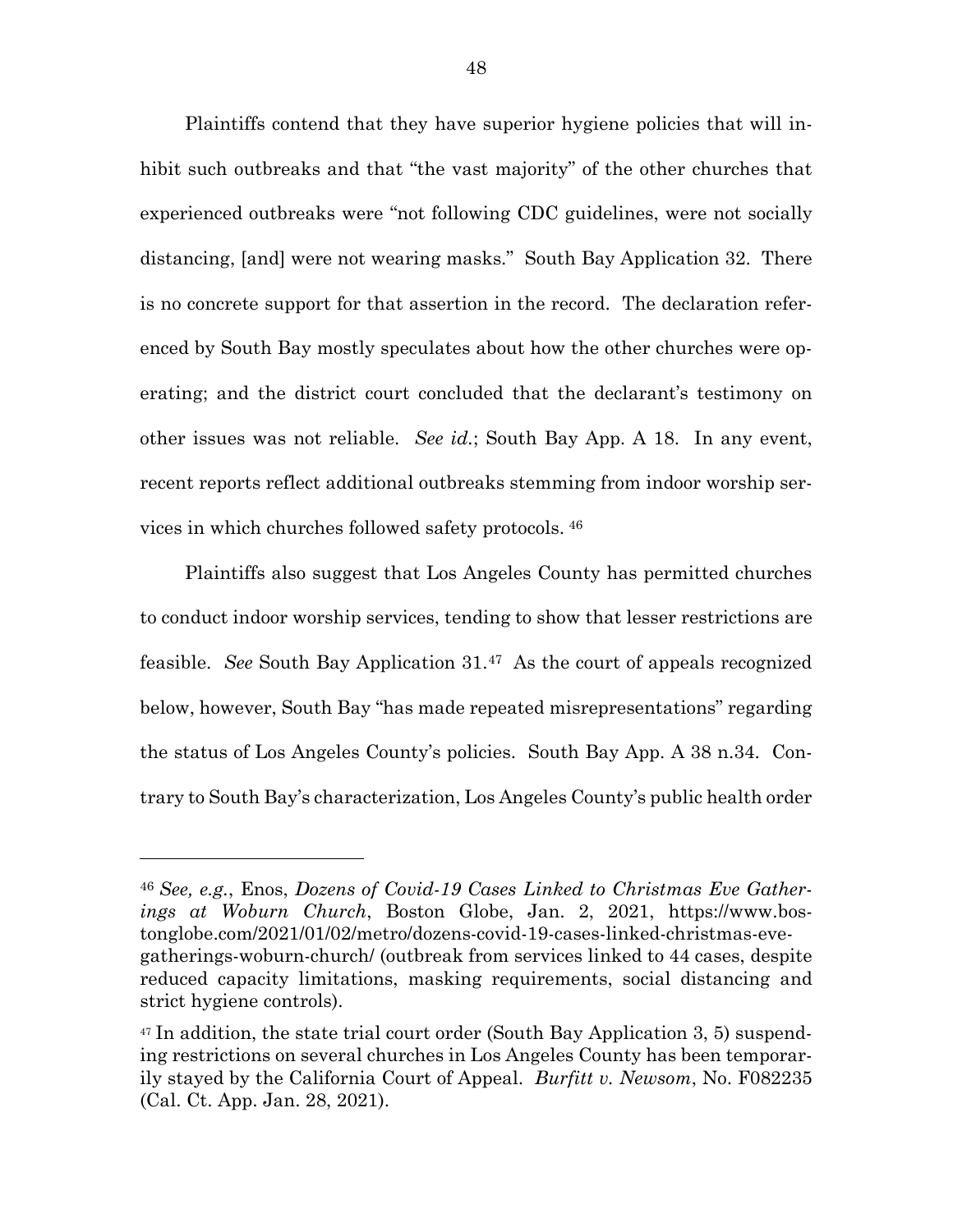does not permit churches to open. *Id.* And even if the County had purported to open churches, such an order would have been invalid. *T-Mobile W. LLC v. City & Cty. of San Francisco*, 6 Cal. 5th 1107, 1116 (2019) ("[L]ocal legislation that conflicts with state law is void."). More importantly, the county never purported to conduct a public-health assessment of whether church re-openings would be appropriate from a transmission-risk perspective. South Bay App. A 38 n.34.

c. Other considerations that led this Court to conclude that the restrictions challenged in *Roman Catholic Diocese* were likely unconstitutional are also absent here. There is no evidence that the State has "specifically targeted" any religious communities or "gerrymandered" its public health restrictions to ensure certain communities would be included. *Roman Catholic Diocese*, 141 S. Ct. at 66. Plaintiffs attempt to take an April 2020 statement from the Governor out of context, asserting that he called religion a "low-reward" activity. *See, e.g.*, South Bay Application 8. As the lower courts explained, however, plaintiffs' interpretation makes "multiple assumptions and leaps in logic." *South Bay*, 2020 WL 7488974, at \*7. Moreover, when read in context, the Governor's statement does not reflect any "discriminatory value judgment against religion." South Bay Application 8. In the same exchange, the Governor emphasized he was "very sensitive to those that want to get back into church" and that the State would "see what [it] can do to accommodate that." South Bay App. A 25 n.21; *see also id.* ("[W]e, like the district court, find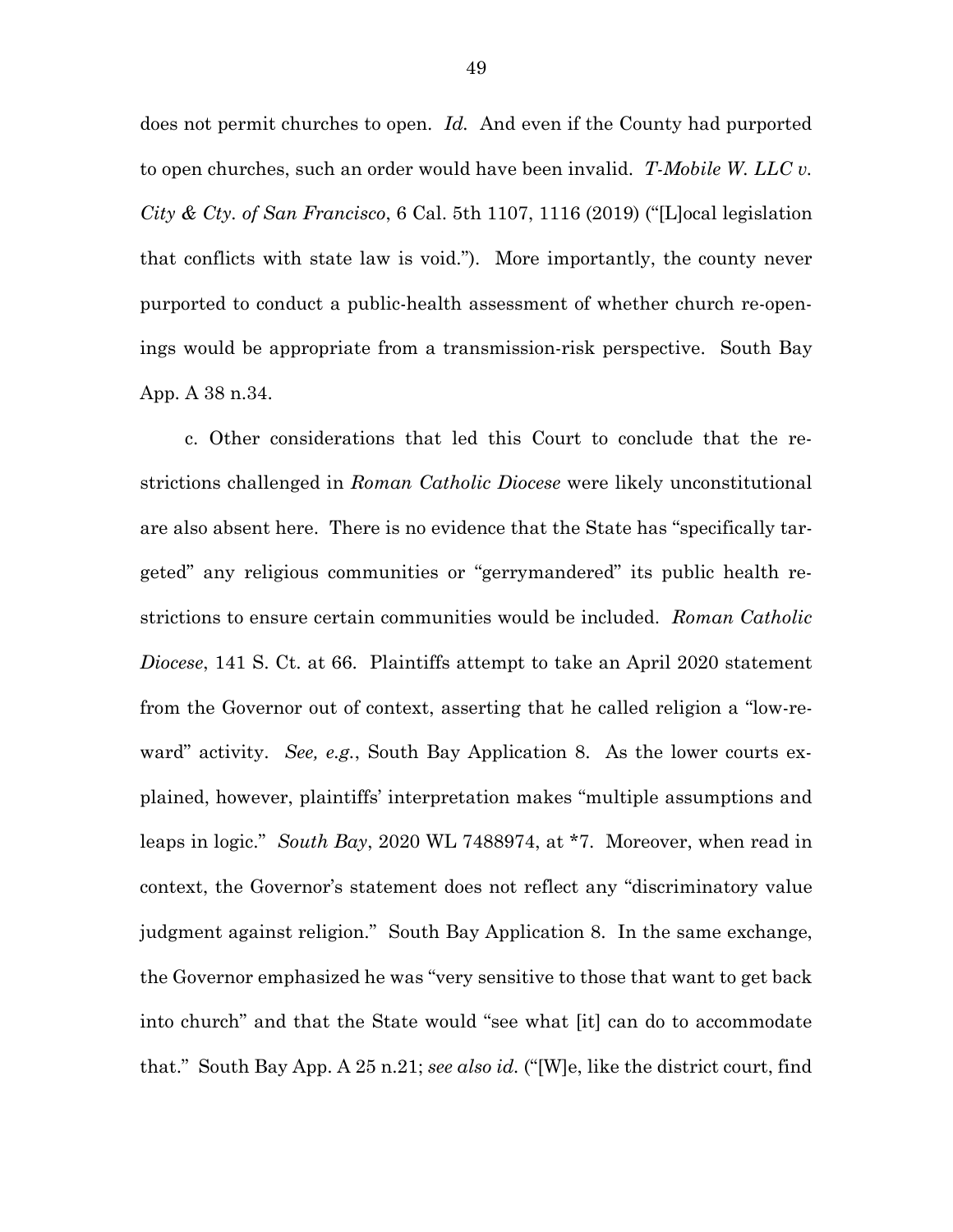no record evidence of animus toward religious groups."); *South Bay*, 2020 WL 7488974, at \*7 ("The Court finds no evidence . . . that can be viewed as targeting [p]laintiffs' faith or singling out any other religion.").

Indeed, unlike New York, California has made clear since the early days of the pandemic that "faith based services" are a "critical infrastructure sector[]" and that workers providing faith-based services are an "essential workforce." Harvest Rock App. I 127; *compare Roman Catholic Diocese*, 141 S. Ct. at 69 (Gorsuch, J., concurring) (the "only explanation for treating religious places differently [under New York regime] seems to be a judgment that what happens there just isn't as 'essential' as what happens in secular spaces").

Finally, the Court in *Roman Catholic Diocese* noted the lower court's finding "that the Diocese had been constantly 'ahead of the curve, enforcing stricter safety protocols than the State required.'" 141 S. Ct. at 67 (per curiam). While the same can be said of many congregations in California, it cannot be said of the plaintiffs here. For example, the record reflects that Harvest Rock's Pasadena church "is not operating in compliance with" state and local policies regarding "indoor services and the wearing of protective masks along with the requirement of social distancing." Harvest Rock App. L (August 13, 2020 letter from Pasadena Office of the City Attorney to Harvest Rock Church). Earlier this month, in the midst of the gravest period of the pandemic, Harvest Rock's counsel told the court of appeals that his clients were continuing to violate the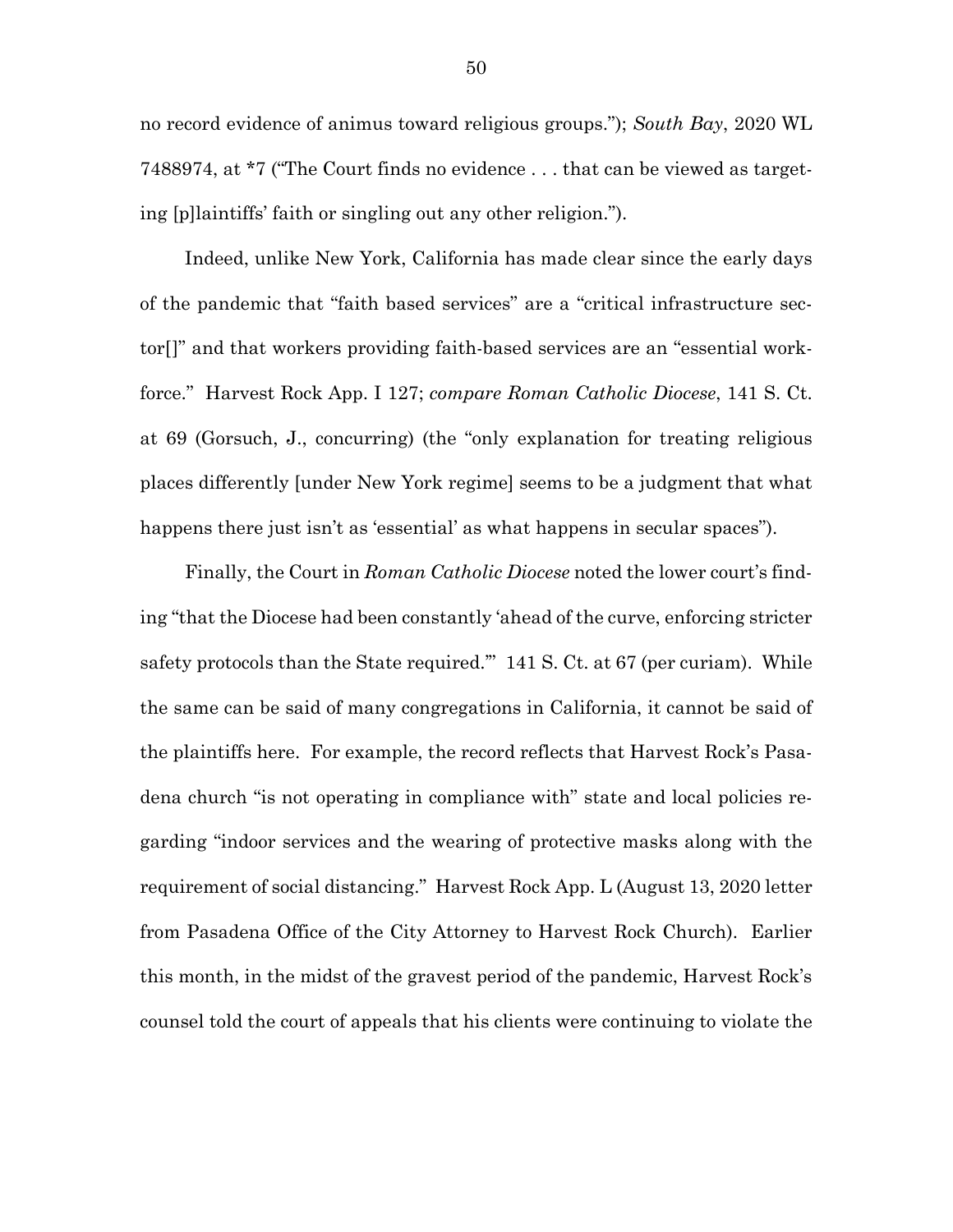State's public health policies.<sup>48</sup> Harvest Rock's YouTube channel corroborates that, displaying videos of lengthy indoor worship services, from recent weeks, including singing.[49](#page-61-1) South Bay, too, has publicized videos of recent indoor services lasting two hours and involving singing and worshippers in close physical proximity.[50](#page-61-2) 

3. Plaintiffs also contend that the State's policy on indoor singing reflects "callous indifference" to religion and unconstitutionally discriminates against them, and they ask the Court to enjoin the restriction on that basis. Harvest Rock Application 30; *see id.* at 29-31; South Bay Application 22, 36-37. They assert that the prohibition applies "only [to] religious worship services." Harvest Rock Application 31. As the court of appeals recognized, however, the restriction at issue "applies to *all* indoor activities, sectors, and private gatherings." South Bay App. A 49-50.[51](#page-61-3) That universal prohibition is currently in

l

<span id="page-61-0"></span><sup>48</sup> *See* Ninth Circuit Court of Appeals, Video of Oral Argument in *Harvest Rock v. Newsom*, No. 20-56357 (9th Cir. Jan. 4, 2021), available at https://www.youtube.com/watch?v=-B5BHjGOqAA (at 9:50-10:45) ("Harvest Rock is doing services.").

<span id="page-61-1"></span><sup>49</sup> Harvest Rock Church, Youtube Channel, https://www.youtube.com/channel/UCQ6JeHDg7scluMqxGJpd5NQ (last visited Jan. 26, 2021).

<span id="page-61-2"></span><sup>50</sup> *See, e.g.*, South Bay United Pentecostal Church Facebook Page, https://www.facebook.com/SouthBayPentecostal/videos/824360748385966 (last visited Jan. 26, 2021).

<span id="page-61-3"></span><sup>51</sup> California Department of Public Health, *CDPH Guidance for the Prevention of COVID-19 Transmission for Gatherings* (Nov. 13, 2020), https://www.cdph.ca.gov/Programs/CID/DCDC/Pages/COVID-19/Guidancefor-the-Prevention-of-COVID-19-Transmission-for-Gatherings-November-2020.aspx (prohibiting singing, chanting, shouting and cheering at all indoor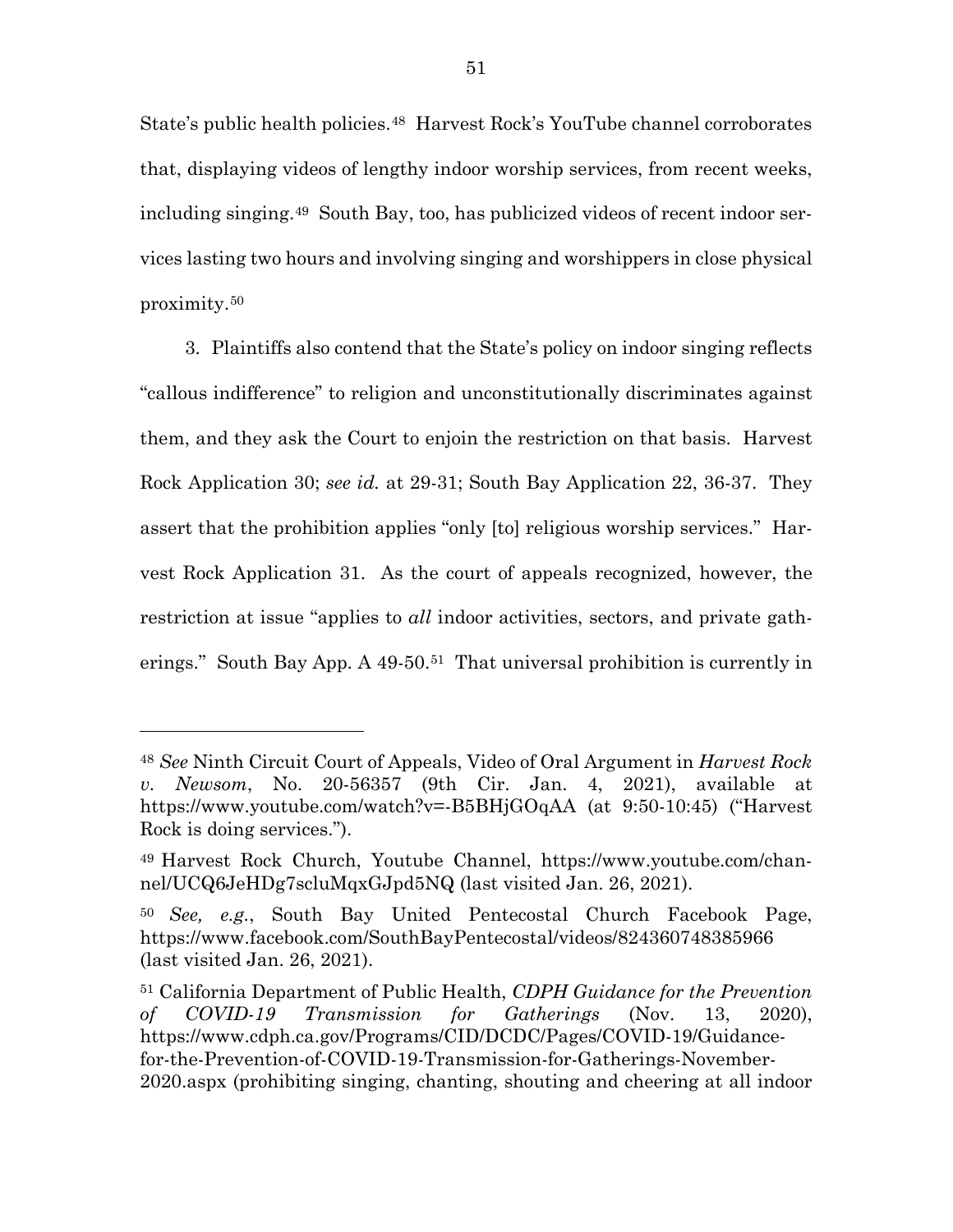place because public health experts have determined that the activity is especially dangerous. *Supra* pp. 5-6.[52](#page-62-0) The court of appeals credited that expert testimony, South Bay App. A 50, and plaintiffs offer no persuasive reason for this Court to accept their view of the science over the experts' testimony and the lower courts' findings, *see* South Bay Application 36-37; Harvest Rock Application 31 n.2.Indeed, this is the very sort of scientific assessment entitled to "substantial deference." *Roman Catholic Diocese*, 141 S. Ct. at 74 (Kavanaugh J., concurring); *see also id.* at 69 (Gorsuch, J., concurring) (suggesting "forgoing singing" as a risk-mitigation measure).

4. Nor do any of plaintiffs' remaining arguments establish that the State is discriminating against religious institutions. Plaintiffs object that churches are allowed to provide "'food, shelter, and social services, and other necessities of life for economically disadvantaged or otherwise needy individuals,'" but are restricted from holding worship services in the same building. Harvest Rock Application 28-29. As the district court previously noted, however, plaintiffs "failed to establish that these activities are anything like indoor worship" in terms of the associated public health risks. *Harvest Rock v. Newsom*, 2020 WL

gatherings).

<span id="page-62-0"></span><sup>52</sup> Plaintiffs assert that singing is permitted in certain industries indoors, quoting Judge O'Scannlain's dissenting opinion from October 2020 and pointing to declarations from music and film producers. *See* South Bay Application 22, 23; *see also* Harvest Rock Application 31. But both that dissent and the declarations pre-dated the currently-applicable November 2020 guidance prohibiting singing at all indoor gatherings. *See* South Bay App. A 35-36.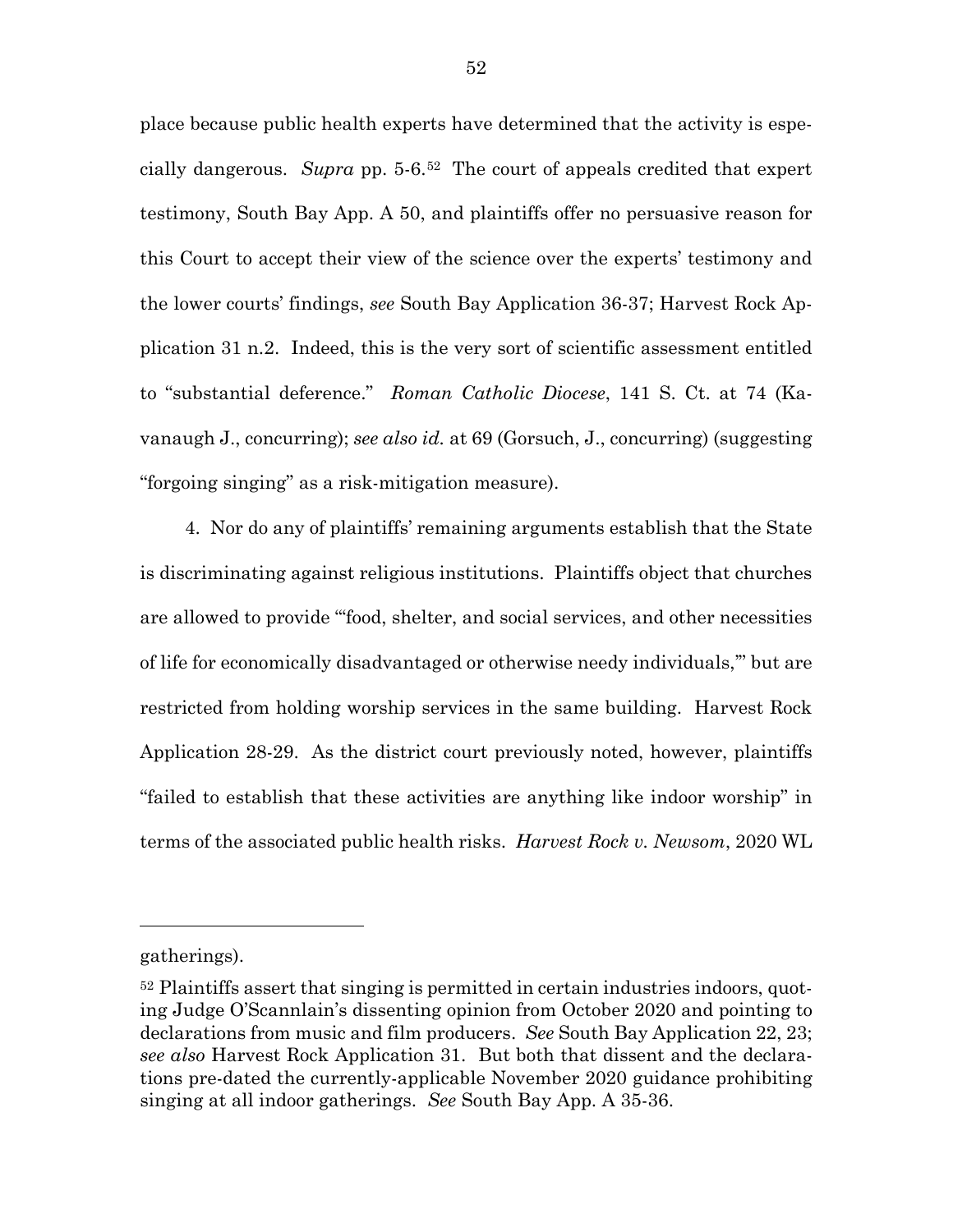5265564, at \*3 (C.D. Cal. Sept. 2, 2020), *vacated and remanded*, 981 F.3d 764 (9th Cir. 2020). For example, "distributing food at a church is analogous to a grocery store, not an indoor event such as a concert." *Id.* And, by definition, individual or family counseling does not involve large numbers of people.

Plaintiffs also contend that the State has prohibited in-home worship meetings and Bible studies. *See* Harvest Rock Application 32-33. But so long as the requirements in the relevant guidelines are satisfied, in-home worship services are allowed on the same terms as indoor worship services at churches. And any other restrictions on plaintiffs' in-home activities are the result of the State's neutral and generally-applicable policy on in-home gatherings.<sup>[53](#page-63-0)</sup>

Finally, plaintiffs assert that the State violates the Establishment Clause by engaging in "openly disparate treatment" of individuals who violate the State's restrictions, by threatening houses of worship but not others with criminal enforcement. Harvest Rock Application at 33. That is simply incorrect.[54](#page-63-1)

l

<span id="page-63-0"></span><sup>53</sup> *See* Cal. Dep't of Public Health, *CDPH Guidance for the Prevention of COVID-19 Transmission for Gatherings* (Nov. 13, 2020) [https://www.cdph.ca.gov/Programs/CID/DCDC/Pages/COVID-19/Guidance](https://www.cdph.ca.gov/Programs/CID/DCDC/Pages/COVID-19/Guidance-for-the-Prevention-of-COVID-19-Transmission-for-Gatherings-November-2020.aspx)[for-the-Prevention-of-COVID-19-Transmission-for-Gatherings-November-](https://www.cdph.ca.gov/Programs/CID/DCDC/Pages/COVID-19/Guidance-for-the-Prevention-of-COVID-19-Transmission-for-Gatherings-November-2020.aspx)[2020.aspx.](https://www.cdph.ca.gov/Programs/CID/DCDC/Pages/COVID-19/Guidance-for-the-Prevention-of-COVID-19-Transmission-for-Gatherings-November-2020.aspx)

<span id="page-63-1"></span><sup>54</sup> For example, the Attorney General recently sent well-publicized cease-anddesist orders to entertainment clubs that flouted the State's restrictions, and the State's agencies have issued citations for COVID-19 related violations. *See* Associated Press, *California Attorney General Warns San Diego Clubs that are in Violation of Stay-at-Home Order*, L.A. Times, Dec. 12, 2020, https://www.latimes.com/california/story/2020-12-12/california-attorney-general-tells-san-diego-clubs-to-follow-stay-at-home-order; *see also* State of Cali-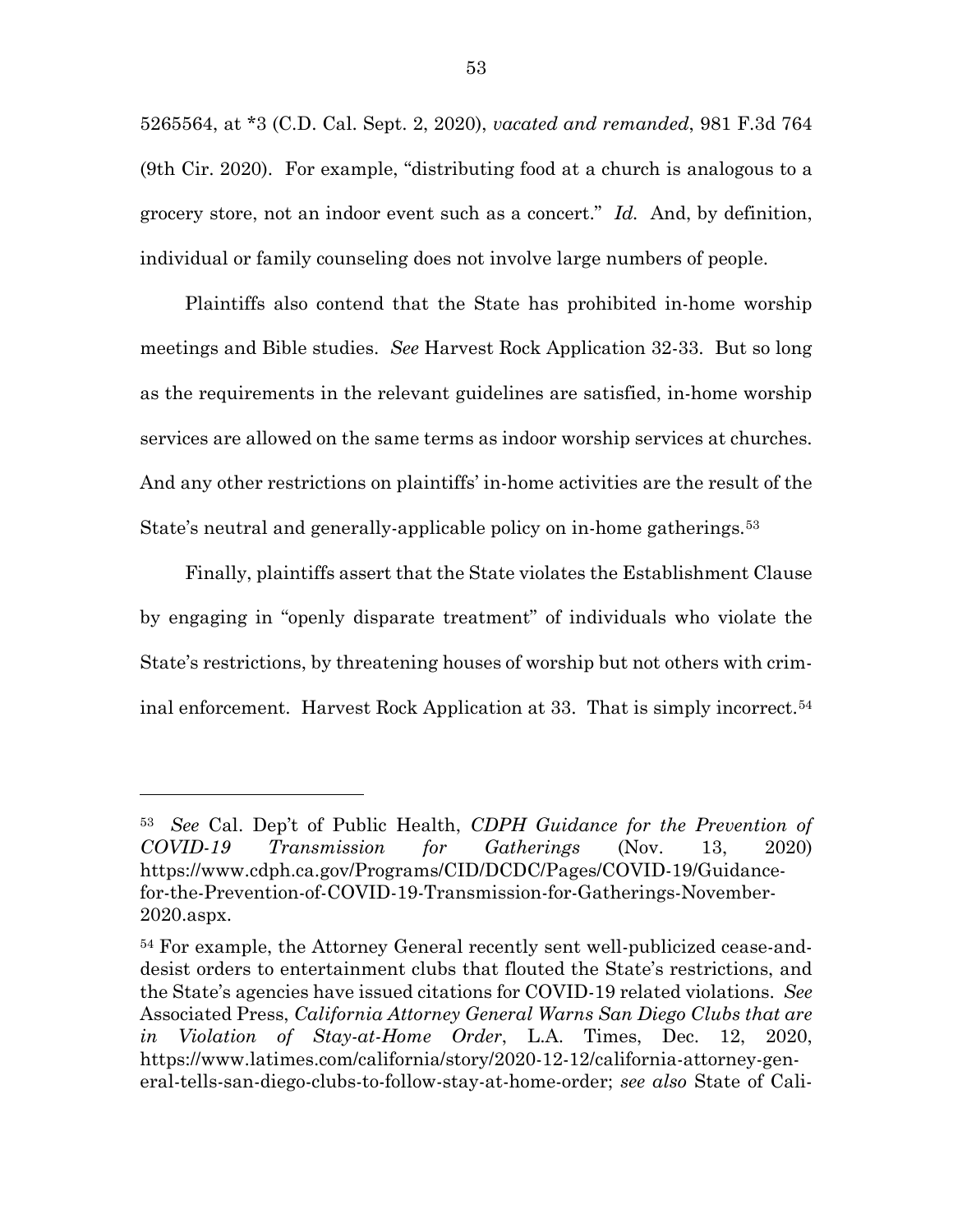And while plaintiffs assert that the Governor encouraged "mass protesters" to violate COVID-19 restrictions, Harvest Rock Application 3, the Governor in fact has urged anyone participating in protests to follow physical distancing and other COVID-19 precautions.[55](#page-64-0)

### **B. Equitable Considerations Also Weigh Against Injunctive Relief**

Any challenged restriction that limits the ability of people of faith to attend services at their chosen place of worship "will cause irreparable harm" to some degree. *Roman Catholic Diocese*, 141 S. Ct. at 67. The State has endeavored to address the grave public health challenges of this moment while also accommodating the important interests of its residents in participating in religious services. At present, in Tier 1 counties, indoor services are temporarily prohibited because of exigent public health circumstances, but worship services are permitted outdoors (and through streaming video or other remote technology) without any limit on attendance. *Supra* pp. 11, 13. As the State and others have recognized, these are imperfect substitutes. *See, e.g.*, *Roman Catholic Diocese*, 141 S. Ct. at 68 ("such remote viewing is not the same as

fornia, Dep't of Industrial Relations, *Citations for COVID-19 Related Violations*, https://www.dir.ca.gov/dosh/COVID19citations.html (last visited Jan. 28, 2021).

<span id="page-64-0"></span><sup>55</sup> *See* Gardiner, *Newsom Appeals to California Protesters: Consider Others, Stay Home*, San Francisco Chron., July 2, 2020, *available at* https://www.sfchronicle.com/politics/article/Newsom-appeals-to-Californiaprotesters-Consider-15383308.php.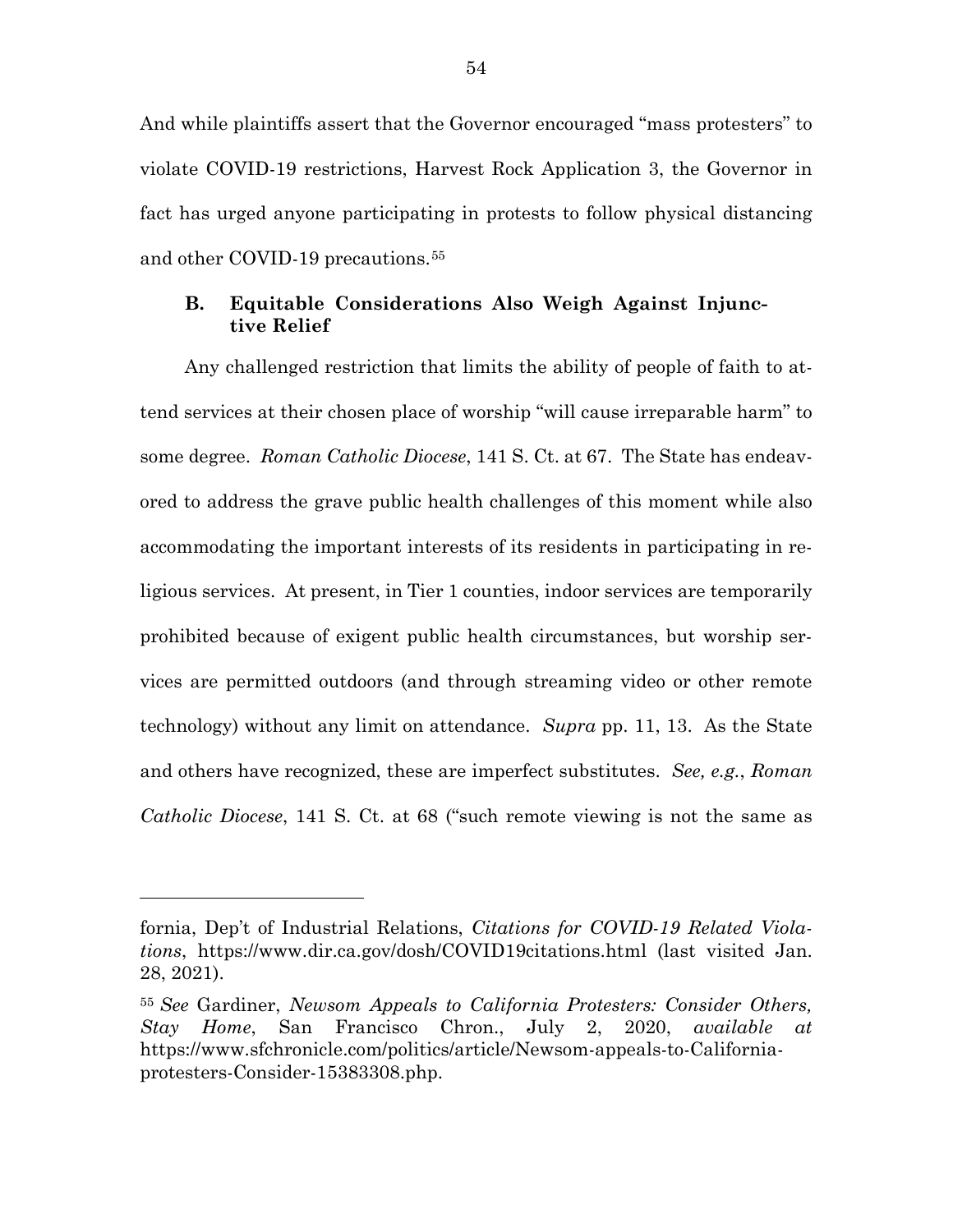personal attendance"). But these policies reflect the State's recognition of the great value of religious freedom and free exercise to our society—and the State's commitment to allowing indoor, in-person worship to resume when the public health circumstances allow it.[56](#page-65-0) 

Apart from the injury that is inherent in any restriction on worship, plaintiffs have not substantiated any other concrete or imminent harm flowing from the challenged policies. They assert that the existence of the challenged policies injures them by "singl[ing] out houses of worship for especially harsh treatment." *E.g.*, Harvest Rock Application 18; *see* South Bay Application 22. As explained above, however, the restrictions on indoor worship activities are the same as—or more permissive than—those imposed on comparable secular gatherings that occur indoors and pose an equivalent threat to public health. And science and epidemiology offer compelling reasons for imposing different restrictions on sectors and activities that pose materially different levels of risk.

Moreover, the equitable inquiry also considers "the balance of equities" and "the overall public interest." *Winter*, 555 U.S. at 26. States and local governments have the right and responsibility to protect residents against deadly communicable diseases and to restrict conduct that threatens to overwhelm our hospitals and healthcare workers. *See, e.g.*, *Prince v. Massachusetts*, 321

<span id="page-65-0"></span><sup>56</sup> Churches throughout the State have been holding outdoor services during the pandemic. *See, e.g.*, Coronado, *Christmas Mass Celebrated Outdoors Because of Pandemic*, NBC San Diego, Dec. 24, 2020, https://www.nbcsandiego.com/news/coronavirus/christmas-mass-celebrated-outdoors-due-to-pandemic/2480318/. California has no attendance cap on outdoor services.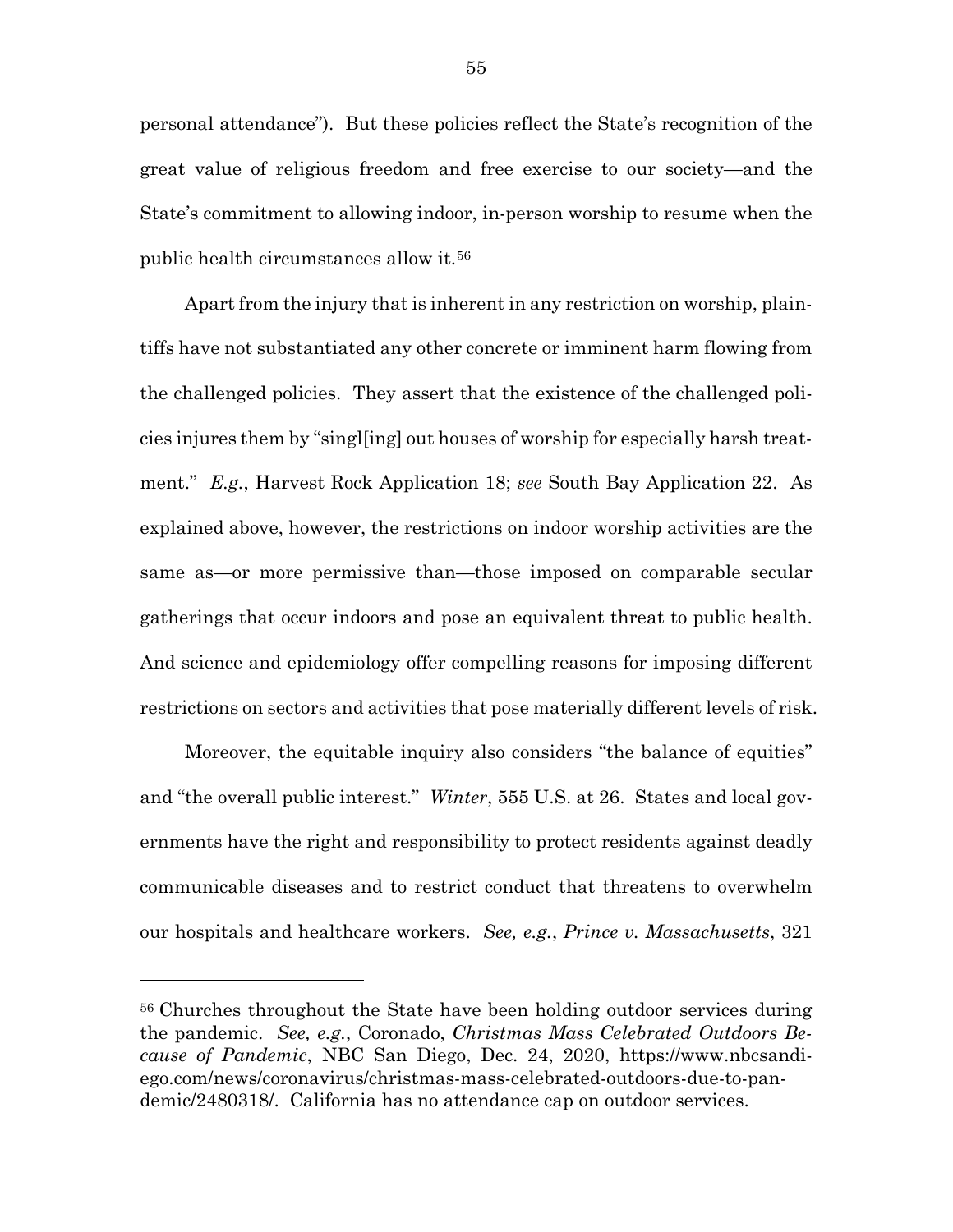U.S. 158, 166-167 (1944); *Roman Catholic Diocese*, 141 S. Ct. at 67. The restrictions challenged here impose temporary restrictions on indoor gatherings "to address this extraordinary health emergency," *South Bay*, 140 S. Ct. at 1613 (Roberts, C.J., concurring), by diminishing the serious risk of widespread transmission of the COVID-19 virus that would occur if those gatherings were not regulated, *see* Watt Decl. ¶ 83. By contrast, the relief plaintiffs seek from this Court would imperil public health. It would remove all capacity limitations on indoor services and lift the prohibition on indoor singing. *See* South Bay Application 4-5. It would allow South Bay, for example, to fill to capacity its 731-person facility, *see* South Bay Application 10, and then engage in group singing that epidemiologists and public health officials have concluded poses a grave threat of transmitting the virus—during a period of alarmingly high infection rates, *see supra* pp. 2-3.

Responding to the pandemic remains "a dynamic and fact-intensive matter." *South Bay*, 140 S. Ct. at 1613 (Roberts, C.J., concurring). Consistent with the State's science-based approach to combatting the coronavirus, it will re-assess the COVID-19 transmission risk across the State on a continual basis and will relax or remove restrictions when considerations of safety and public health allow. But in light of the continued uncertainty surrounding this deadly virus, the recent surge in case counts and hospitalizations, and the lack of any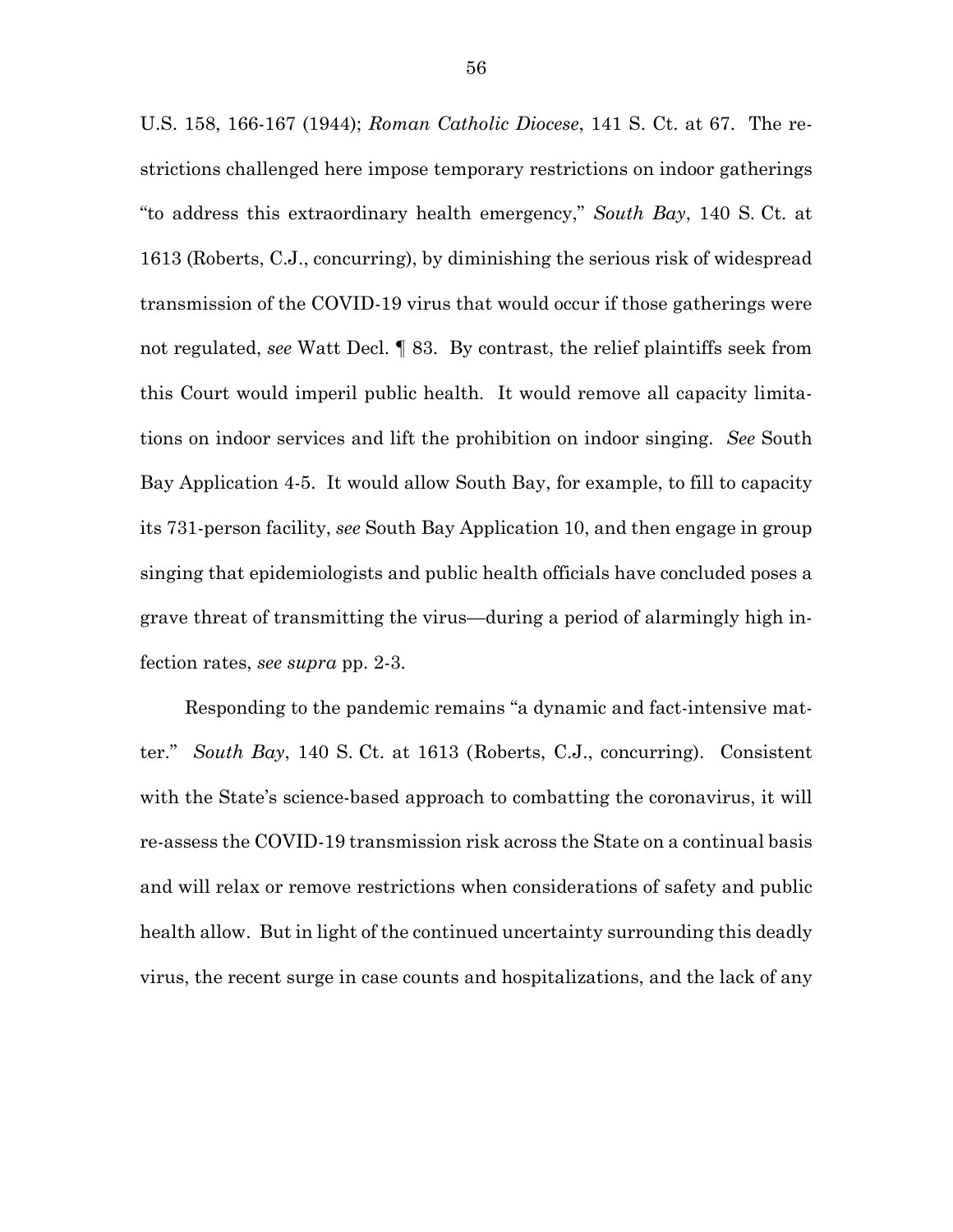cure or widely administered vaccine, that moment has not yet arrived. Plaintiffs have not established that they are entitled to any further injunctive relief at this time.

Should this Court disagree, however, it would be critical for it to tailor any injunction and preserve some latitude for state public health officials to limit the number of people attending large and communal gatherings indoors, in order to mitigate the virus's spread. *Cf. Roman Catholic Diocese*, 141 S.Ct. at 68 ("[W]e should respect the judgment of those with special expertise and responsibility in this area."). The court of appeals has already enjoined the numerical capacity limitations in Tiers 2 and 3, South Bay App. A 47-49, and this Court has recognized that, even with those caps, the limitations in Tiers 2 through 4 are "far" less restrictive than the New York restrictions that were enjoined in *Roman Catholic Diocese*, 141 S.Ct. at 67 & n.2.[57](#page-67-0) While the State firmly believes that the Tier 1 restrictions are constitutional and critical to preventing excessive spread of the virus, if the Court were to enjoin those restrictions, it should leave the percentage capacity restrictions in Tiers 2 through 4 in effect, and specify that the State may impose the Tier 2 percentage capacity limitations on counties in Tier 1. *Cf. Roman Catholic Diocese*, 141 S.

<span id="page-67-0"></span><sup>57</sup> As Justice Kavanaugh explained, "New York's 10-person and 25-person caps on attendance" went "much further" and were "much more severe than" the restrictions at issue in *South Bay*, which are equivalent to the current Tier-2 restrictions. *Roman Catholic Diocese*, 141 S. Ct at 73 (Kavanaugh, J., concurring) ("In *South Bay*, houses of worship were limited to 100 people (or, in buildings with capacity of under 400, to 25% of capacity).").